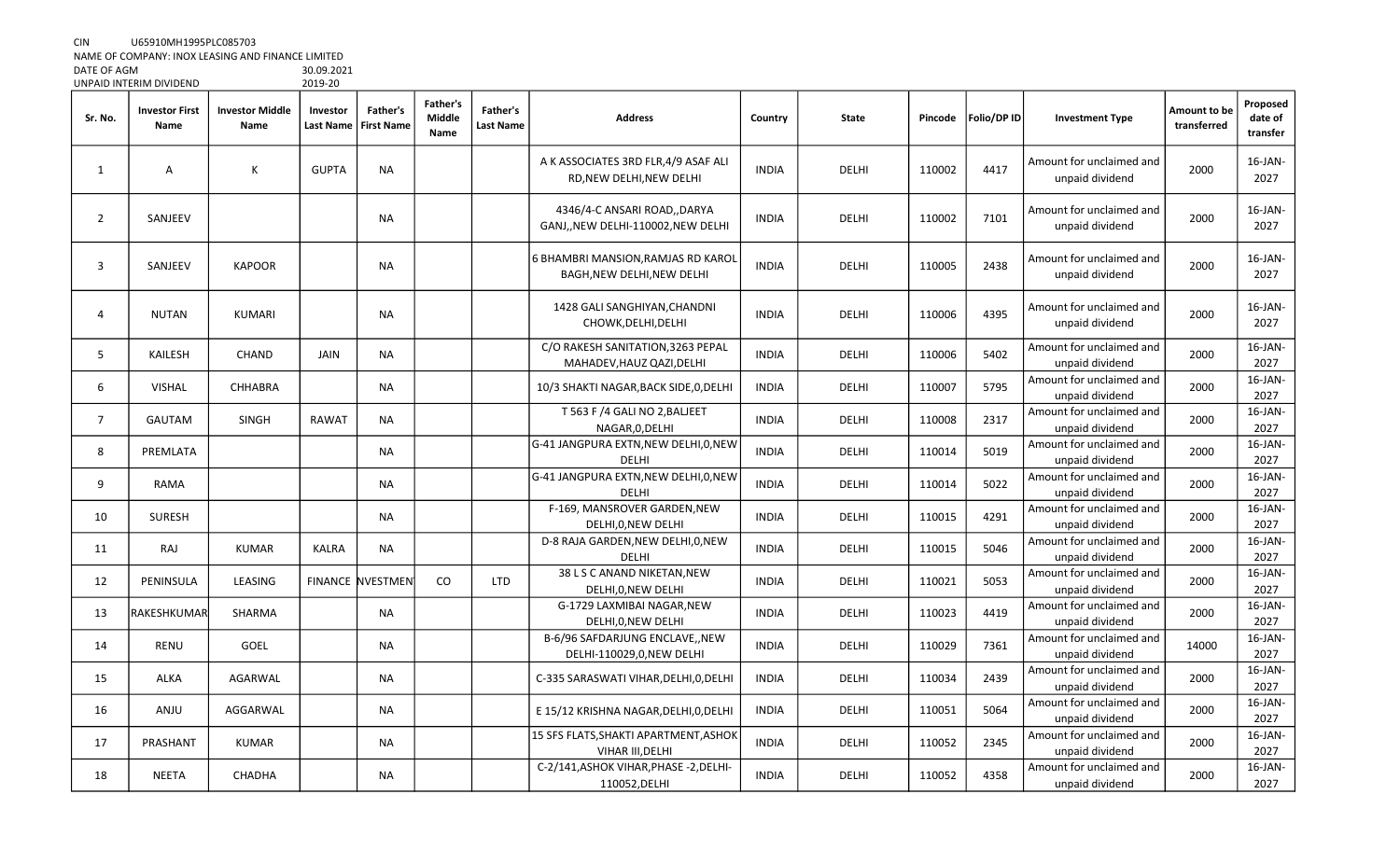| 16-JAN-<br>C-82 MAYAPURI INDL AREA, PHASE<br>Amount for unclaimed and<br>2394<br>PRUTHI<br><b>NA</b><br>110064<br>2000<br>20<br>OM<br>PARKASH<br><b>INDIA</b><br>DELHI<br>2027<br>II, NEW DELHI, NEW DELHI<br>unpaid dividend<br>16-JAN-<br>11 TAMOOR NAGAR, P O SRI NIWAS<br>Amount for unclaimed and<br>4372<br>2000<br>21<br>VIJAY<br><b>KUMAR</b><br>NA<br><b>INDIA</b><br>DELHI<br>110065<br>2027<br>PURI, NEW DELHI, NEW DELHI<br>unpaid dividend<br>16-JAN-<br>Amount for unclaimed and<br><b>NA</b><br>6127<br>2000<br>22<br><b>RACHNA</b><br>SINDHWANI<br><b>INDIA</b><br>DELHI<br>110085<br>97/D-15/SECTOR-3, ROHINI, 0, NEW DELHI<br>2027<br>unpaid dividend<br>FLAT NO.203 POCKET C-8, SECTOR 8<br>Amount for unclaimed and<br>16-JAN-<br>23<br>C<br>P<br><b>INDIA</b><br>110085<br>6872<br>2000<br>JAIN<br><b>NA</b><br>DELHI<br>2027<br>ROHINI, DELHI-110085, DELHI<br>unpaid dividend<br>C/O. J.S.PROPERTIES, SHOP NO.40, DDA<br>16-JAN-<br>Amount for unclaimed and<br>2493<br>2000<br>24<br>SATYA<br>PALL<br><b>NA</b><br><b>INDIA</b><br>110091<br>SHARMA<br>DELHI<br>LOCAL SHOPPING, COMPLEX, POCKET-<br>2027<br>unpaid dividend<br>1, MAYUR VIHAR 1, DELHI<br>16-JAN-<br>E 25 GALI NO 5 PANDAV NAGAR, (JANTA<br>Amount for unclaimed and<br>4341<br>2000<br><b>NA</b><br>25<br><b>DAVENDRA</b><br><b>KAPOOR</b><br><b>INDIA</b><br>DELHI<br>110091<br>2027<br>unpaid dividend<br>GDN), PATPAR GANJ, DELHI<br>$16$ -JAN-<br>H - 744 A, PALAM<br>Amount for unclaimed and<br>995<br><b>NA</b><br>122017<br>2000<br>26<br>VIJAY<br>KUMARI<br><b>INDIA</b><br>HARYANA<br>2027<br>VIHAR, GURGAON, GURGAON<br>unpaid dividend<br>$16$ -JAN-<br><b>GUPTA STORE, LOHAR</b><br>Amount for unclaimed and<br>2534<br>27<br><b>NA</b><br>125021<br>2000<br>SUNIL<br>CHHABRA<br><b>INDIA</b><br>HARYANA<br>2027<br>BAZAR, BHIWANI, BHIWANI<br>unpaid dividend<br>16-JAN-<br>TIMBER MERCHANTS, PO<br>Amount for unclaimed and<br>4378<br>GOEL<br><b>NA</b><br>125033<br>2000<br>28<br>MAN<br>MOHAN<br><b>INDIA</b><br><b>HARYANA</b><br>2027<br>HANSI, HARYANA, HANSI<br>unpaid dividend<br>$16$ -JAN-<br>608 OLD HOUSING BOARD<br>Amount for unclaimed and<br>29<br><b>KAPOOR</b><br>132001<br>2508<br>2000<br>RAJ<br>NA<br><b>INDIA</b><br>HARYANA<br>unpaid dividend<br>2027<br>COLONY, 0, KARNAL, KARNAL<br>16-JAN-<br>SHOP NO 4 RAJA MARKET, BAZAR TAHLI<br>Amount for unclaimed and<br>141001<br>1015<br>2000<br>30<br>KAILASH<br>KUMARI<br>NA<br><b>INDIA</b><br><b>PUNJAB</b><br>2027<br>SAHIB, AMRITSAR, AMRITSAR<br>unpaid dividend<br>16-JAN-<br>33/17 KAPURTHALA ROAD, JALANDHAR<br>Amount for unclaimed and<br>2206<br>2000<br>31<br><b>NA</b><br><b>INDIA</b><br>144008<br><b>CHHABRA</b><br><b>PUNJAB</b><br>RANJANA<br>2027<br>CITY, 0, JALANDHAR<br>unpaid dividend<br>SUBASH NAGAR, STREET NO<br>16-JAN-<br>Amount for unclaimed and<br>2203<br>2000<br>RANI<br><b>NA</b><br>32<br>NISHA<br>VIJ<br><b>INDIA</b><br><b>PUNJAB</b><br>144401<br>2027<br>6, PHAGWARA, PHAGWARA<br>unpaid dividend<br>3286, 15-<br>$16$ -JAN-<br>Amount for unclaimed and<br><b>NA</b><br>160015<br>7235<br>4000<br>33<br>ASHWANI<br><b>KAPOOR</b><br><b>INDIA</b><br>CHANDIGARH<br>2027<br>D,,CHANDIGARH,0,CHANDIGARH<br>unpaid dividend<br>16-JAN-<br>Amount for unclaimed and<br>1544<br>2000<br>34<br>MANISH<br>KUMARI<br>NA<br>2371 19C, CHANDIGARH, O, CHANDIGARH<br><b>INDIA</b><br>CHANDIGARH<br>160019<br>2027<br>unpaid dividend<br>Amount for unclaimed and<br>16-JAN-<br>35<br><b>NA</b><br>201303<br>73<br>4000<br>PRIYA<br>CHHABRA<br>1848 SECTOR 29, NOIDA, 0, NOIDA<br><b>INDIA</b><br><b>UTTAR PRADESH</b><br>2027<br>unpaid dividend<br>106, KAILASH VIHAR (1ST FLOOR), 15/21,<br>Amount for unclaimed and<br>16-JAN-<br>208001<br>2000<br>MADAN<br>LAL<br><b>NA</b><br>UTTAR PRADESH<br>2099<br>36<br>JAIN<br><b>INDIA</b><br>CIVIL LINES, BEHIND METHODIST<br>unpaid dividend<br>2027<br>CHURCH, KANPUR<br>38/103 JAGANNATH BHAWAN, MESTON<br>Amount for unclaimed and<br>16-JAN- | 19 | NEELAM |     |              | <b>NA</b> | 72 GOKHALE MARKET, OPP TIS HAZARI | <b>INDIA</b> | DELHI                | 110054 | 4360 | Amount for unclaimed and | 2000 | $16$ -JAN- |
|-----------------------------------------------------------------------------------------------------------------------------------------------------------------------------------------------------------------------------------------------------------------------------------------------------------------------------------------------------------------------------------------------------------------------------------------------------------------------------------------------------------------------------------------------------------------------------------------------------------------------------------------------------------------------------------------------------------------------------------------------------------------------------------------------------------------------------------------------------------------------------------------------------------------------------------------------------------------------------------------------------------------------------------------------------------------------------------------------------------------------------------------------------------------------------------------------------------------------------------------------------------------------------------------------------------------------------------------------------------------------------------------------------------------------------------------------------------------------------------------------------------------------------------------------------------------------------------------------------------------------------------------------------------------------------------------------------------------------------------------------------------------------------------------------------------------------------------------------------------------------------------------------------------------------------------------------------------------------------------------------------------------------------------------------------------------------------------------------------------------------------------------------------------------------------------------------------------------------------------------------------------------------------------------------------------------------------------------------------------------------------------------------------------------------------------------------------------------------------------------------------------------------------------------------------------------------------------------------------------------------------------------------------------------------------------------------------------------------------------------------------------------------------------------------------------------------------------------------------------------------------------------------------------------------------------------------------------------------------------------------------------------------------------------------------------------------------------------------------------------------------------------------------------------------------------------------------------------------------------------------------------------------------------------------------------------------------------------------------------------------------------------------------------------------------------------------------------------------------------------------------------------------------------------------------------------------------------------------------------------------------------------------------------------------------------------------------------------------------------------------------------------------------------------------------------------------------------------------------------------------------------------------------------------------------------------------------------------------------------------------------------|----|--------|-----|--------------|-----------|-----------------------------------|--------------|----------------------|--------|------|--------------------------|------|------------|
|                                                                                                                                                                                                                                                                                                                                                                                                                                                                                                                                                                                                                                                                                                                                                                                                                                                                                                                                                                                                                                                                                                                                                                                                                                                                                                                                                                                                                                                                                                                                                                                                                                                                                                                                                                                                                                                                                                                                                                                                                                                                                                                                                                                                                                                                                                                                                                                                                                                                                                                                                                                                                                                                                                                                                                                                                                                                                                                                                                                                                                                                                                                                                                                                                                                                                                                                                                                                                                                                                                                                                                                                                                                                                                                                                                                                                                                                                                                                                                                                           |    |        |     |              |           | COURT, DELHI, DELHI               |              |                      |        |      | unpaid dividend          |      | 2027       |
|                                                                                                                                                                                                                                                                                                                                                                                                                                                                                                                                                                                                                                                                                                                                                                                                                                                                                                                                                                                                                                                                                                                                                                                                                                                                                                                                                                                                                                                                                                                                                                                                                                                                                                                                                                                                                                                                                                                                                                                                                                                                                                                                                                                                                                                                                                                                                                                                                                                                                                                                                                                                                                                                                                                                                                                                                                                                                                                                                                                                                                                                                                                                                                                                                                                                                                                                                                                                                                                                                                                                                                                                                                                                                                                                                                                                                                                                                                                                                                                                           |    |        |     |              |           |                                   |              |                      |        |      |                          |      |            |
|                                                                                                                                                                                                                                                                                                                                                                                                                                                                                                                                                                                                                                                                                                                                                                                                                                                                                                                                                                                                                                                                                                                                                                                                                                                                                                                                                                                                                                                                                                                                                                                                                                                                                                                                                                                                                                                                                                                                                                                                                                                                                                                                                                                                                                                                                                                                                                                                                                                                                                                                                                                                                                                                                                                                                                                                                                                                                                                                                                                                                                                                                                                                                                                                                                                                                                                                                                                                                                                                                                                                                                                                                                                                                                                                                                                                                                                                                                                                                                                                           |    |        |     |              |           |                                   |              |                      |        |      |                          |      |            |
|                                                                                                                                                                                                                                                                                                                                                                                                                                                                                                                                                                                                                                                                                                                                                                                                                                                                                                                                                                                                                                                                                                                                                                                                                                                                                                                                                                                                                                                                                                                                                                                                                                                                                                                                                                                                                                                                                                                                                                                                                                                                                                                                                                                                                                                                                                                                                                                                                                                                                                                                                                                                                                                                                                                                                                                                                                                                                                                                                                                                                                                                                                                                                                                                                                                                                                                                                                                                                                                                                                                                                                                                                                                                                                                                                                                                                                                                                                                                                                                                           |    |        |     |              |           |                                   |              |                      |        |      |                          |      |            |
|                                                                                                                                                                                                                                                                                                                                                                                                                                                                                                                                                                                                                                                                                                                                                                                                                                                                                                                                                                                                                                                                                                                                                                                                                                                                                                                                                                                                                                                                                                                                                                                                                                                                                                                                                                                                                                                                                                                                                                                                                                                                                                                                                                                                                                                                                                                                                                                                                                                                                                                                                                                                                                                                                                                                                                                                                                                                                                                                                                                                                                                                                                                                                                                                                                                                                                                                                                                                                                                                                                                                                                                                                                                                                                                                                                                                                                                                                                                                                                                                           |    |        |     |              |           |                                   |              |                      |        |      |                          |      |            |
|                                                                                                                                                                                                                                                                                                                                                                                                                                                                                                                                                                                                                                                                                                                                                                                                                                                                                                                                                                                                                                                                                                                                                                                                                                                                                                                                                                                                                                                                                                                                                                                                                                                                                                                                                                                                                                                                                                                                                                                                                                                                                                                                                                                                                                                                                                                                                                                                                                                                                                                                                                                                                                                                                                                                                                                                                                                                                                                                                                                                                                                                                                                                                                                                                                                                                                                                                                                                                                                                                                                                                                                                                                                                                                                                                                                                                                                                                                                                                                                                           |    |        |     |              |           |                                   |              |                      |        |      |                          |      |            |
|                                                                                                                                                                                                                                                                                                                                                                                                                                                                                                                                                                                                                                                                                                                                                                                                                                                                                                                                                                                                                                                                                                                                                                                                                                                                                                                                                                                                                                                                                                                                                                                                                                                                                                                                                                                                                                                                                                                                                                                                                                                                                                                                                                                                                                                                                                                                                                                                                                                                                                                                                                                                                                                                                                                                                                                                                                                                                                                                                                                                                                                                                                                                                                                                                                                                                                                                                                                                                                                                                                                                                                                                                                                                                                                                                                                                                                                                                                                                                                                                           |    |        |     |              |           |                                   |              |                      |        |      |                          |      |            |
|                                                                                                                                                                                                                                                                                                                                                                                                                                                                                                                                                                                                                                                                                                                                                                                                                                                                                                                                                                                                                                                                                                                                                                                                                                                                                                                                                                                                                                                                                                                                                                                                                                                                                                                                                                                                                                                                                                                                                                                                                                                                                                                                                                                                                                                                                                                                                                                                                                                                                                                                                                                                                                                                                                                                                                                                                                                                                                                                                                                                                                                                                                                                                                                                                                                                                                                                                                                                                                                                                                                                                                                                                                                                                                                                                                                                                                                                                                                                                                                                           |    |        |     |              |           |                                   |              |                      |        |      |                          |      |            |
|                                                                                                                                                                                                                                                                                                                                                                                                                                                                                                                                                                                                                                                                                                                                                                                                                                                                                                                                                                                                                                                                                                                                                                                                                                                                                                                                                                                                                                                                                                                                                                                                                                                                                                                                                                                                                                                                                                                                                                                                                                                                                                                                                                                                                                                                                                                                                                                                                                                                                                                                                                                                                                                                                                                                                                                                                                                                                                                                                                                                                                                                                                                                                                                                                                                                                                                                                                                                                                                                                                                                                                                                                                                                                                                                                                                                                                                                                                                                                                                                           |    |        |     |              |           |                                   |              |                      |        |      |                          |      |            |
|                                                                                                                                                                                                                                                                                                                                                                                                                                                                                                                                                                                                                                                                                                                                                                                                                                                                                                                                                                                                                                                                                                                                                                                                                                                                                                                                                                                                                                                                                                                                                                                                                                                                                                                                                                                                                                                                                                                                                                                                                                                                                                                                                                                                                                                                                                                                                                                                                                                                                                                                                                                                                                                                                                                                                                                                                                                                                                                                                                                                                                                                                                                                                                                                                                                                                                                                                                                                                                                                                                                                                                                                                                                                                                                                                                                                                                                                                                                                                                                                           |    |        |     |              |           |                                   |              |                      |        |      |                          |      |            |
|                                                                                                                                                                                                                                                                                                                                                                                                                                                                                                                                                                                                                                                                                                                                                                                                                                                                                                                                                                                                                                                                                                                                                                                                                                                                                                                                                                                                                                                                                                                                                                                                                                                                                                                                                                                                                                                                                                                                                                                                                                                                                                                                                                                                                                                                                                                                                                                                                                                                                                                                                                                                                                                                                                                                                                                                                                                                                                                                                                                                                                                                                                                                                                                                                                                                                                                                                                                                                                                                                                                                                                                                                                                                                                                                                                                                                                                                                                                                                                                                           |    |        |     |              |           |                                   |              |                      |        |      |                          |      |            |
|                                                                                                                                                                                                                                                                                                                                                                                                                                                                                                                                                                                                                                                                                                                                                                                                                                                                                                                                                                                                                                                                                                                                                                                                                                                                                                                                                                                                                                                                                                                                                                                                                                                                                                                                                                                                                                                                                                                                                                                                                                                                                                                                                                                                                                                                                                                                                                                                                                                                                                                                                                                                                                                                                                                                                                                                                                                                                                                                                                                                                                                                                                                                                                                                                                                                                                                                                                                                                                                                                                                                                                                                                                                                                                                                                                                                                                                                                                                                                                                                           |    |        |     |              |           |                                   |              |                      |        |      |                          |      |            |
|                                                                                                                                                                                                                                                                                                                                                                                                                                                                                                                                                                                                                                                                                                                                                                                                                                                                                                                                                                                                                                                                                                                                                                                                                                                                                                                                                                                                                                                                                                                                                                                                                                                                                                                                                                                                                                                                                                                                                                                                                                                                                                                                                                                                                                                                                                                                                                                                                                                                                                                                                                                                                                                                                                                                                                                                                                                                                                                                                                                                                                                                                                                                                                                                                                                                                                                                                                                                                                                                                                                                                                                                                                                                                                                                                                                                                                                                                                                                                                                                           |    |        |     |              |           |                                   |              |                      |        |      |                          |      |            |
|                                                                                                                                                                                                                                                                                                                                                                                                                                                                                                                                                                                                                                                                                                                                                                                                                                                                                                                                                                                                                                                                                                                                                                                                                                                                                                                                                                                                                                                                                                                                                                                                                                                                                                                                                                                                                                                                                                                                                                                                                                                                                                                                                                                                                                                                                                                                                                                                                                                                                                                                                                                                                                                                                                                                                                                                                                                                                                                                                                                                                                                                                                                                                                                                                                                                                                                                                                                                                                                                                                                                                                                                                                                                                                                                                                                                                                                                                                                                                                                                           |    |        |     |              |           |                                   |              |                      |        |      |                          |      |            |
|                                                                                                                                                                                                                                                                                                                                                                                                                                                                                                                                                                                                                                                                                                                                                                                                                                                                                                                                                                                                                                                                                                                                                                                                                                                                                                                                                                                                                                                                                                                                                                                                                                                                                                                                                                                                                                                                                                                                                                                                                                                                                                                                                                                                                                                                                                                                                                                                                                                                                                                                                                                                                                                                                                                                                                                                                                                                                                                                                                                                                                                                                                                                                                                                                                                                                                                                                                                                                                                                                                                                                                                                                                                                                                                                                                                                                                                                                                                                                                                                           |    |        |     |              |           |                                   |              |                      |        |      |                          |      |            |
|                                                                                                                                                                                                                                                                                                                                                                                                                                                                                                                                                                                                                                                                                                                                                                                                                                                                                                                                                                                                                                                                                                                                                                                                                                                                                                                                                                                                                                                                                                                                                                                                                                                                                                                                                                                                                                                                                                                                                                                                                                                                                                                                                                                                                                                                                                                                                                                                                                                                                                                                                                                                                                                                                                                                                                                                                                                                                                                                                                                                                                                                                                                                                                                                                                                                                                                                                                                                                                                                                                                                                                                                                                                                                                                                                                                                                                                                                                                                                                                                           |    |        |     |              |           |                                   |              |                      |        |      |                          |      |            |
|                                                                                                                                                                                                                                                                                                                                                                                                                                                                                                                                                                                                                                                                                                                                                                                                                                                                                                                                                                                                                                                                                                                                                                                                                                                                                                                                                                                                                                                                                                                                                                                                                                                                                                                                                                                                                                                                                                                                                                                                                                                                                                                                                                                                                                                                                                                                                                                                                                                                                                                                                                                                                                                                                                                                                                                                                                                                                                                                                                                                                                                                                                                                                                                                                                                                                                                                                                                                                                                                                                                                                                                                                                                                                                                                                                                                                                                                                                                                                                                                           |    |        |     |              |           |                                   |              |                      |        |      |                          |      |            |
|                                                                                                                                                                                                                                                                                                                                                                                                                                                                                                                                                                                                                                                                                                                                                                                                                                                                                                                                                                                                                                                                                                                                                                                                                                                                                                                                                                                                                                                                                                                                                                                                                                                                                                                                                                                                                                                                                                                                                                                                                                                                                                                                                                                                                                                                                                                                                                                                                                                                                                                                                                                                                                                                                                                                                                                                                                                                                                                                                                                                                                                                                                                                                                                                                                                                                                                                                                                                                                                                                                                                                                                                                                                                                                                                                                                                                                                                                                                                                                                                           |    |        |     |              |           |                                   |              |                      |        |      |                          |      |            |
|                                                                                                                                                                                                                                                                                                                                                                                                                                                                                                                                                                                                                                                                                                                                                                                                                                                                                                                                                                                                                                                                                                                                                                                                                                                                                                                                                                                                                                                                                                                                                                                                                                                                                                                                                                                                                                                                                                                                                                                                                                                                                                                                                                                                                                                                                                                                                                                                                                                                                                                                                                                                                                                                                                                                                                                                                                                                                                                                                                                                                                                                                                                                                                                                                                                                                                                                                                                                                                                                                                                                                                                                                                                                                                                                                                                                                                                                                                                                                                                                           |    |        |     |              |           |                                   |              |                      |        |      |                          |      |            |
|                                                                                                                                                                                                                                                                                                                                                                                                                                                                                                                                                                                                                                                                                                                                                                                                                                                                                                                                                                                                                                                                                                                                                                                                                                                                                                                                                                                                                                                                                                                                                                                                                                                                                                                                                                                                                                                                                                                                                                                                                                                                                                                                                                                                                                                                                                                                                                                                                                                                                                                                                                                                                                                                                                                                                                                                                                                                                                                                                                                                                                                                                                                                                                                                                                                                                                                                                                                                                                                                                                                                                                                                                                                                                                                                                                                                                                                                                                                                                                                                           |    |        |     |              |           |                                   |              |                      |        |      |                          |      |            |
|                                                                                                                                                                                                                                                                                                                                                                                                                                                                                                                                                                                                                                                                                                                                                                                                                                                                                                                                                                                                                                                                                                                                                                                                                                                                                                                                                                                                                                                                                                                                                                                                                                                                                                                                                                                                                                                                                                                                                                                                                                                                                                                                                                                                                                                                                                                                                                                                                                                                                                                                                                                                                                                                                                                                                                                                                                                                                                                                                                                                                                                                                                                                                                                                                                                                                                                                                                                                                                                                                                                                                                                                                                                                                                                                                                                                                                                                                                                                                                                                           |    |        |     |              |           |                                   |              |                      |        |      |                          |      |            |
|                                                                                                                                                                                                                                                                                                                                                                                                                                                                                                                                                                                                                                                                                                                                                                                                                                                                                                                                                                                                                                                                                                                                                                                                                                                                                                                                                                                                                                                                                                                                                                                                                                                                                                                                                                                                                                                                                                                                                                                                                                                                                                                                                                                                                                                                                                                                                                                                                                                                                                                                                                                                                                                                                                                                                                                                                                                                                                                                                                                                                                                                                                                                                                                                                                                                                                                                                                                                                                                                                                                                                                                                                                                                                                                                                                                                                                                                                                                                                                                                           |    |        |     |              |           |                                   |              |                      |        |      |                          |      |            |
|                                                                                                                                                                                                                                                                                                                                                                                                                                                                                                                                                                                                                                                                                                                                                                                                                                                                                                                                                                                                                                                                                                                                                                                                                                                                                                                                                                                                                                                                                                                                                                                                                                                                                                                                                                                                                                                                                                                                                                                                                                                                                                                                                                                                                                                                                                                                                                                                                                                                                                                                                                                                                                                                                                                                                                                                                                                                                                                                                                                                                                                                                                                                                                                                                                                                                                                                                                                                                                                                                                                                                                                                                                                                                                                                                                                                                                                                                                                                                                                                           |    |        |     |              |           |                                   |              |                      |        |      |                          |      |            |
|                                                                                                                                                                                                                                                                                                                                                                                                                                                                                                                                                                                                                                                                                                                                                                                                                                                                                                                                                                                                                                                                                                                                                                                                                                                                                                                                                                                                                                                                                                                                                                                                                                                                                                                                                                                                                                                                                                                                                                                                                                                                                                                                                                                                                                                                                                                                                                                                                                                                                                                                                                                                                                                                                                                                                                                                                                                                                                                                                                                                                                                                                                                                                                                                                                                                                                                                                                                                                                                                                                                                                                                                                                                                                                                                                                                                                                                                                                                                                                                                           |    |        |     |              |           |                                   |              |                      |        |      |                          |      |            |
|                                                                                                                                                                                                                                                                                                                                                                                                                                                                                                                                                                                                                                                                                                                                                                                                                                                                                                                                                                                                                                                                                                                                                                                                                                                                                                                                                                                                                                                                                                                                                                                                                                                                                                                                                                                                                                                                                                                                                                                                                                                                                                                                                                                                                                                                                                                                                                                                                                                                                                                                                                                                                                                                                                                                                                                                                                                                                                                                                                                                                                                                                                                                                                                                                                                                                                                                                                                                                                                                                                                                                                                                                                                                                                                                                                                                                                                                                                                                                                                                           |    |        |     |              |           |                                   |              |                      |        |      |                          |      |            |
|                                                                                                                                                                                                                                                                                                                                                                                                                                                                                                                                                                                                                                                                                                                                                                                                                                                                                                                                                                                                                                                                                                                                                                                                                                                                                                                                                                                                                                                                                                                                                                                                                                                                                                                                                                                                                                                                                                                                                                                                                                                                                                                                                                                                                                                                                                                                                                                                                                                                                                                                                                                                                                                                                                                                                                                                                                                                                                                                                                                                                                                                                                                                                                                                                                                                                                                                                                                                                                                                                                                                                                                                                                                                                                                                                                                                                                                                                                                                                                                                           |    |        |     |              |           |                                   |              |                      |        |      |                          |      |            |
|                                                                                                                                                                                                                                                                                                                                                                                                                                                                                                                                                                                                                                                                                                                                                                                                                                                                                                                                                                                                                                                                                                                                                                                                                                                                                                                                                                                                                                                                                                                                                                                                                                                                                                                                                                                                                                                                                                                                                                                                                                                                                                                                                                                                                                                                                                                                                                                                                                                                                                                                                                                                                                                                                                                                                                                                                                                                                                                                                                                                                                                                                                                                                                                                                                                                                                                                                                                                                                                                                                                                                                                                                                                                                                                                                                                                                                                                                                                                                                                                           |    |        |     |              |           |                                   |              |                      |        |      |                          |      |            |
|                                                                                                                                                                                                                                                                                                                                                                                                                                                                                                                                                                                                                                                                                                                                                                                                                                                                                                                                                                                                                                                                                                                                                                                                                                                                                                                                                                                                                                                                                                                                                                                                                                                                                                                                                                                                                                                                                                                                                                                                                                                                                                                                                                                                                                                                                                                                                                                                                                                                                                                                                                                                                                                                                                                                                                                                                                                                                                                                                                                                                                                                                                                                                                                                                                                                                                                                                                                                                                                                                                                                                                                                                                                                                                                                                                                                                                                                                                                                                                                                           |    |        |     |              |           |                                   |              |                      |        |      |                          |      |            |
|                                                                                                                                                                                                                                                                                                                                                                                                                                                                                                                                                                                                                                                                                                                                                                                                                                                                                                                                                                                                                                                                                                                                                                                                                                                                                                                                                                                                                                                                                                                                                                                                                                                                                                                                                                                                                                                                                                                                                                                                                                                                                                                                                                                                                                                                                                                                                                                                                                                                                                                                                                                                                                                                                                                                                                                                                                                                                                                                                                                                                                                                                                                                                                                                                                                                                                                                                                                                                                                                                                                                                                                                                                                                                                                                                                                                                                                                                                                                                                                                           |    |        |     |              |           |                                   |              |                      |        |      |                          |      |            |
|                                                                                                                                                                                                                                                                                                                                                                                                                                                                                                                                                                                                                                                                                                                                                                                                                                                                                                                                                                                                                                                                                                                                                                                                                                                                                                                                                                                                                                                                                                                                                                                                                                                                                                                                                                                                                                                                                                                                                                                                                                                                                                                                                                                                                                                                                                                                                                                                                                                                                                                                                                                                                                                                                                                                                                                                                                                                                                                                                                                                                                                                                                                                                                                                                                                                                                                                                                                                                                                                                                                                                                                                                                                                                                                                                                                                                                                                                                                                                                                                           |    |        |     |              |           |                                   |              |                      |        |      |                          |      |            |
|                                                                                                                                                                                                                                                                                                                                                                                                                                                                                                                                                                                                                                                                                                                                                                                                                                                                                                                                                                                                                                                                                                                                                                                                                                                                                                                                                                                                                                                                                                                                                                                                                                                                                                                                                                                                                                                                                                                                                                                                                                                                                                                                                                                                                                                                                                                                                                                                                                                                                                                                                                                                                                                                                                                                                                                                                                                                                                                                                                                                                                                                                                                                                                                                                                                                                                                                                                                                                                                                                                                                                                                                                                                                                                                                                                                                                                                                                                                                                                                                           |    |        |     |              |           |                                   |              |                      |        |      |                          |      |            |
|                                                                                                                                                                                                                                                                                                                                                                                                                                                                                                                                                                                                                                                                                                                                                                                                                                                                                                                                                                                                                                                                                                                                                                                                                                                                                                                                                                                                                                                                                                                                                                                                                                                                                                                                                                                                                                                                                                                                                                                                                                                                                                                                                                                                                                                                                                                                                                                                                                                                                                                                                                                                                                                                                                                                                                                                                                                                                                                                                                                                                                                                                                                                                                                                                                                                                                                                                                                                                                                                                                                                                                                                                                                                                                                                                                                                                                                                                                                                                                                                           |    |        |     |              |           |                                   |              |                      |        |      |                          |      |            |
|                                                                                                                                                                                                                                                                                                                                                                                                                                                                                                                                                                                                                                                                                                                                                                                                                                                                                                                                                                                                                                                                                                                                                                                                                                                                                                                                                                                                                                                                                                                                                                                                                                                                                                                                                                                                                                                                                                                                                                                                                                                                                                                                                                                                                                                                                                                                                                                                                                                                                                                                                                                                                                                                                                                                                                                                                                                                                                                                                                                                                                                                                                                                                                                                                                                                                                                                                                                                                                                                                                                                                                                                                                                                                                                                                                                                                                                                                                                                                                                                           |    |        |     |              |           |                                   |              |                      |        |      |                          |      |            |
|                                                                                                                                                                                                                                                                                                                                                                                                                                                                                                                                                                                                                                                                                                                                                                                                                                                                                                                                                                                                                                                                                                                                                                                                                                                                                                                                                                                                                                                                                                                                                                                                                                                                                                                                                                                                                                                                                                                                                                                                                                                                                                                                                                                                                                                                                                                                                                                                                                                                                                                                                                                                                                                                                                                                                                                                                                                                                                                                                                                                                                                                                                                                                                                                                                                                                                                                                                                                                                                                                                                                                                                                                                                                                                                                                                                                                                                                                                                                                                                                           |    |        |     |              |           |                                   |              |                      |        |      |                          |      |            |
|                                                                                                                                                                                                                                                                                                                                                                                                                                                                                                                                                                                                                                                                                                                                                                                                                                                                                                                                                                                                                                                                                                                                                                                                                                                                                                                                                                                                                                                                                                                                                                                                                                                                                                                                                                                                                                                                                                                                                                                                                                                                                                                                                                                                                                                                                                                                                                                                                                                                                                                                                                                                                                                                                                                                                                                                                                                                                                                                                                                                                                                                                                                                                                                                                                                                                                                                                                                                                                                                                                                                                                                                                                                                                                                                                                                                                                                                                                                                                                                                           |    |        |     |              |           |                                   |              |                      |        |      |                          |      |            |
|                                                                                                                                                                                                                                                                                                                                                                                                                                                                                                                                                                                                                                                                                                                                                                                                                                                                                                                                                                                                                                                                                                                                                                                                                                                                                                                                                                                                                                                                                                                                                                                                                                                                                                                                                                                                                                                                                                                                                                                                                                                                                                                                                                                                                                                                                                                                                                                                                                                                                                                                                                                                                                                                                                                                                                                                                                                                                                                                                                                                                                                                                                                                                                                                                                                                                                                                                                                                                                                                                                                                                                                                                                                                                                                                                                                                                                                                                                                                                                                                           |    |        |     |              |           |                                   |              |                      |        |      |                          |      |            |
| ROAD, KANPUR, KANPUR<br>unpaid dividend<br>2027                                                                                                                                                                                                                                                                                                                                                                                                                                                                                                                                                                                                                                                                                                                                                                                                                                                                                                                                                                                                                                                                                                                                                                                                                                                                                                                                                                                                                                                                                                                                                                                                                                                                                                                                                                                                                                                                                                                                                                                                                                                                                                                                                                                                                                                                                                                                                                                                                                                                                                                                                                                                                                                                                                                                                                                                                                                                                                                                                                                                                                                                                                                                                                                                                                                                                                                                                                                                                                                                                                                                                                                                                                                                                                                                                                                                                                                                                                                                                           | 37 | JAI    | RAM | <b>GUPTA</b> | <b>NA</b> |                                   | <b>INDIA</b> | <b>UTTAR PRADESH</b> | 208001 | 2124 |                          | 2000 |            |
|                                                                                                                                                                                                                                                                                                                                                                                                                                                                                                                                                                                                                                                                                                                                                                                                                                                                                                                                                                                                                                                                                                                                                                                                                                                                                                                                                                                                                                                                                                                                                                                                                                                                                                                                                                                                                                                                                                                                                                                                                                                                                                                                                                                                                                                                                                                                                                                                                                                                                                                                                                                                                                                                                                                                                                                                                                                                                                                                                                                                                                                                                                                                                                                                                                                                                                                                                                                                                                                                                                                                                                                                                                                                                                                                                                                                                                                                                                                                                                                                           |    |        |     |              |           |                                   |              |                      |        |      |                          |      |            |
| Amount for unclaimed and<br>16-JAN-<br><b>HARSH</b><br>KAPOOR<br>208001<br>2135<br>2000<br>38<br><b>NA</b><br>50/168 NAUGHARA, KANPUR, O, KANPUR<br><b>INDIA</b><br><b>UTTAR PRADESH</b><br>2027<br>unpaid dividend                                                                                                                                                                                                                                                                                                                                                                                                                                                                                                                                                                                                                                                                                                                                                                                                                                                                                                                                                                                                                                                                                                                                                                                                                                                                                                                                                                                                                                                                                                                                                                                                                                                                                                                                                                                                                                                                                                                                                                                                                                                                                                                                                                                                                                                                                                                                                                                                                                                                                                                                                                                                                                                                                                                                                                                                                                                                                                                                                                                                                                                                                                                                                                                                                                                                                                                                                                                                                                                                                                                                                                                                                                                                                                                                                                                       |    |        |     |              |           |                                   |              |                      |        |      |                          |      |            |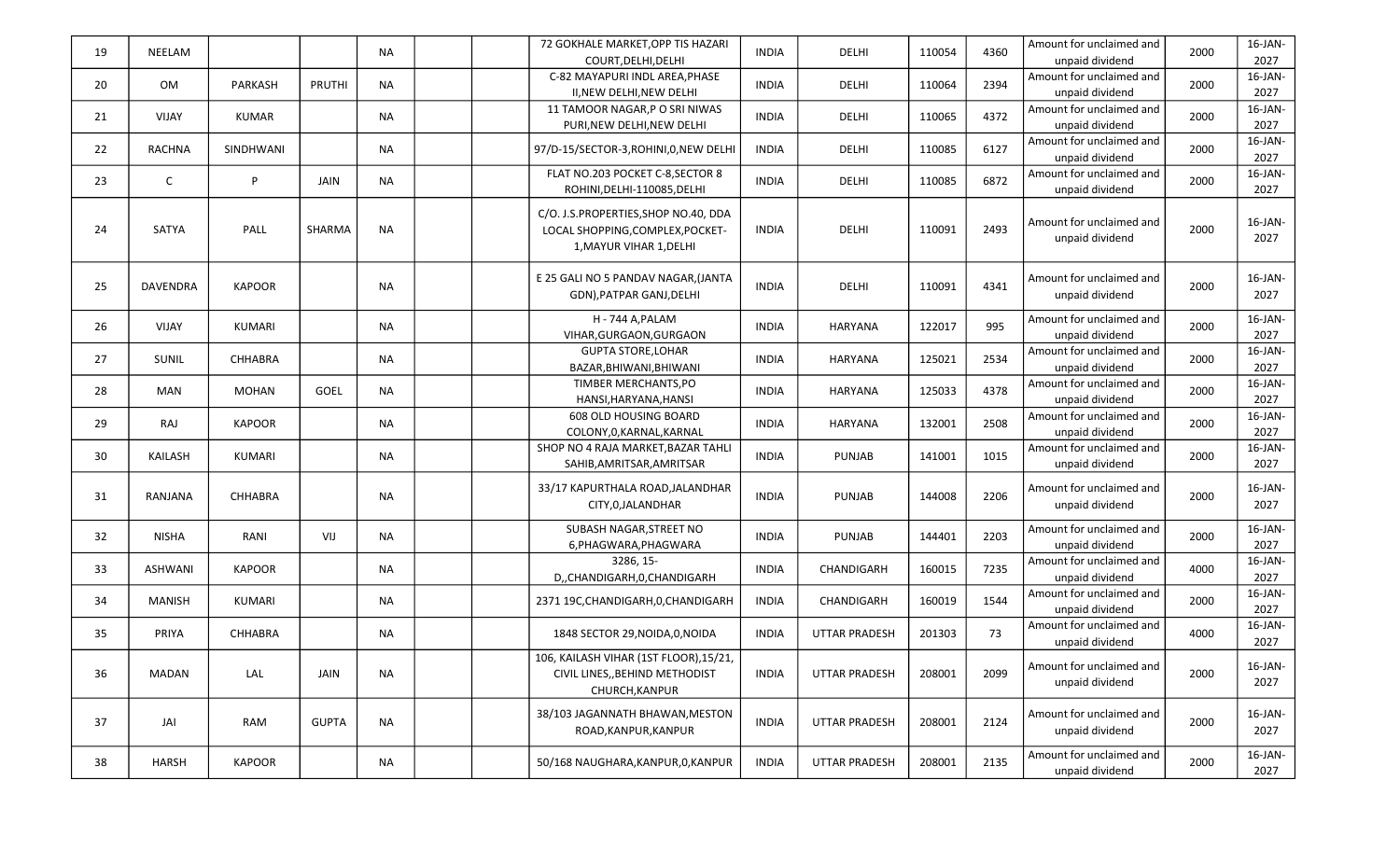| 39 | MANJU             | KUMARI         |               | <b>NA</b> |         | INDIAN OVERSEAS BANK, SARVODAYA<br>NAGAR, KANPUR, KANPUR                                     | <b>INDIA</b> | <b>UTTAR PRADESH</b> | 208005 | 2132 | Amount for unclaimed and<br>unpaid dividend | 2000 | 16-JAN-<br>2027    |
|----|-------------------|----------------|---------------|-----------|---------|----------------------------------------------------------------------------------------------|--------------|----------------------|--------|------|---------------------------------------------|------|--------------------|
| 40 | ANJALI            | <b>CHHABRA</b> |               | <b>NA</b> |         | 5/6-B MINTO ROAD, BEHIND B H<br>S, ALLAHABAD, ALLAHABAD                                      | <b>INDIA</b> | <b>UTTAR PRADESH</b> | 211001 | 6616 | Amount for unclaimed and<br>unpaid dividend | 2000 | 16-JAN-<br>2027    |
| 41 | <b>KALAWATI</b>   | SRIVASTAVA     |               | NA        |         | B/38 GOVINDPUR COLONY, (BEHIND)<br>IRRIGATION COLONY, P.O.TELIAGANJ,<br>ALLAHABAD, ALLAHABAD | <b>INDIA</b> | <b>UTTAR PRADESH</b> | 211004 | 6888 | Amount for unclaimed and<br>unpaid dividend | 2000 | 16-JAN-<br>2027    |
| 42 | <b>DHURANDHAR</b> | <b>SINGH</b>   |               | NA        |         | C/O DR. V. SINGH, B/31/35-<br>24, SANKATMOCHAN COLONY, LANKA-<br>VARANASI, AZANGARH          | <b>INDIA</b> | <b>UTTAR PRADESH</b> | 221005 | 2933 | Amount for unclaimed and<br>unpaid dividend | 2000 | 16-JAN-<br>2027    |
| 43 | <b>HEMLATA</b>    | $\mathsf{C}$   | <b>TIWARI</b> | <b>NA</b> |         | C/O.INDO GULF FERT.&<br>CHEM., JAGDISHPUR INDUSTRIAL<br>AREA, SULTANPUR, SULTANPUR           | <b>INDIA</b> | <b>UTTAR PRADESH</b> | 227817 | 6855 | Amount for unclaimed and<br>unpaid dividend | 2000 | $16$ -JAN-<br>2027 |
| 44 | SUPARNA           | CHAKRAVORTY    |               | <b>NA</b> |         | 9-AE-17 OBRA<br>COLONY, OBRA, SONEBHADRA, AGRA                                               | <b>INDIA</b> | <b>UTTAR PRADESH</b> | 231219 | 6083 | Amount for unclaimed and<br>unpaid dividend | 2000 | 16-JAN-<br>2027    |
| 45 | <b>SHIKHA</b>     | SRIVASTAVA     |               | <b>NA</b> |         | 9 AE (T) 109, UPSEB COLONY, OBRA, SONE<br>BHADRA, AGRA                                       | <b>INDIA</b> | <b>UTTAR PRADESH</b> | 231219 | 6106 | Amount for unclaimed and<br>unpaid dividend | 2000 | 16-JAN-<br>2027    |
| 46 | MADAN             | LAL            |               | <b>NA</b> |         | C/O RISHIKUMAR<br>SUSHILKUMAR, RAMNAGAR, NAINITAL, NAI<br><b>NITAL</b>                       | <b>INDIA</b> | <b>UTTAR PRADESH</b> | 244715 | 4447 | Amount for unclaimed and<br>unpaid dividend | 2000 | 16-JAN-<br>2027    |
| 47 | PAWAN             | <b>ARORA</b>   |               | <b>NA</b> |         | PAINTH PARAO, RAM NAGAR, DIST<br>NAINITAL, DIST NAINITAL                                     | <b>INDIA</b> | UTTARAKHAND          | 244715 | 5060 | Amount for unclaimed and<br>unpaid dividend | 2000 | 16-JAN-<br>2027    |
| 48 | <b>SHIV</b>       | <b>KUMAR</b>   | <b>MISHRA</b> | <b>NA</b> |         | C/O MISHRA BHAVAN, SADAR<br><b>BAZAAR, DIST PAURI</b><br>GARHWAL, GARHWAL                    | <b>INDIA</b> | UTTARAKHAND          | 246155 | 2482 | Amount for unclaimed and<br>unpaid dividend | 2000 | 16-JAN-<br>2027    |
| 49 | <b>RAKESH</b>     | <b>KUMAR</b>   | SINGHAL       | <b>NA</b> |         | A-249, AVAS<br>VIKAS, SAHARANPUR, O, SAHARANPUR                                              | <b>INDIA</b> | UTTARAKHAND          | 247001 | 5047 | Amount for unclaimed and<br>unpaid dividend | 2000 | 16-JAN-<br>2027    |
| 50 | <b>INDRA</b>      | <b>DEVI</b>    |               | <b>NA</b> |         | 118-A-BANK STREET, NEAR SOFIA GIRLS<br>SCHOOL, MEERUT CANTT, MEERUT                          | <b>INDIA</b> | UTTAR PRADESH        | 250001 | 2287 | Amount for unclaimed and<br>unpaid dividend | 2000 | $16$ -JAN-<br>2027 |
| 51 | <b>KRISHAN</b>    | LAL            | <b>CHAWLA</b> | <b>NA</b> |         | 6-B DEV PURI, MEERUT CITY, 0, MEERUT                                                         | <b>INDIA</b> | <b>UTTAR PRADESH</b> | 250002 | 2295 | Amount for unclaimed and<br>unpaid dividend | 2000 | 16-JAN-<br>2027    |
| 52 | ALKA              | GARG           |               | <b>NA</b> |         | C/O NAVEEN GUPTA ADVOCATE,40<br>MAHAPALIKA COMPOUND, MEERUT<br>CITY, MEERUT                  | <b>INDIA</b> | <b>UTTAR PRADESH</b> | 250002 | 2300 | Amount for unclaimed and<br>unpaid dividend | 2000 | 16-JAN-<br>2027    |
| 53 | AMIT              | JAIN           |               | NA        |         | C/O JAGDISH CONFACTIONRY, STORE<br>PUNJABI MARKET, BARAUT, BARAUT                            | <b>INDIA</b> | <b>UTTAR PRADESH</b> | 250611 | 2288 | Amount for unclaimed and<br>unpaid dividend | 2000 | 16-JAN-<br>2027    |
| 54 | <b>BEENA</b>      | <b>DEVI</b>    | JAIN          | <b>NA</b> |         | C/O UJAGAR MALPADAM PRASAD, NAYA<br>BAZAR, BARAUT, BARAUT                                    | <b>INDIA</b> | <b>UTTAR PRADESH</b> | 250611 | 5400 | Amount for unclaimed and<br>unpaid dividend | 2000 | 16-JAN-<br>2027    |
| 55 | RLBL              | MARKETING      | COMPANY       | PRVATE    | LIMITED | STATION RD, DEORIA UP, 0, DEORIA                                                             | <b>INDIA</b> | <b>UTTAR PRADESH</b> | 274001 | 2186 | Amount for unclaimed and<br>unpaid dividend | 2000 | 16-JAN-<br>2027    |
| 56 | VINOD             | KUMAR          | AGARWAL       | <b>NA</b> |         | 33/10 SANJAY PLACE, AGRA, 0, AGRA                                                            | <b>INDIA</b> | <b>UTTAR PRADESH</b> | 282002 | 521  | Amount for unclaimed and<br>unpaid dividend | 2000 | $16$ -JAN-<br>2027 |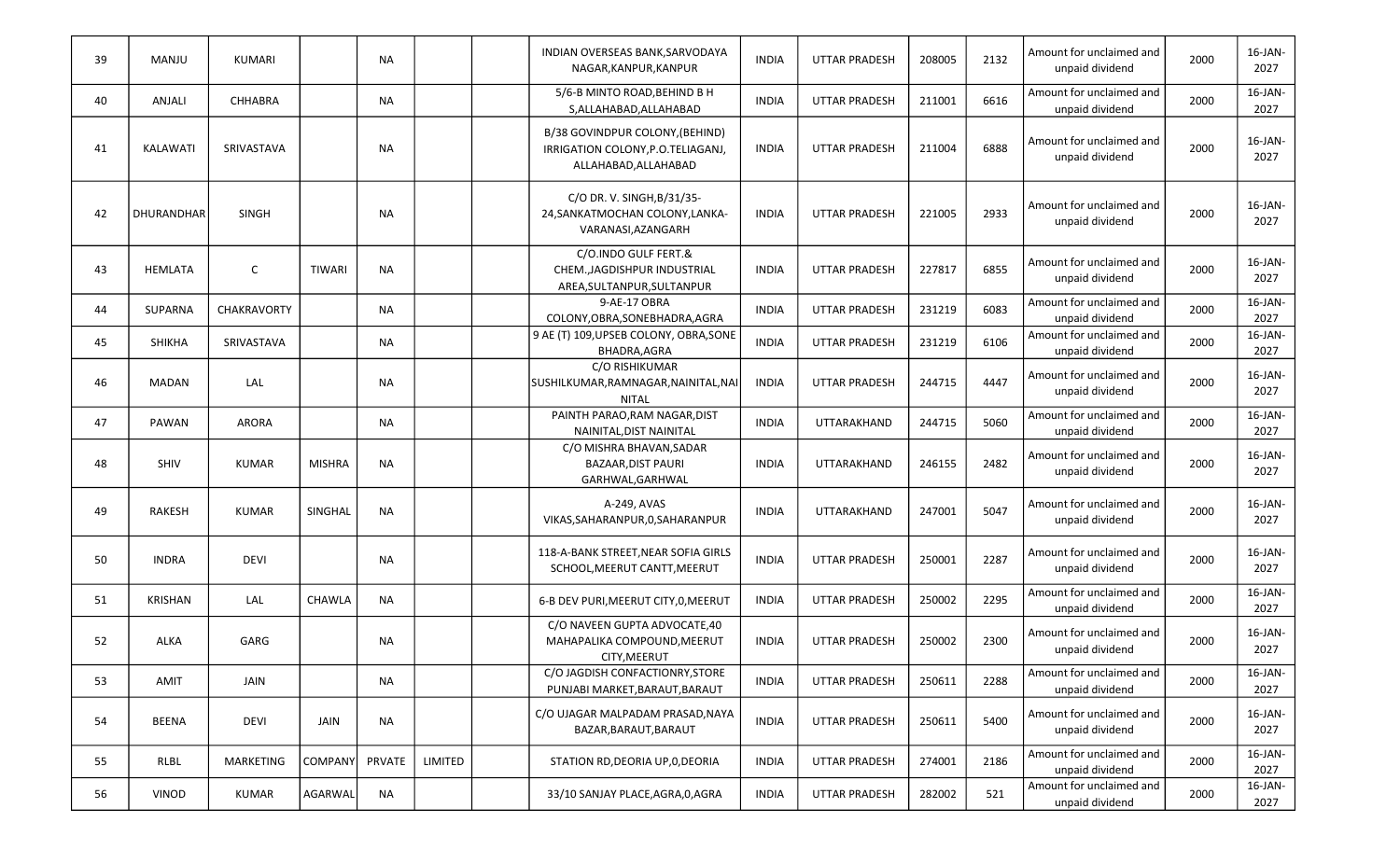| 57 | YASWIN               | KHURANA        |                 | NA        | KHURANA NIWAS,5 NEW RAJA KI<br>MANDI,AGRA,AGRA                       | INDIA        | UTTAR PRADESH        | 282002 | 526  | Amount for unclaimed and<br>unpaid dividend | 2000 | $16$ -JAN-<br>2027 |
|----|----------------------|----------------|-----------------|-----------|----------------------------------------------------------------------|--------------|----------------------|--------|------|---------------------------------------------|------|--------------------|
| 58 | SHRINARAYAN          | <b>GUPTA</b>   |                 | <b>NA</b> | C/O.JAY DEVI HOSPITAL, DELHI<br>GATE, NEAR RAGHUNATH CINEMA, AGRA    | <b>INDIA</b> | <b>UTTAR PRADESH</b> | 282002 | 6898 | Amount for unclaimed and<br>unpaid dividend | 2000 | 16-JAN-<br>2027    |
| 59 | <b>MEETA</b>         | JAIN           |                 | NA        | C/O FANCY CLOTH STORE, HOPE<br>CIRCUS, ALWAR, ALWAR                  | <b>INDIA</b> | RAJASTHAN            | 301001 | 1844 | Amount for unclaimed and<br>unpaid dividend | 2000 | 16-JAN-<br>2027    |
| 60 | <b>DWARKA</b>        | DAS            | <b>SABOO</b>    | <b>NA</b> | C/O SHOP NO 107, CHANDPOLE<br>BAZAR, JAIPUR, JAIPUR                  | <b>INDIA</b> | RAJASTHAN            | 302001 | 1787 | Amount for unclaimed and<br>unpaid dividend | 2000 | 16-JAN-<br>2027    |
| 61 | MANOJ                | KUMAR          | AGARWAL         | <b>NA</b> | HARYANA STEEL COPORATION, LOHA<br>MANDI S C ROAD, JAIPUR, JAIPUR     | <b>INDIA</b> | RAJASTHAN            | 302001 | 1838 | Amount for unclaimed and<br>unpaid dividend | 2000 | 16-JAN-<br>2027    |
| 62 | HANUMAN              | SHARMA         |                 | <b>NA</b> | PLOT NO 9 PATEL COLONY, OPP GOVT<br>PRESS, SARDAR PATEL ROAD, JAIPUR | <b>INDIA</b> | RAJASTHAN            | 302001 | 1843 | Amount for unclaimed and<br>unpaid dividend | 2000 | $16$ -JAN-<br>2027 |
| 63 | <b>PREM</b>          | <b>CHAND</b>   | TAK             | <b>NA</b> | 29 B, MANU MARG, AMER ROAD, GOVIND<br>NAGAR, JAIPUR                  | <b>INDIA</b> | RAJASTHAN            | 302002 | 1798 | Amount for unclaimed and<br>unpaid dividend | 2000 | 16-JAN-<br>2027    |
| 64 | ADITI                | SONKIYA        |                 | <b>NA</b> | H-24, TULSI MARA, BANI PARK, 0, JAIPUR                               | <b>INDIA</b> | RAJASTHAN            | 302006 | 8243 | Amount for unclaimed and<br>unpaid dividend | 2000 | 16-JAN-<br>2027    |
| 65 | BADRI                | <b>NARAIN</b>  | GILARA          | <b>NA</b> | <b>B-199B RAJENDRA MARG, BAPU</b><br>NAGAR, JAIPUR, JAIPUR           | <b>INDIA</b> | RAJASTHAN            | 302015 | 1754 | Amount for unclaimed and<br>unpaid dividend | 2000 | 16-JAN-<br>2027    |
| 66 | CHANDRAKANT <i>A</i> | <b>JOSHI</b>   |                 | ΝA        | JOSHI BHAWAN, 9/462 MALVIYA<br>NAGAR, 0, JAIPUR                      | <b>INDIA</b> | RAJASTHAN            | 302017 | 6112 | Amount for unclaimed and<br>unpaid dividend | 2000 | 16-JAN-<br>2027    |
| 67 | <b>MAHESH</b>        | KUMAR          | <b>DINGWANI</b> | <b>NA</b> | ANAND BHAWAN, 16 KAMALA<br>NAGAR, UDAIPUR, UDAIPUR                   | <b>INDIA</b> | RAJASTHAN            | 313001 | 2907 | Amount for unclaimed and<br>unpaid dividend | 2000 | 16-JAN-<br>2027    |
| 68 | <b>BHAWANA</b>       | SINGHAVI       |                 | NA        | C/O BHARAT AGENCIES, IIND FLOOR, 60<br><b>BAPU BAZAR, UDAIPUR</b>    | <b>INDIA</b> | RAJASTHAN            | 313001 | 2922 | Amount for unclaimed and<br>unpaid dividend | 2000 | 16-JAN-<br>2027    |
| 69 | <b>BHANWAR</b>       | LAL            | <b>KOTHARI</b>  | <b>NA</b> | C-81 AMBA MATA<br>SCHEME, UDAIPUR, RAJASTHAN, UDAIPUR                | <b>INDIA</b> | <b>GUJARAT</b>       | 313001 | 2927 | Amount for unclaimed and<br>unpaid dividend | 2000 | 16-JAN-<br>2027    |
| 70 | ASHOK                | <b>KUMAR</b>   | <b>KOTHARI</b>  | <b>NA</b> | C-81 AMBA MATA<br>SCHEME, UDAIPUR, RAJASTHAN, UDAIPUR                | <b>INDIA</b> | GUJARAT              | 313001 | 2928 | Amount for unclaimed and<br>unpaid dividend | 2000 | 16-JAN-<br>2027    |
| 71 | KHEMRAJ              | <b>MANWANI</b> |                 | <b>NA</b> | $H-24$<br>BHOPALPURA, UDAIPUR, RAJASTHAN, UDA<br><b>IPUR</b>         | <b>INDIA</b> | RAJASTHAN            | 313001 | 2932 | Amount for unclaimed and<br>unpaid dividend | 2000 | 16-JAN-<br>2027    |
| 72 | SHANKER              | LAL            | JAIN            | <b>NA</b> | 25 MANDI KI NAL, OPP JAWARIA<br>BHAWAN, 0, UDAIPUR                   | <b>INDIA</b> | RAJASTHAN            | 313001 | 6058 | Amount for unclaimed and<br>unpaid dividend | 2000 | 16-JAN-<br>2027    |
| 73 | RAKESH               | KUMAR          | <b>CHORDIA</b>  | <b>NA</b> | POST VALLABHA NAGAR, DIST<br>UDAIPUR, RAJASTHAN, UDAIPUR             | <b>INDIA</b> | RAJASTHAN            | 313601 | 2921 | Amount for unclaimed and<br>unpaid dividend | 2000 | $16$ -JAN-<br>2027 |
| 74 | PREM                 | <b>DEVI</b>    |                 | NA        | ANKIT AUTO AGENCIES, NEW T P<br>NAGAR, HINDAUN CITY, HINDAUN         | <b>INDIA</b> | RAJASTHAN            | 322230 | 1878 | Amount for unclaimed and<br>unpaid dividend | 2000 | 16-JAN-<br>2027    |
| 75 | <b>MUKESH</b>        | GOYAL          |                 | <b>NA</b> | 1-KH-6 VIGYAN NAGAR, KOTA, RAJ, KOTA                                 | <b>INDIA</b> | RAJASTHAN            | 324005 | 1882 | Amount for unclaimed and<br>unpaid dividend | 2000 | 16-JAN-<br>2027    |
| 76 | PRASAN               | <b>KANWAR</b>  | <b>KUMBHAT</b>  | NA        | CEMENT HOUSE, 862 CHOPASNI<br>ROAD, JODHPUR, JODHPUR                 | <b>INDIA</b> | RAJASTHAN            | 342003 | 2051 | Amount for unclaimed and<br>unpaid dividend | 2000 | 16-JAN-<br>2027    |
| 77 | PRAVEEN              | DUGAR          |                 | <b>NA</b> | D164-A, DHRAM NARYAN JIKA<br>HATTA, PAOTIA, JODHPUR                  | <b>INDIA</b> | RAJASTHAN            | 342006 | 2053 | Amount for unclaimed and<br>unpaid dividend | 2000 | $16$ -JAN-<br>2027 |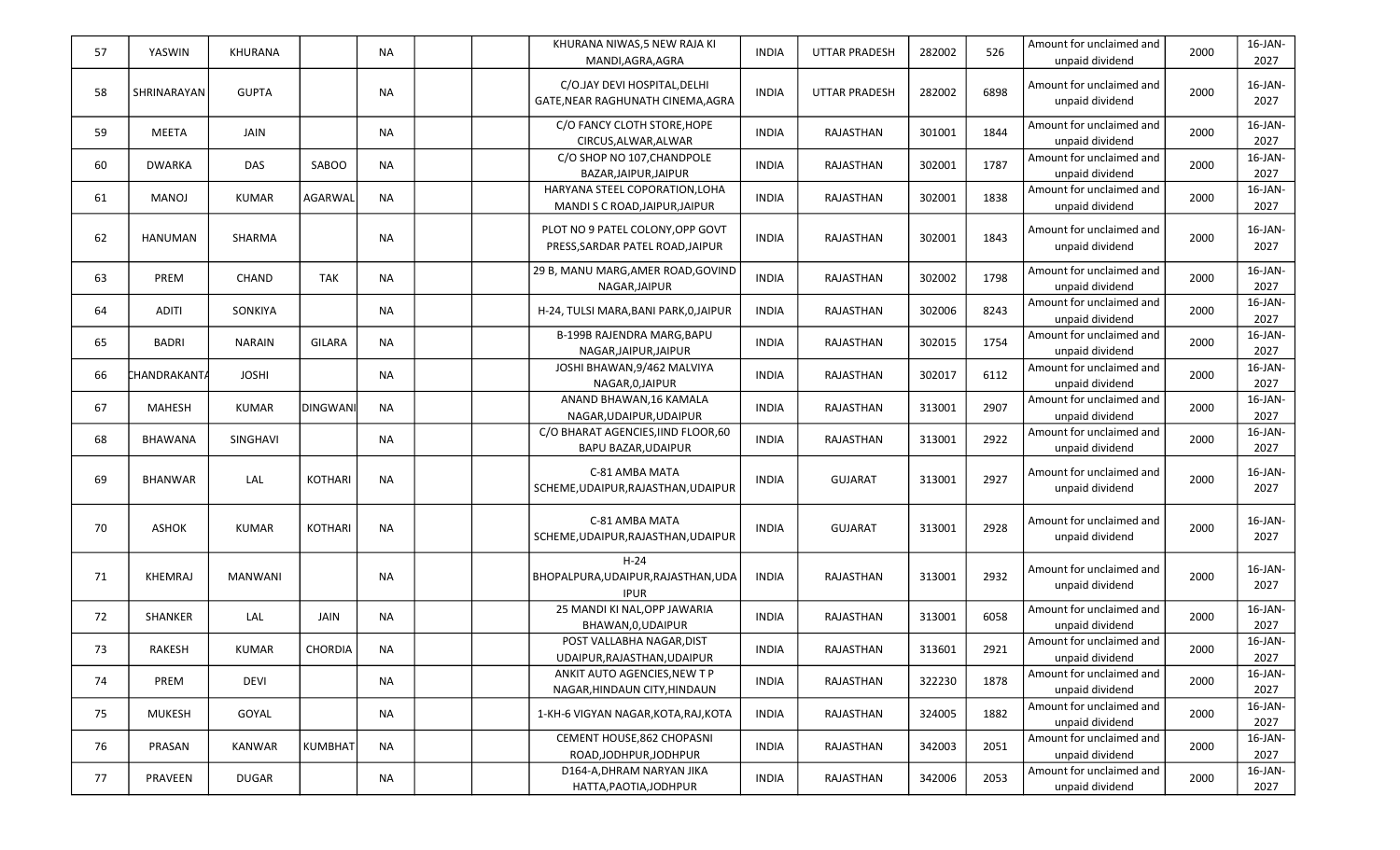| 78 | <b>RAMESH</b>   | <b>KUMAR</b>  | <b>MUNDHRA</b> | <b>NA</b> | CHHATARI WALA BUNGALOW, PAOTA A<br>ROAD, 0, JODHPUR                           | <b>INDIA</b> | RAJASTHAN      | 342006 | 8260 | Amount for unclaimed and<br>unpaid dividend | 2000 | 16-JAN-<br>2027    |
|----|-----------------|---------------|----------------|-----------|-------------------------------------------------------------------------------|--------------|----------------|--------|------|---------------------------------------------|------|--------------------|
| 79 | RASHMI          | SOMANI        |                | <b>NA</b> | CHHATARI WALA BUNGALOW, PAOTA A<br>ROAD, 0, JODHPUR                           | <b>INDIA</b> | RAJASTHAN      | 342006 | 8261 | Amount for unclaimed and<br>unpaid dividend | 2000 | 16-JAN-<br>2027    |
| 80 | <b>TEJSINGH</b> | SOLANKI       |                | NA        | C/O MOHAN LAL DAGA, PAOTA A<br>ROAD, JODHPUR RAJ, JODHPUR                     | <b>INDIA</b> | RAJASTHAN      | 342010 | 2035 | Amount for unclaimed and<br>unpaid dividend | 2000 | 16-JAN-<br>2027    |
| 81 | <b>MANDI</b>    |               |                | NA        | C/O BHARAT CLOTH STORE, STATION<br>ROAD, BARMER, BARMER                       | <b>INDIA</b> | RAJASTHAN      | 344001 | 3610 | Amount for unclaimed and<br>unpaid dividend | 2000 | $16$ -JAN-<br>2027 |
| 82 | RANMAL          | JAIN          |                | NA        | MANMALPUKHRAJ, BHERUBAZAR, BALOTR<br>A, BALOTRA                               | <b>INDIA</b> | RAJASTHAN      | 344022 | 2045 | Amount for unclaimed and<br>unpaid dividend | 2000 | 16-JAN-<br>2027    |
| 83 | SHANTILAL       |               |                | <b>NA</b> | AMRIT MILLS INDIA, E-90 INDL.<br>AREA, BALOTRA-344022 (RAJ), BALOTRA          | <b>INDIA</b> | RAJASTHAN      | 344022 | 8200 | Amount for unclaimed and<br>unpaid dividend | 2000 | 16-JAN-<br>2027    |
| 84 | <b>KAMLA</b>    | <b>DEVI</b>   | <b>MEHTA</b>   | <b>NA</b> | VICTORIA FABRICS, KHER ROAD<br>INDUSTRIAL AREA, BALOTRA, BALOTRA              | <b>INDIA</b> | RAJASTHAN      | 344022 | 8296 | Amount for unclaimed and<br>unpaid dividend | 2000 | 16-JAN-<br>2027    |
| 85 | SHANTILAL       | <b>JAIN</b>   |                | <b>NA</b> | SHANTILAL SHRI SHRIMAL, LAKHAMANIO<br>NIVAS, JASOL, JASOL                     | <b>INDIA</b> | RAJASTHAN      | 344024 | 627  | Amount for unclaimed and<br>unpaid dividend | 2000 | 16-JAN-<br>2027    |
| 86 | ASHOK           | <b>KUMAR</b>  | <b>CHOPRA</b>  | NA        | C/O POONAM CHAND SIREMAL, CHOPRA<br>BHAWAN, POST JASOL, JASOL                 | <b>INDIA</b> | RAJASTHAN      | 344024 | 649  | Amount for unclaimed and<br>unpaid dividend | 2000 | 16-JAN-<br>2027    |
| 87 | SARLABEN        | H             | SINGALA        | <b>NA</b> | 11 PATEL COLONY, ARVIND ESTATE, OPP<br>BHAGVATI BHUVAN, JAMNAGAR              | <b>INDIA</b> | <b>GUJARAT</b> | 360001 | 1961 | Amount for unclaimed and<br>unpaid dividend | 2000 | 16-JAN-<br>2027    |
| 88 | <b>MASUMA</b>   | <b>HOZEEA</b> |                | <b>NA</b> | C/O GUJARAT SENATARY WARS, DHEBAR<br>ROAD NEAR I O B, GOKUL CHEMB, RAJKOT     | <b>INDIA</b> | <b>GUJARAT</b> | 360001 | 2587 | Amount for unclaimed and<br>unpaid dividend | 2000 | 16-JAN-<br>2027    |
| 89 | <b>KETAN</b>    | PUJARA        |                | <b>NA</b> | C/O. K K PUJARA, A/5 LAXMI<br>APARTMENT,, 2/8, COLLEGE<br>WADI,, RAJKOT       | <b>INDIA</b> | <b>GUJARAT</b> | 360001 | 2672 | Amount for unclaimed and<br>unpaid dividend | 2000 | $16$ -JAN-<br>2027 |
| 90 | <b>KHAMMA</b>   | DHIRENDRA     | SHAH           | <b>NA</b> | KAMAL GROUND FLOOR, OPP MANI<br>SAGAR, 9 JAYRAJ PLOT, RAJKOT                  | <b>INDIA</b> | <b>GUJARAT</b> | 360001 | 2717 | Amount for unclaimed and<br>unpaid dividend | 2000 | 16-JAN-<br>2027    |
| 91 | <b>KISHOR</b>   | SODHA         |                | <b>NA</b> | ARADHNA SOCIETY, AIRPORT MAIN<br>ROAD, RAJKOT, RAJKOT                         | <b>INDIA</b> | <b>GUJARAT</b> | 360001 | 2732 | Amount for unclaimed and<br>unpaid dividend | 2000 | 16-JAN-<br>2027    |
| 92 | AJAY            | <b>DAVE</b>   |                | <b>NA</b> | C/O BUBBLES, LAKHAJIRAJ<br>ROAD, INTIMATE BUILDING, RAJKOT                    | <b>INDIA</b> | <b>GUJARAT</b> | 360001 | 4509 | Amount for unclaimed and<br>unpaid dividend | 2000 | 16-JAN-<br>2027    |
| 93 | <b>DIPAK</b>    | R             | TANK           | <b>NA</b> | PANCHAYAT R & B CIRCLE NO<br>2, MANGROL HOUSE, OPP GAISFORD<br>CINEMA, RAJKOT | <b>INDIA</b> | <b>GUJARAT</b> | 360001 | 4513 | Amount for unclaimed and<br>unpaid dividend | 2000 | 16-JAN-<br>2027    |
| 94 | JOLLY           | PADALIYA      |                | NA        | 1 GULAB NAGAR RAIYA ROAD,"RAM<br>KRUPA", RAJKOT, RAJKOT                       | <b>INDIA</b> | <b>GUJARAT</b> | 360001 | 4522 | Amount for unclaimed and<br>unpaid dividend | 2000 | 16-JAN-<br>2027    |
| 95 | <b>NITA</b>     | H             | CHOTALIA       | <b>NA</b> | SHIV-HARI, KALAWAD ROAD, KIRTINAGAR<br>SOCIETY, RAJKOT                        | <b>INDIA</b> | <b>GUJARAT</b> | 360001 | 4543 | Amount for unclaimed and<br>unpaid dividend | 2000 | 16-JAN-<br>2027    |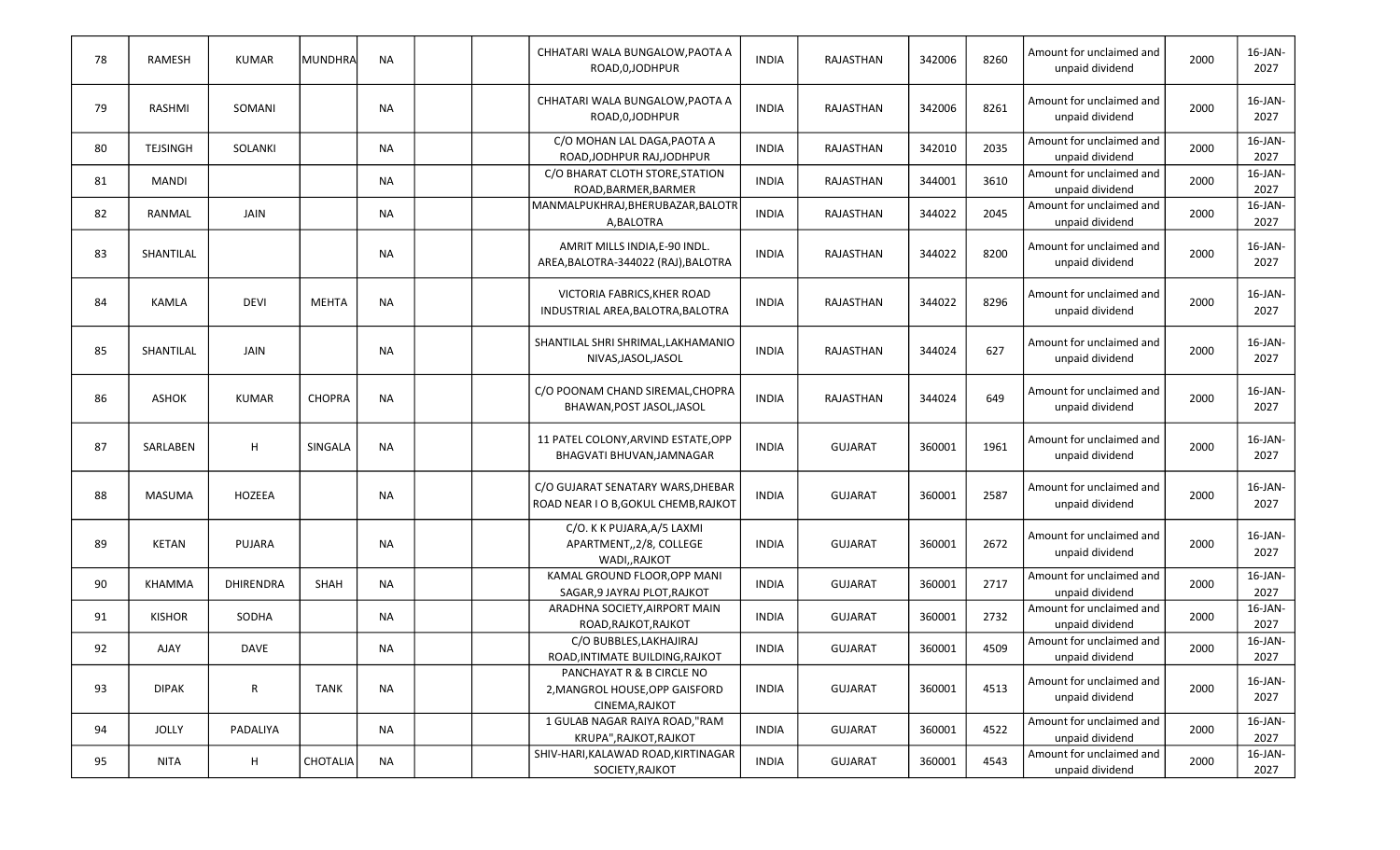| 96  | <b>BAKUL</b>     | SOLANI         |                | <b>NA</b> | GANDHI MANGALJI KESAVJI, ALANKAR<br>CHAMBER, DHEBAR CHOWK, RAJKOT      | <b>INDIA</b> | <b>GUJARAT</b> | 360001 | 4546 | Amount for unclaimed and<br>unpaid dividend | 2000 | $16$ -JAN-<br>2027 |
|-----|------------------|----------------|----------------|-----------|------------------------------------------------------------------------|--------------|----------------|--------|------|---------------------------------------------|------|--------------------|
| 97  | <b>SHARIFA</b>   | T              | kathawal       | <b>NA</b> | OLD GADHIWAD, SONI BAZAR, NEAR GEBI<br>PIR OTA, RAJKOT-360001, RAJKOT  | <b>INDIA</b> | <b>GUJARAT</b> | 360001 | 7774 | Amount for unclaimed and<br>unpaid dividend | 2000 | 16-JAN-<br>2027    |
| 98  | RAJESH           | <b>BUVARIA</b> |                | <b>NA</b> | 2 MANHAR PLOT, KRISHNA<br>KUNJ, 0, RAJKOT                              | <b>INDIA</b> | <b>GUJARAT</b> | 360002 | 2724 | Amount for unclaimed and<br>unpaid dividend | 2000 | 16-JAN-<br>2027    |
| 99  | RAMESH           | DAYALAL        | <b>THAKAR</b>  | <b>NA</b> | 8 MASTER<br>SOCIETY,"SURANATH", RAJKOT, RAJKOT                         | <b>INDIA</b> | <b>GUJARAT</b> | 360002 | 2765 | Amount for unclaimed and<br>unpaid dividend | 2000 | 16-JAN-<br>2027    |
| 100 | VARSHABEN        | <b>BAGDAI</b>  |                | NA        | <b>JALIAN 2</b><br>BHAKTINAGAR, SOCIETY, RAJKOT, RAJKOT                | <b>INDIA</b> | <b>GUJARAT</b> | 360002 | 4562 | Amount for unclaimed and<br>unpaid dividend | 2000 | 16-JAN-<br>2027    |
| 101 | BAGDAI           | BINA           |                | <b>NA</b> | JALARAM SEASON STORES, VANIYAWADI<br>MAIN ROAD, RAJKOT, RAJKOT         | <b>INDIA</b> | <b>GUJARAT</b> | 360002 | 4563 | Amount for unclaimed and<br>unpaid dividend | 2000 | 16-JAN-<br>2027    |
| 102 | <b>KANTABEN</b>  | SAVAJIBHAI     | <b>TILALA</b>  | <b>NA</b> | C/O RAIYANI BROS, KEVEDAVADI MAIN<br>RD, OPP BOMBAY IRON WORKS, RAJKOT | <b>INDIA</b> | <b>GUJARAT</b> | 360002 | 5732 | Amount for unclaimed and<br>unpaid dividend | 2000 | 16-JAN-<br>2027    |
| 103 | PARMINDER        | <b>SINGH</b>   |                | <b>NA</b> | GLOW TECH STEEL (P) LTD, NEAR OCTROI<br>POINT, GONDAL ROAD, RAJKOT     | <b>INDIA</b> | <b>GUJARAT</b> | 360004 | 474  | Amount for unclaimed and<br>unpaid dividend | 4000 | 16-JAN-<br>2027    |
| 104 | <b>GOPALBHAI</b> | PATEL          |                | NA        | NEAR KOTHINA NALA, JASDAN, 0, JASDAN                                   | <b>INDIA</b> | <b>GUJARAT</b> | 360050 | 2754 | Amount for unclaimed and<br>unpaid dividend | 2000 | 16-JAN-<br>2027    |
| 105 | <b>BHUNESH</b>   | KALYANI        |                | <b>NA</b> | C/O GOPALBHAI PATEL, PALIYAVALI<br>SERI, JASDAN, JASDAN                | <b>INDIA</b> | <b>GUJARAT</b> | 360050 | 2755 | Amount for unclaimed and<br>unpaid dividend | 2000 | 16-JAN-<br>2027    |
| 106 | HARSHAD          | JANMASHANKER   | <b>TRIVEDI</b> | <b>NA</b> | TRIVEDI NAVA PARA NEAR, CHORA AT<br>UPLETHA, 0, UPLETHA                | <b>INDIA</b> | GUJARAT        | 360490 | 2645 | Amount for unclaimed and<br>unpaid dividend | 2000 | 16-JAN-<br>2027    |
| 107 | MANISHA          | NANALAL        | <b>CHOTAI</b>  | <b>NA</b> | LAL PALACE AREA, PATEL<br>COLONY, PORBANDAR, PORBANDER                 | <b>INDIA</b> | <b>GUJARAT</b> | 360575 | 2615 | Amount for unclaimed and<br>unpaid dividend | 2000 | 16-JAN-<br>2027    |
| 108 | <b>INDUBEN</b>   | G              | POBARU         | <b>NA</b> | VRAJLAL RAVJIBHAI, MANDVI TOWER<br>ROAD, JAMNAGAR, JAMNAGAR            | <b>INDIA</b> | <b>GUJARAT</b> | 361001 | 2004 | Amount for unclaimed and<br>unpaid dividend | 2000 | $16$ -JAN-<br>2027 |
| 109 | GAURANGA         | Κ              | SHAH           | <b>NA</b> | KISHOR MOTOR STORES, RANJIT<br>ROAD, JAMNAGAR, JAMNAGAR                | <b>INDIA</b> | GUJARAT        | 361001 | 2016 | Amount for unclaimed and<br>unpaid dividend | 2000 | 16-JAN-<br>2027    |
| 110 | BHAVNA           | <b>SHAH</b>    |                | <b>NA</b> | VARDHAMAN NAGAR, CHAKLO BU KUVA<br>ST, JAMNAGAR, JAMNAGAR              | <b>INDIA</b> | <b>GUJARAT</b> | 361001 | 2020 | Amount for unclaimed and<br>unpaid dividend | 2000 | 16-JAN-<br>2027    |
| 111 | <b>HIRA</b>      | $\vee$         | <b>DEVANI</b>  | <b>NA</b> | JITU METAL, 16 BURDHAN<br>CHOWK, JAMNAGAR, JAMNAGAR                    | <b>INDIA</b> | <b>GUJARAT</b> | 361001 | 3573 | Amount for unclaimed and<br>unpaid dividend | 2000 | $16$ -JAN-<br>2027 |
| 112 | ARATI            | J              | <b>VORA</b>    | NA        | THE WEST INDIA AGENCY, RANJIT<br>ROAD, JAMNAGAR, JAMNAGAR              | <b>INDIA</b> | <b>GUJARAT</b> | 361001 | 3582 | Amount for unclaimed and<br>unpaid dividend | 2000 | 16-JAN-<br>2027    |
| 113 | JAKIR            | <b>PATANI</b>  |                | NA        | C/O MAHAVIR AGARBATTI WORKS, C-9<br>SUPER MARKET, JAMNAGAR, JAMNAGAR   | <b>INDIA</b> | GUJARAT        | 361001 | 6463 | Amount for unclaimed and<br>unpaid dividend | 2000 | 16-JAN-<br>2027    |
| 114 | JANKIBEN         | SATISHBHAI     | PATEL          | <b>NA</b> | C-44 M P SHAH IND ESTATE, SARU<br>SECTION ROAD, JAMNAGAR, JAMNAGAR     | <b>INDIA</b> | GUJARAT        | 361002 | 1986 | Amount for unclaimed and<br>unpaid dividend | 2000 | $16$ -JAN-<br>2027 |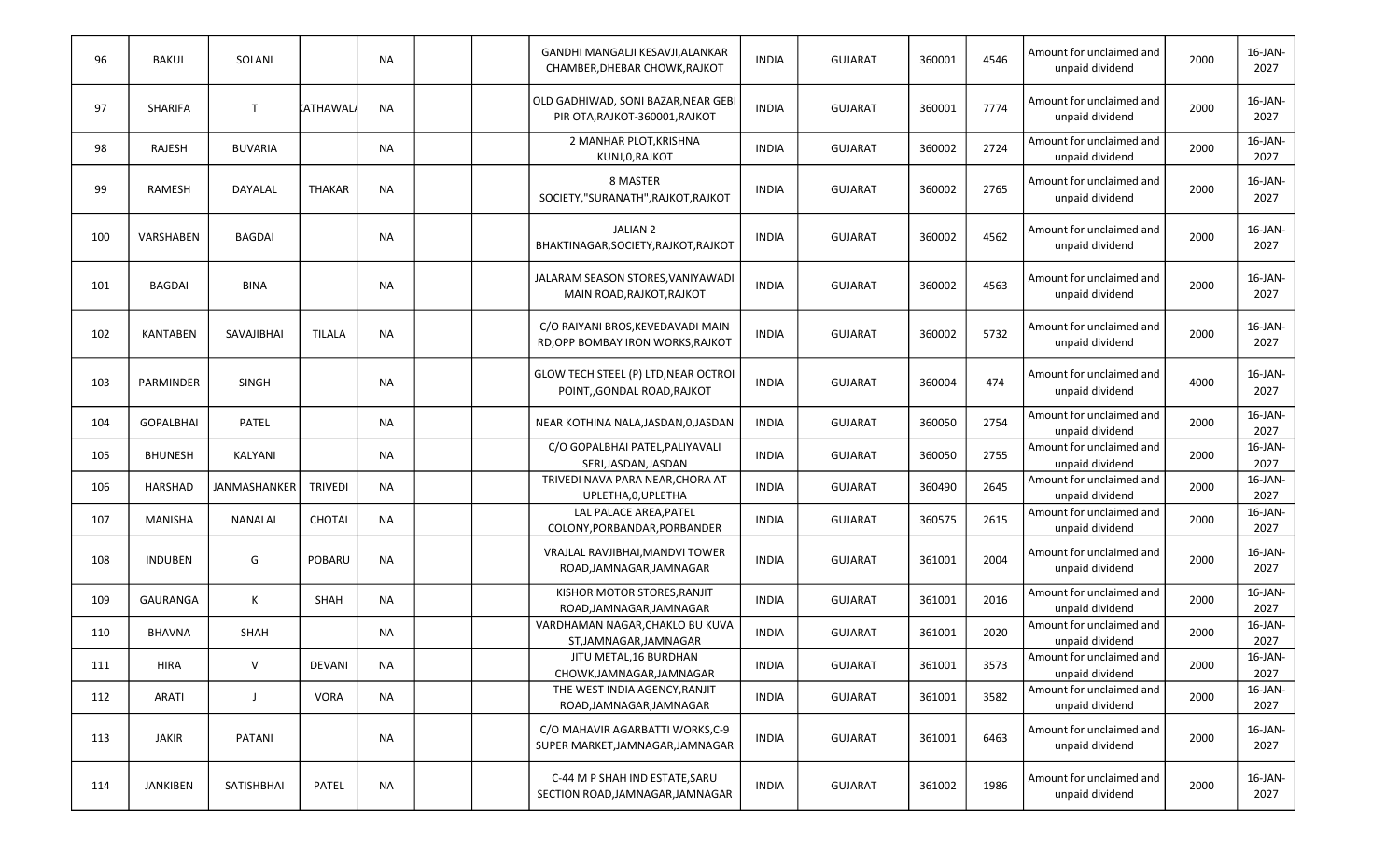| 115 | ASHA             | <b>RAJESH</b> | <b>KUMAR</b>  | <b>NA</b> | C/O ANIL BRASS INDUST, 54 DIGVIJAY<br>PLOT, BEHIND VISHRAM<br>WADI, JAMNAGAR             | <b>INDIA</b> | <b>GUJARAT</b> | 361005 | 1925     | Amount for unclaimed and<br>unpaid dividend | 2000  | $16$ -JAN-<br>2027 |
|-----|------------------|---------------|---------------|-----------|------------------------------------------------------------------------------------------|--------------|----------------|--------|----------|---------------------------------------------|-------|--------------------|
| 116 | RAJENDRA         | <b>JOSHI</b>  |               | <b>NA</b> | <b>BANK OF BARODA, DIGVIJAY PLOT</b><br>BRANCH, JAMNAGAR, JAMNAGAR                       | <b>INDIA</b> | <b>GUJARAT</b> | 361005 | 1940     | Amount for unclaimed and<br>unpaid dividend | 2000  | 16-JAN-<br>2027    |
| 117 | <b>NEMCHAND</b>  | Κ             | <b>HARIA</b>  | <b>NA</b> | MAYUR-OSWAL COLONY-2, OPP RANJIT<br>NAGAR B-5,0,JAMNAGAR                                 | <b>INDIA</b> | <b>GUJARAT</b> | 361005 | 6116     | Amount for unclaimed and<br>unpaid dividend | 2000  | 16-JAN-<br>2027    |
| 118 | <b>JIVANLAL</b>  | P             | <b>MANVAR</b> | <b>NA</b> | 304, VINUS APARTMENT, COLLEGE ROAD,<br>NEAR BHUTNATH, JUNAGADH-362001<br>(GUJ), JUNAGADH | <b>INDIA</b> | <b>GUJARAT</b> | 362001 | 7395     | Amount for unclaimed and<br>unpaid dividend | 2000  | 16-JAN-<br>2027    |
| 119 | <b>BHUPAT</b>    | P             | GANGDEV       | <b>NA</b> | C/O HARIDAS MONJIBHAI, VAKHARIA<br>BAZAR, VERAVAL, VERAVAL                               | <b>INDIA</b> | <b>GUJARAT</b> | 362265 | 2091     | Amount for unclaimed and<br>unpaid dividend | 2000  | 16-JAN-<br>2027    |
| 120 | <b>JYOTSNA</b>   | L             | MAKWANA       | <b>NA</b> | OPP JAGDISH TEMPLE, PANCHWATI<br>ROAD, DIU U T, PANCHWATI                                | <b>INDIA</b> | <b>GUJARAT</b> | 362520 | 2762     | Amount for unclaimed and<br>unpaid dividend | 2000  | 16-JAN-<br>2027    |
| 121 | ARVIND           | <b>KUMAR</b>  | VEDANT        | <b>NA</b> | <b>GOVERNMENT HOSPITAL UNA, AT POST</b><br>UNA SORATH, DIST<br>JUNAGADH, JUNAGADH        | <b>INDIA</b> | <b>GUJARAT</b> | 362560 | 2624     | Amount for unclaimed and<br>unpaid dividend | 2000  | 16-JAN-<br>2027    |
| 122 | NALINKUMAR       | S.            | <b>DOSHI</b>  | <b>NA</b> | C/O DALAL S J & CO, STTA<br>BAZAR, MANAVADAR, DIST. JUNAGADH                             | <b>INDIA</b> | <b>GUJARAT</b> | 362630 | 2768     | Amount for unclaimed and<br>unpaid dividend | 2000  | 16-JAN-<br>2027    |
| 123 | <b>RASILABEN</b> | S.            | <b>GEDIYA</b> | <b>NA</b> | BEHIND GURUKUL, ALKAPURI, SURENDRA<br>NAGAR, SURENDRA NAGAR                              | <b>INDIA</b> | <b>GUJARAT</b> | 363001 | 916      | Amount for unclaimed and<br>unpaid dividend | 2000  | 16-JAN-<br>2027    |
| 124 | ZULEKHA          | Α             | DAUDI         | NA        | C/O HATIMALI SAIFUDDIN, NEAR OLD BUS<br>STAND, 0, LIMBDI                                 | <b>INDIA</b> | <b>GUJARAT</b> | 363421 | 6690     | Amount for unclaimed and<br>unpaid dividend | 2000  | 16-JAN-<br>2027    |
| 125 | HARIBHAI         | #VALUE!       |               | NA        | TO RAMPURA, DIST SURENDRA NAGAR, TA<br>WADHWAN, WADHWAN                                  | <b>INDIA</b> | <b>GUJARAT</b> | 363435 | 3642     | Amount for unclaimed and<br>unpaid dividend | 2000  | 16-JAN-<br>2027    |
| 126 | <b>TARABEN</b>   | MAHENDRABHAI  | PAREKH        | <b>NA</b> | MAKWANA TAILOR, OPP SADHNA<br>RADHANPURI<br>BAZAR, BHAVNAGAR, BHAVNAGAR                  | <b>INDIA</b> | <b>GUJARAT</b> | 364001 | 1098     | Amount for unclaimed and<br>unpaid dividend | 2000  | 16-JAN-<br>2027    |
| 127 | <b>NAYAN</b>     | PRAMODRAI     | SHAH          | <b>NA</b> | 25 SHRIPAL APARTMENT, DOWN CHOWK<br>DARI ROAD,, BHAVNAGAR-<br>364001, BHAVNAGAR          | <b>INDIA</b> | <b>GUJARAT</b> | 364001 | 6713     | Amount for unclaimed and<br>unpaid dividend | 4000  | 16-JAN-<br>2027    |
| 128 | <b>KUMUD</b>     | R             | <b>TYAGI</b>  | <b>NA</b> | 503 PANNA<br>TOWER, RUPANI, BHAVNAGAR, 0                                                 | <b>INDIA</b> | <b>GUJARAT</b> | 364001 | 24312869 | Amount for unclaimed and<br>unpaid dividend | 16000 | 16-JAN-<br>2027    |
| 129 | RAMNIKLAL        | GANDHI        |               | NA        | PLOT NO 42 KALUBHA<br>ROAD, BHAVNAGAR, 0, BHAVNAGAR                                      | <b>INDIA</b> | <b>GUJARAT</b> | 364002 | 1139     | Amount for unclaimed and<br>unpaid dividend | 2000  | 16-JAN-<br>2027    |
| 130 | KISHORIBEN       | <b>GANDHI</b> |               | NA        | 42 KISHORIKUNJ NR<br>VIKASGRIH,VIDYANAGAR,0,BHAVNAGAR                                    | <b>INDIA</b> | <b>GUJARAT</b> | 364002 | 5642     | Amount for unclaimed and<br>unpaid dividend | 2000  | 16-JAN-<br>2027    |
| 131 | RAMESH           | Κ             | SHARMA        | <b>NA</b> | SF-14, NIRNAD FLATS, PLOT-1919, OPP<br>MALDAR VILLA, NEAR ROOPANI<br>CIRCLE, BHAVNAGAR   | <b>INDIA</b> | <b>GUJARAT</b> | 364002 | 6431     | Amount for unclaimed and<br>unpaid dividend | 2000  | 16-JAN-<br>2027    |
| 132 | VIMALABEN        | D             | PATEL         | <b>NA</b> | 388 ADARSH<br>SOCIETY, VIJAYRAJNAGAR, DAIRY RD ST<br>NO 5, BHAVNAGAR                     | <b>INDIA</b> | GUJARAT        | 364003 | 1160     | Amount for unclaimed and<br>unpaid dividend | 2000  | 16-JAN-<br>2027    |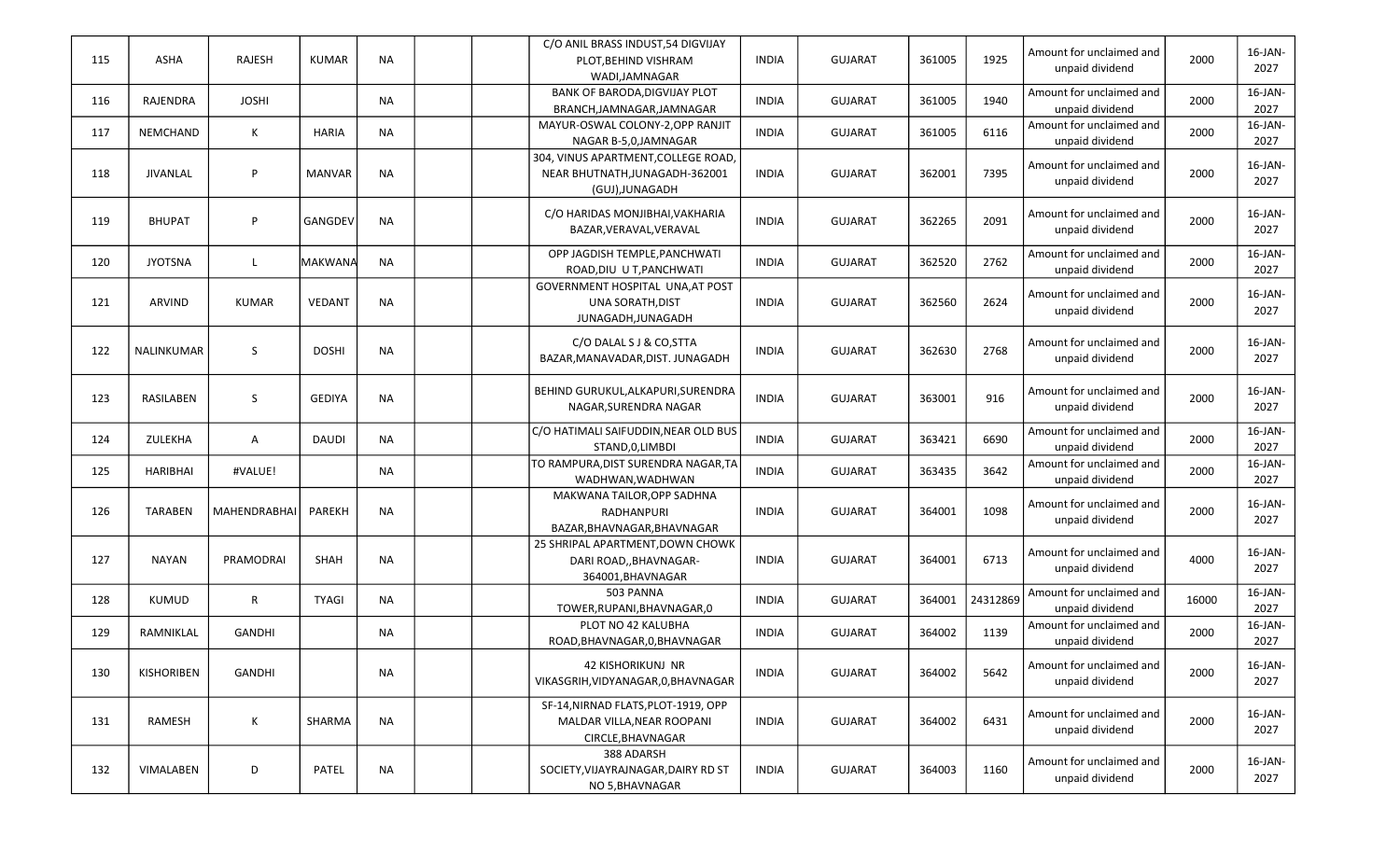| 133 | <b>ILABEN</b>   | H                 | SONI            | <b>NA</b> | C/O VISHAL JWELLERS, AMBAJEE<br>CHOWK, BOTAD, BOTAD                                   | <b>INDIA</b> | <b>GUJARAT</b> | 364710 | 1131 | Amount for unclaimed and<br>unpaid dividend | 2000 | $16$ -JAN-<br>2027 |
|-----|-----------------|-------------------|-----------------|-----------|---------------------------------------------------------------------------------------|--------------|----------------|--------|------|---------------------------------------------|------|--------------------|
| 134 | KANUBHAI        | DHANANI           |                 | <b>NA</b> | VADODARIA HOSPITAL, BOTAD, DIST<br>BHAVNAGAR, BOTAD                                   | <b>INDIA</b> | <b>GUJARAT</b> | 364710 | 4573 | Amount for unclaimed and<br>unpaid dividend | 2000 | 16-JAN-<br>2027    |
| 135 | <b>GULABBEN</b> | <b>VORA</b>       |                 | <b>NA</b> | C/O VARDHAMAN SAW MILL, RAILWAY<br>STATION ROAD, ANJAR, KUTCH                         | <b>INDIA</b> | <b>GUJARAT</b> | 370110 | 5957 | Amount for unclaimed and<br>unpaid dividend | 2000 | 16-JAN-<br>2027    |
| 136 | KIRTI           | <b>SHETH</b>      |                 | <b>NA</b> | SIDDHACHAL PATHO LABORATORY, 20 A B<br>MEHTA TOWER, BHACHAU KUTCH, KUTCH              | <b>INDIA</b> | <b>GUJARAT</b> | 370140 | 4537 | Amount for unclaimed and<br>unpaid dividend | 2000 | 16-JAN-<br>2027    |
| 137 | LAHERIKANT      | JUMAKHLAL         | SHAH            | <b>NA</b> | BUNDER ROAD, MANDVI, KUTCH, MANDVI                                                    | <b>INDIA</b> | <b>GUJARAT</b> | 370465 | 2614 | Amount for unclaimed and<br>unpaid dividend | 2000 | 16-JAN-<br>2027    |
| 138 | KOUROMAL        | C                 | <b>BUDRANI</b>  | <b>NA</b> | KOUROMAL CHOITHRAM, K G<br>MARKET, KALUPUR KOTNI<br>RANG, AHMEDABAD                   | <b>INDIA</b> | GUJARAT        | 380001 | 553  | Amount for unclaimed and<br>unpaid dividend | 2000 | 16-JAN-<br>2027    |
| 139 | <b>HAMIDA</b>   | HAKIMJI           |                 | <b>NA</b> | C/O G S LIGHTWALA, 1758 SHAHMUJAL<br>POLE, KALUPUR TOWER, AHMEDABAD                   | <b>INDIA</b> | <b>GUJARAT</b> | 380001 | 646  | Amount for unclaimed and<br>unpaid dividend | 2000 | 16-JAN-<br>2027    |
| 140 | <b>NIKITA</b>   | $\vee$            | <b>SHETH</b>    | <b>NA</b> | 686/11, DERASAR NI<br>KHADKI,LAMBESHWAR NI POLE,OPP.<br>CALICO DOM, AHMEDABAD         | <b>INDIA</b> | <b>GUJARAT</b> | 380001 | 668  | Amount for unclaimed and<br>unpaid dividend | 2000 | 16-JAN-<br>2027    |
| 141 | <b>MEENA</b>    | <b>BHAGWANDAS</b> |                 | <b>NA</b> | 1ST FLOOR SADHUVASWANI, MANSION<br>MIRGHAWAD, AHMEDABAD, AHMEDABAD                    | <b>INDIA</b> | <b>GUJARAT</b> | 380001 | 713  | Amount for unclaimed and<br>unpaid dividend | 2000 | 16-JAN-<br>2027    |
| 142 | <b>DHIREN</b>   | $\vee$            | <b>VYAS</b>     | NA        | 766 BAMBAWALO KHANCHO, BHAUNI<br>POLE, RAIPUR, AHMEDABAD                              | <b>INDIA</b> | <b>GUJARAT</b> | 380001 | 914  | Amount for unclaimed and<br>unpaid dividend | 2000 | 16-JAN-<br>2027    |
| 143 | <b>RUPESH</b>   | R                 | <b>DESAI</b>    | <b>NA</b> | C-19 SATYAM FLAT, 4TH FLOOR NR<br>KADAVA POLE, OPP KADIYANAKA<br>DARIYAPUR, AHMEDABAD | <b>INDIA</b> | <b>GUJARAT</b> | 380001 | 949  | Amount for unclaimed and<br>unpaid dividend | 2000 | 16-JAN-<br>2027    |
| 144 | <b>LABHUBEN</b> | DHIRAJLAL         | <b>PATEL</b>    | <b>NA</b> | 3/3 SIMANDHAR FLATS, B/H<br><b>DHARNIDHAR</b><br>DERASAR, VASNA, AHMEDABAD            | <b>INDIA</b> | <b>GUJARAT</b> | 380001 | 3060 | Amount for unclaimed and<br>unpaid dividend | 2000 | 16-JAN-<br>2027    |
| 145 | ARVIND          |                   | PATEL           | <b>NA</b> | 10 SUNITA SOCIETY, BHUDARPURA<br>ROAD, AMBAWADI, AHMEDABAD                            | <b>INDIA</b> | <b>GUJARAT</b> | 380001 | 3084 | Amount for unclaimed and<br>unpaid dividend | 2000 | 16-JAN-<br>2027    |
| 146 | RAJNI           | A                 | AGARWAL         | <b>NA</b> | 1505 PATWA SHERI, DHANA SUTHARS<br>POLE, KALPUR, AHMEDABAD                            | <b>INDIA</b> | <b>GUJARAT</b> | 380001 | 3087 | Amount for unclaimed and<br>unpaid dividend | 2000 | 16-JAN-<br>2027    |
| 147 | DILIP           | PATEL             |                 | <b>NA</b> | 725 CHHIPA<br>POLE, KALUPUR, AHMEDABAD, AHMEDAB<br>AD                                 | <b>INDIA</b> | <b>GUJARAT</b> | 380001 | 3311 | Amount for unclaimed and<br>unpaid dividend | 2000 | 16-JAN-<br>2027    |
| 148 | JAYMIN          | BHAI              | J SHAH          | <b>NA</b> | ALISHAN EMPORIUM OPP, MARCHI POLE<br>RATAN POLE, AHMEDABAD, AHMEDABAD                 | <b>INDIA</b> | GUJARAT        | 380001 | 3601 | Amount for unclaimed and<br>unpaid dividend | 2000 | 16-JAN-<br>2027    |
| 149 | <b>DIPAK</b>    | KUMAR             | <b>SUKHBHAI</b> | <b>NA</b> | 1485<br>TANKSHAL, KALUPUR, AHMEDABAD, AHME<br>DABAD                                   | <b>INDIA</b> | GUJARAT        | 380001 | 3653 | Amount for unclaimed and<br>unpaid dividend | 2000 | 16-JAN-<br>2027    |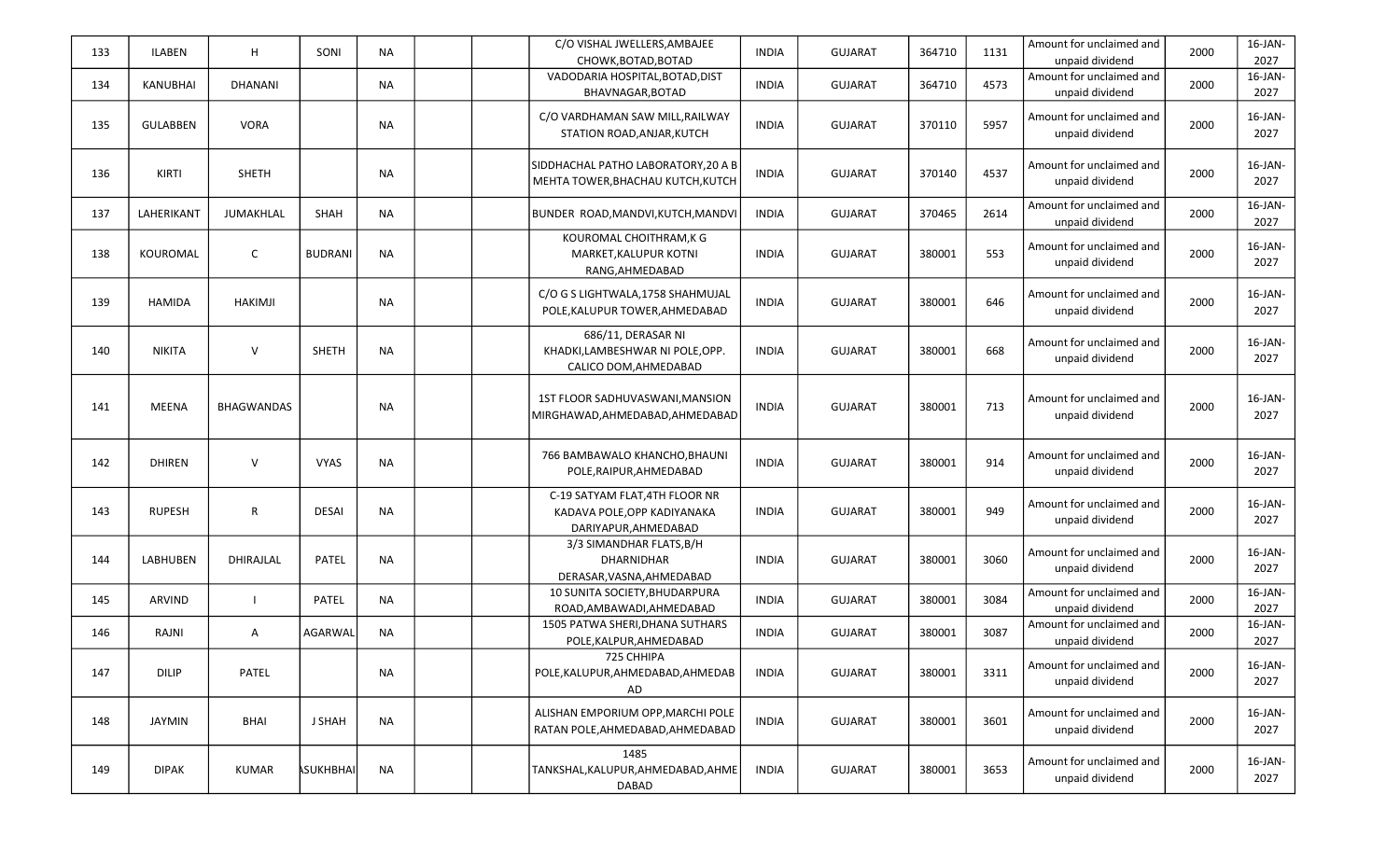| 150 | <b>DILIPBHAI</b> | PATEL             |                | <b>NA</b> | 2487/4 BADSHAHS<br>HAZIRA, MANEKCHOWK, 0, AHMEDABAD                                    | <b>INDIA</b> | <b>GUJARAT</b> | 380001 | 3732      | Amount for unclaimed and<br>unpaid dividend | 2000  | $16$ -JAN-<br>2027 |
|-----|------------------|-------------------|----------------|-----------|----------------------------------------------------------------------------------------|--------------|----------------|--------|-----------|---------------------------------------------|-------|--------------------|
| 151 | <b>KANTILAL</b>  | SHAH              |                | <b>NA</b> | HOTEL GULMARG, OPP LUCKY<br>RESTAURANT, LALDARWAJA, AHMEDABAD                          | <b>INDIA</b> | <b>GUJARAT</b> | 380001 | 6248      | Amount for unclaimed and<br>unpaid dividend | 2000  | 16-JAN-<br>2027    |
| 152 | RAMANLAL         | <b>KACHARADAS</b> |                | <b>NA</b> | C/O SARASWATI ELEC STORES, BADA<br>HANUMAN GALI, GANDHI<br>ROAD.AHMEDABAD              | <b>INDIA</b> | <b>GUJARAT</b> | 380001 | 8346      | Amount for unclaimed and<br>unpaid dividend | 2000  | 16-JAN-<br>2027    |
| 153 | DHARMENDRA       | AMRATLAL          | <b>SHAH</b>    | <b>NA</b> | 613/20 NANIHAMAM, POLE ROYAL<br>BUILDING, GHEEKANTA, AHMEDABAD                         | <b>INDIA</b> | <b>GUJARAT</b> | 380001 | 332000068 | Amount for unclaimed and<br>unpaid dividend | 2000  | 16-JAN-<br>2027    |
| 154 | <b>ASHVIN</b>    | R                 | <b>ARORA</b>   | <b>NA</b> | 1 MOHAN CHHOTA<br>CHAMBER, PANCHKUVA, AHMEDABAD, AH<br>MEDABAD                         | <b>INDIA</b> | <b>GUJARAT</b> | 380002 | 657       | Amount for unclaimed and<br>unpaid dividend | 2000  | 16-JAN-<br>2027    |
| 155 | <b>TRUSHAR</b>   | SHAH              |                | <b>NA</b> | C/O SHREE TEXTILES, 1ST FLR, 6<br>RANGWALA MKT, REVDI<br>BAZAR, AHMEDABAD              | <b>INDIA</b> | <b>GUJARAT</b> | 380002 | 3205      | Amount for unclaimed and<br>unpaid dividend | 2000  | 16-JAN-<br>2027    |
| 156 | <b>KANTILAL</b>  | <b>TAKHATMAL</b>  | <b>MEHTA</b>   | <b>NA</b> | H.K.ENTERPRISES, 27 MASKATI<br>MARKET, AHMEDABAD - 380<br>002,AHMEDABAD                | <b>INDIA</b> | <b>GUJARAT</b> | 380002 | 8175      | Amount for unclaimed and<br>unpaid dividend | 2000  | 16-JAN-<br>2027    |
| 157 | <b>GIRISH</b>    | M                 | <b>KOTHARI</b> | <b>NA</b> | E/12, JAYPREM SOCIETY, NEAR C L<br>HOSPITALS, CAMP ROAD<br>SHAHIBAUG, AHMEDABAD        | <b>INDIA</b> | <b>GUJARAT</b> | 380004 | 736       | Amount for unclaimed and<br>unpaid dividend | 2000  | 16-JAN-<br>2027    |
| 158 | JAYESH           | M                 | PATEL          | <b>NA</b> | 404 CHANDRA LOCK, DAFANALA<br>ROAD, SHAHIBAUG, AHMEDABAD                               | <b>INDIA</b> | <b>GUJARAT</b> | 380004 | 749       | Amount for unclaimed and<br>unpaid dividend | 2000  | 16-JAN-<br>2027    |
| 159 | <b>JITENER</b>   | <b>IDAN</b>       | KALAL          | <b>NA</b> | AMAR PURA NO, NEAR BASANT<br>CINEMA, AHMEDABAD, AHMEDABAD                              | <b>INDIA</b> | <b>GUJARAT</b> | 380004 | 3784      | Amount for unclaimed and<br>unpaid dividend | 2000  | 16-JAN-<br>2027    |
| 160 | CHANDRAKANT      | SHAH              |                | <b>NA</b> | 7 ASHTAMANGAL FLAT, MAHALAXMI<br>SOCIETY, RAMNAGAR<br>SABARMATI, AHMEDABAD             | <b>INDIA</b> | GUJARAT        | 380005 | 3655      | Amount for unclaimed and<br>unpaid dividend | 2000  | 16-JAN-<br>2027    |
| 161 | <b>PERSIS</b>    | Α.                | HAMBATTA:      | <b>NA</b> | PIOMA INDUSTRIES, 8TH FLOOR,<br>WHITEHOUSE, PANCHWATI, AHMEDABAD                       | <b>INDIA</b> | <b>GUJARAT</b> | 380006 | 7430      | Amount for unclaimed and<br>unpaid dividend | 12000 | 16-JAN-<br>2027    |
| 162 | SHASHANK         | $\mathbf{I}$      | SHAH           | <b>NA</b> | 901,902 VRAJBHUMI APTS, NR. SANJAY<br>APPT, AMBAWADI, AHMEDABAD                        | <b>INDIA</b> | <b>GUJARAT</b> | 380006 | 8183      | Amount for unclaimed and<br>unpaid dividend | 2000  | 16-JAN-<br>2027    |
| 163 | <b>PINA</b>      | HEMANDRA          | SHAH           | <b>NA</b> | 6 DHARNIDHAR APARTMENT, NR DR<br>JATIN MAHETA HOSPITAL, FATEHNAGAR<br>PALDI, AHMEDABAD | <b>INDIA</b> | <b>GUJARAT</b> | 380007 | 675       | Amount for unclaimed and<br>unpaid dividend | 2000  | 16-JAN-<br>2027    |
| 164 | SHAILESH         | THAKKAR           |                | <b>NA</b> | C 3 SHRIJIBAPA COMPLEX, BARAGE ROAD<br>VASNA, AHMEDABAD, AHMEDABAD                     | <b>INDIA</b> | <b>GUJARAT</b> | 380007 | 895       | Amount for unclaimed and<br>unpaid dividend | 2000  | 16-JAN-<br>2027    |
| 165 | <b>HARSHA</b>    | SHAH              |                | <b>NA</b> | <b>25 SUKITA</b><br>APPARTMENTS, FATEHPURA, PALDI, AHME<br><b>DABAD</b>                | <b>INDIA</b> | <b>GUJARAT</b> | 380007 | 3062      | Amount for unclaimed and<br>unpaid dividend | 2000  | 16-JAN-<br>2027    |
| 166 | VISHAKHABEN      | SHAH              |                | <b>NA</b> | D/12 KUNDAN APTS, VIBHAG-2<br>VASANA, AHMEDABAD, AHMEDABAD                             | <b>INDIA</b> | <b>GUJARAT</b> | 380007 | 3169      | Amount for unclaimed and<br>unpaid dividend | 2000  | 16-JAN-<br>2027    |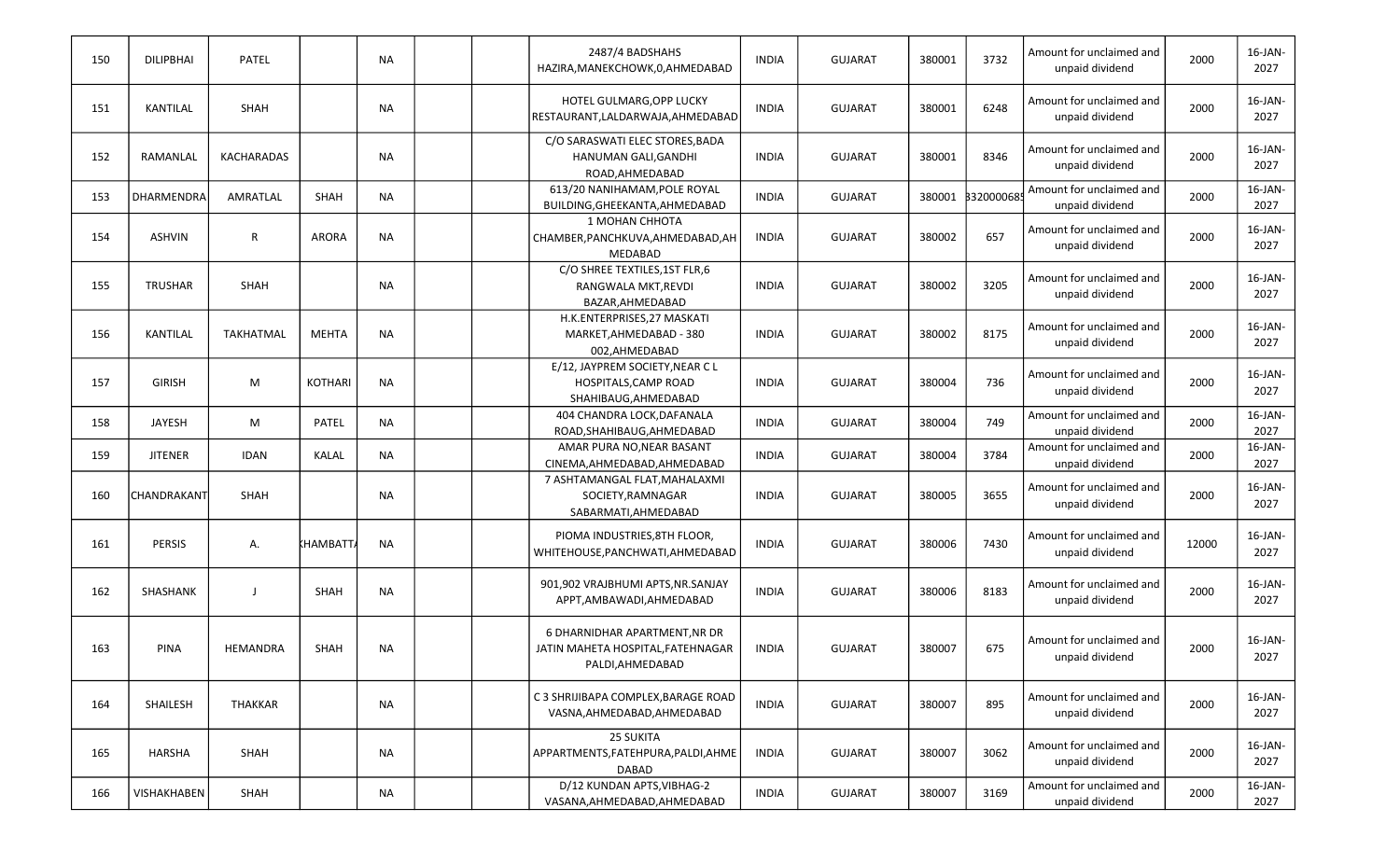| 167 | <b>MINAXI</b>        | <b>DESAI</b>        |                   | <b>NA</b> | 3, OPERA SOCIETY PART-1, NEAR NEW<br>VIKAS GRUH, FATEHPURA, AHMEDABAD                              | <b>INDIA</b> | <b>GUJARAT</b> | 380007 | 5096 | Amount for unclaimed and<br>unpaid dividend | 2000  | 16-JAN-<br>2027    |
|-----|----------------------|---------------------|-------------------|-----------|----------------------------------------------------------------------------------------------------|--------------|----------------|--------|------|---------------------------------------------|-------|--------------------|
| 168 | JAYANTILAL           | PAREKH              |                   | <b>NA</b> | C 7 DALAL APARTMENT, VIKAS GRUH<br>ROAD, PALDI, AHMEDABAD                                          | <b>INDIA</b> | GUJARAT        | 380007 | 5107 | Amount for unclaimed and<br>unpaid dividend | 2000  | $16$ -JAN-<br>2027 |
| 169 | <b>NARENDRA</b>      | <b>BHAI</b>         | <b>DESAI</b>      | <b>NA</b> | MANINAGAR PATH LAB,1 DK<br>COMPLEX, MANINAGAR<br>(EAST), AHMEDABAD                                 | <b>INDIA</b> | <b>GUJARAT</b> | 380008 | 677  | Amount for unclaimed and<br>unpaid dividend | 2000  | $16$ -JAN-<br>2027 |
| 170 | KANTILAL             | <b>MISTRY</b>       |                   | <b>NA</b> | 16 IDEAL COLONY, B/H JAYHIND HIGH<br>SCHOOL, MANI NAGAR, AHMEDABAD                                 | <b>INDIA</b> | GUJARAT        | 380008 | 966  | Amount for unclaimed and<br>unpaid dividend | 2000  | $16$ -JAN-<br>2027 |
| 171 | PUNAM                | <b>CHAND</b>        | SHAH              | NA        | 12 MILL OFFICER COLONEY, ASHRAM<br>ROAD, AHMEDABAD, AHMEDABAD                                      | <b>INDIA</b> | GUJARAT        | 380009 | 3241 | Amount for unclaimed and<br>unpaid dividend | 2000  | $16$ -JAN-<br>2027 |
| 172 | <b>TEJAL</b>         | CHAMPAKLAL          | <b>GANDHI</b>     | <b>NA</b> | 1-DEVBHUMI APTS.1ST FLOOR, NEAR<br><b>VIJAY</b><br>REST., NAVRANGPURA, AHMEDABAD-<br>380009, BOTAD | <b>INDIA</b> | <b>GUJARAT</b> | 380009 | 3365 | Amount for unclaimed and<br>unpaid dividend | 2000  | 16-JAN-<br>2027    |
| 173 | <b>NORTH</b>         | <b>GUJARAT</b>      | ING FINANO        | <b>NA</b> | 316 TULSI NR MITHAKALI, CROSS<br>ROAD, NAVRANGPURA, AHMEDABAD                                      | <b>INDIA</b> | <b>GUJARAT</b> | 380009 | 3383 | Amount for unclaimed and<br>unpaid dividend | 18000 | 16-JAN-<br>2027    |
| 174 | <b>JAYESH</b>        | <b>DEVCHANDBHAI</b> | PATEL             | <b>NA</b> | 41/481 RAGHUKUL APARTMENTS, SOLA<br>ROAD, NARANPURA, AHMEDABAD                                     | <b>INDIA</b> | GUJARAT        | 380013 | 544  | Amount for unclaimed and<br>unpaid dividend | 2000  | $16$ -JAN-<br>2027 |
| 175 | <b>BALDEVBHAI</b>    | PATEL               |                   | <b>NA</b> | 261/3128 SUNDERVAN APTS, SOLA RD<br>NARANPURA, AHMEDABAD, AHMEDABAD                                | <b>INDIA</b> | <b>GUJARAT</b> | 380013 | 3177 | Amount for unclaimed and<br>unpaid dividend | 2000  | $16$ -JAN-<br>2027 |
| 176 | <b>NITABEN</b>       | SHIVRAM             | <b>BHAI PATEL</b> | <b>NA</b> | <b>5A SAVITA</b><br>SOC, NARANPURA, AHMEDABAD, AHMEDA<br><b>BAD</b>                                | <b>INDIA</b> | <b>GUJARAT</b> | 380013 | 3197 | Amount for unclaimed and<br>unpaid dividend | 2000  | 16-JAN-<br>2027    |
| 177 | PRASHANT             | <b>NAYAK</b>        |                   | <b>NA</b> | 36/425 AKASHDIP APPT, NR<br>AKHBARNAGAR, NAVA<br>VADAJ, AHMEDABAD                                  | <b>INDIA</b> | <b>GUJARAT</b> | 380013 | 3222 | Amount for unclaimed and<br>unpaid dividend | 2000  | 16-JAN-<br>2027    |
| 178 | <b>SURESHKUMAR</b>   | <b>SHAH</b>         |                   | <b>NA</b> | 4 DEV CHHAYA SOCIETY, OPP MAYOOR<br>SCHOOL, PALIYAD<br>NAGAR, NARANPURA, AHMEDABAD                 | <b>INDIA</b> | <b>GUJARAT</b> | 380013 | 3261 | Amount for unclaimed and<br>unpaid dividend | 2000  | 16-JAN-<br>2027    |
| 179 | ANKIT                | <b>MEHTA</b>        |                   | <b>NA</b> | 3 SATYADEEP APPARTMENT, OPP ANKUR<br>JAIN TEMPLE, ANKUR ROAD<br>NARANPURA, AHMEDABAD               | <b>INDIA</b> | GUJARAT        | 380013 | 3635 | Amount for unclaimed and<br>unpaid dividend | 2000  | 16-JAN-<br>2027    |
| 180 | <b>JURESHCHANDRI</b> | ${\sf R}$           | SHAH              | ΝA        | DEVARSONS PVT LTD<br>DEVARSON, HOUSE, BEHIND JAIN<br>TEMPLE, USMANPURA CHAR RASTA-<br>,AHMEDABAD   | <b>INDIA</b> | <b>GUJARAT</b> | 380014 | 5740 | Amount for unclaimed and<br>unpaid dividend | 10000 | 16-JAN-<br>2027    |
| 181 | VARSHA               | H                   | SHAH              | <b>NA</b> | C304, RATNDEEP COMPLEX-2, NEAR<br>PRERNATIRTH JAIN<br>TEMPLE, SATELLITE, AHMEDABAD                 | <b>INDIA</b> | <b>GUJARAT</b> | 380015 | 3819 | Amount for unclaimed and<br>unpaid dividend | 2000  | 16-JAN-<br>2027    |
| 182 | SUNITA               | $\mathsf{C}$        | KHAMAR            | <b>NA</b> | 29 VRUNDAVAN BUNGLOWS, SATELITE<br>RING RD, AHMEDABAD, AHMEDABAD                                   | <b>INDIA</b> | GUJARAT        | 380015 | 3859 | Amount for unclaimed and<br>unpaid dividend | 2000  | $16$ -JAN-<br>2027 |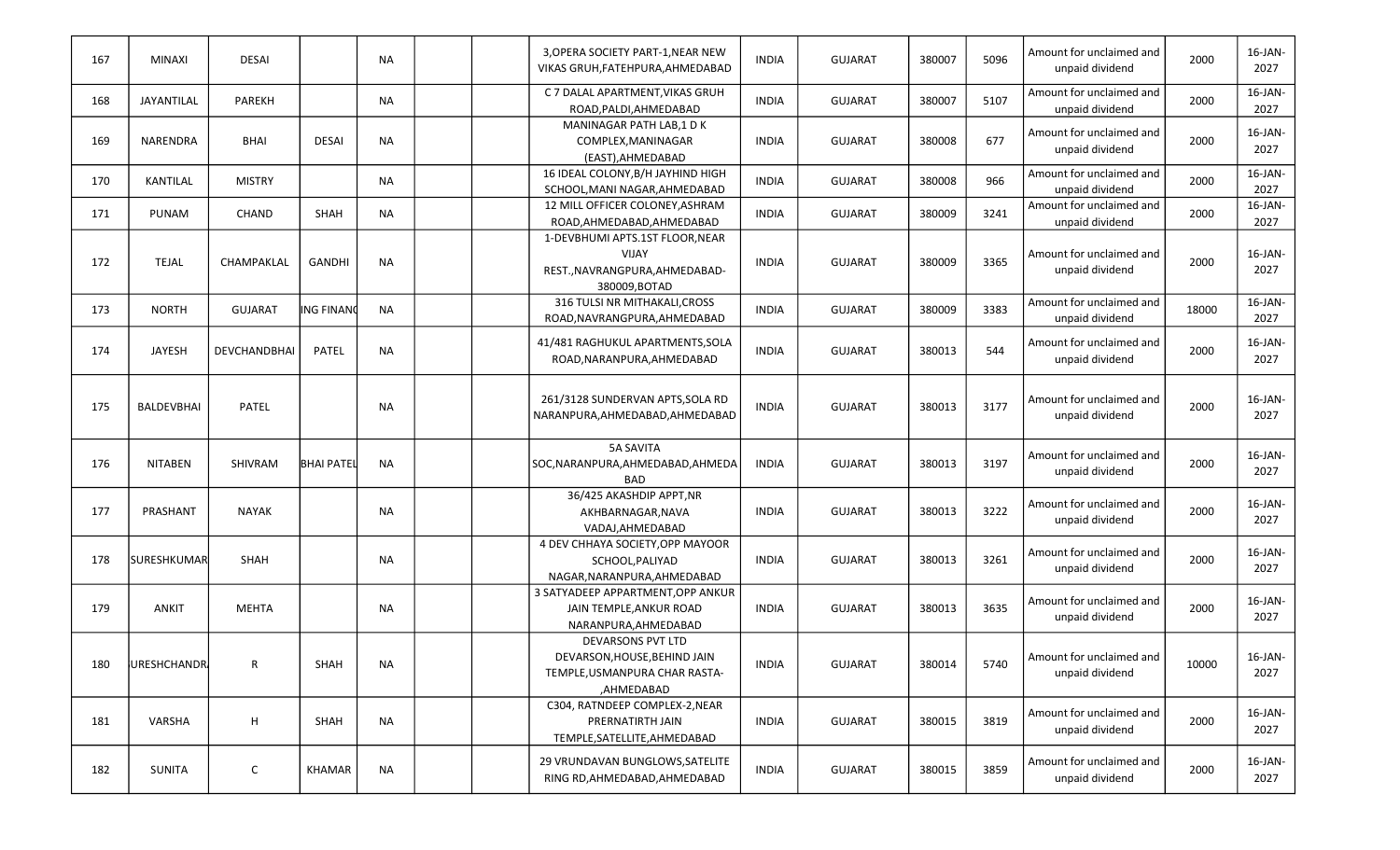| 183 | <b>FULWANTI</b>     | <b>SHAH</b>         |              | <b>NA</b> |  | 5 PARSHVNAGAR SOCIETY, GITANJALI<br>NAGAR D CABIN, PO RAILWAY COLONY<br>SABARMATI, SABARMATI   | <b>INDIA</b> | <b>GUJARAT</b> | 380019 | 3671 | Amount for unclaimed and<br>unpaid dividend | 2000 | 16-JAN-<br>2027    |
|-----|---------------------|---------------------|--------------|-----------|--|------------------------------------------------------------------------------------------------|--------------|----------------|--------|------|---------------------------------------------|------|--------------------|
| 184 | SNEHLATA            | LALIT               | <b>SHAH</b>  | <b>NA</b> |  | 11 FULWADI SOCIETY, OUT OF<br>GOMTIPUR, AHMEDABAD, AHMEDABAD                                   | <b>INDIA</b> | <b>GUJARAT</b> | 380021 | 926  | Amount for unclaimed and<br>unpaid dividend | 2000 | 16-JAN-<br>2027    |
| 185 | <b>HAGYAVANTIBE</b> | SHAH                |              | <b>NA</b> |  | 406/13 PILI CHALI, OPP POST<br>OFFICE, RAKHIYAL ROAD, AHMEDABAD                                | <b>INDIA</b> | <b>GUJARAT</b> | 380021 | 3631 | Amount for unclaimed and<br>unpaid dividend | 2000 | 16-JAN-<br>2027    |
| 186 | <b>NAGIN</b>        | Κ                   | PATEL        | <b>NA</b> |  | 278/4 PATEL PARMANDANDCHALI, OPP<br><b>VIJAY PETROLIUM</b><br>RAKHIAL, ROAD, AHMEDABAD         | <b>INDIA</b> | <b>GUJARAT</b> | 380021 | 3766 | Amount for unclaimed and<br>unpaid dividend | 2000 | 16-JAN-<br>2027    |
| 187 | <b>SUSHILA</b>      | JAIN                |              | <b>NA</b> |  | C/O PUNIT FINANCE CO., NO.118 VANIJYA<br>BHAWAN, DIWAN BALLU BHAI<br>ROAD, AHMEDABAD           | <b>INDIA</b> | <b>GUJARAT</b> | 380022 | 3594 | Amount for unclaimed and<br>unpaid dividend | 2000 | $16$ -JAN-<br>2027 |
| 188 | <b>PATEL</b>        | MANISHA             | S            | <b>NA</b> |  | 46 KAMESHWAR PARK, OPP GHANSHYAM<br>PARK, GHODASAR, AHMEDABAD                                  | <b>INDIA</b> | <b>GUJARAT</b> | 380050 | 803  | Amount for unclaimed and<br>unpaid dividend | 2000 | 16-JAN-<br>2027    |
| 189 | KALINDI             | SHAH                |              | <b>NA</b> |  | A 1 YOGESHWAR APPARTMENTS, B/H<br>MONAPARK VEJALPUR, 0, AHMEDABAD                              | <b>INDIA</b> | <b>GUJARAT</b> | 380051 | 3672 | Amount for unclaimed and<br>unpaid dividend | 2000 | 16-JAN-<br>2027    |
| 190 | <b>AMITA</b>        | <b>BIPINCHANDRA</b> | SHAH         | <b>NA</b> |  | 6, PINTU FLATS, SHRINIVAS SOC, BEHIND<br><b>MEGHMANI</b><br>HOUSE, SUKHIPURA, PALDI, AHMEDABAD | <b>INDIA</b> | <b>GUJARAT</b> | 380052 | 626  | Amount for unclaimed and<br>unpaid dividend | 2000 | 16-JAN-<br>2027    |
| 191 | SITARAM             | <b>JOITARAM</b>     | PATEL        | <b>NA</b> |  | G-802 SAMRAJAYA FLATS, OPP MANAV<br><b>MANDIR DRIVE IN</b><br>ROAD, AHMEDABAD, AHMEDABAD       | <b>INDIA</b> | <b>GUJARAT</b> | 380052 | 3319 | Amount for unclaimed and<br>unpaid dividend | 2000 | 16-JAN-<br>2027    |
| 192 | <b>HIMANSHU</b>     | <b>MAHADEVBHAI</b>  | PATEL        | <b>NA</b> |  | C/5 BHAKTINAGAR ROW<br>HOUSE, MEMNAGAR, AHMEDABAD-<br>380052, AHMEDABAD                        | <b>INDIA</b> | <b>GUJARAT</b> | 380052 | 3698 | Amount for unclaimed and<br>unpaid dividend | 2000 | 16-JAN-<br>2027    |
| 193 | SUREKHA             | JAYANTILAL          | <b>MEHTA</b> | <b>NA</b> |  | A/5/14 GOYEL INTER CITY, OPP TV<br>TOWER, DRIVE IN ROAD, AHMEDABAD                             | <b>INDIA</b> | <b>GUJARAT</b> | 380054 | 845  | Amount for unclaimed and<br>unpaid dividend | 2000 | 16-JAN-<br>2027    |
| 194 | ANIL                | CHIMANLAL           | SHAH         | <b>NA</b> |  | C/O.PRAKASH C. SHAH, 269/3225,<br>SUNDARVAN APPT., SOLA ROAD,<br>NARANPURA,, AHMEDABAD         | <b>INDIA</b> | <b>GUJARAT</b> | 380063 | 681  | Amount for unclaimed and<br>unpaid dividend | 2000 | 16-JAN-<br>2027    |
| 195 | ASHA                | JAIN                |              | NA.       |  | C/O DR JAIN J M, SARVODAY<br>SOCIETY, VIRAMGAM, VIRAMGAM                                       | <b>INDIA</b> | <b>GUJARAT</b> | 382150 | 959  | Amount for unclaimed and<br>unpaid dividend | 2000 | 16-JAN-<br>2027    |
| 196 | RAJESH              | <b>BUDHALAL</b>     | PATEL        | <b>NA</b> |  | AT & POST SARKHEJ, NEAR DUTT<br>MANDIR, TA.CITY, AHMEDABAD                                     | <b>INDIA</b> | <b>GUJARAT</b> | 382210 | 829  | Amount for unclaimed and<br>unpaid dividend | 2000 | $16$ -JAN-<br>2027 |
| 197 | HARSHA              | <b>BHAGIA</b>       |              | <b>NA</b> |  | C/43 KUBER<br>NAGAR, AHMEDABAD, 0, AHMEDABAD                                                   | <b>INDIA</b> | <b>GUJARAT</b> | 382340 | 3684 | Amount for unclaimed and<br>unpaid dividend | 2000 | $16$ -JAN-<br>2027 |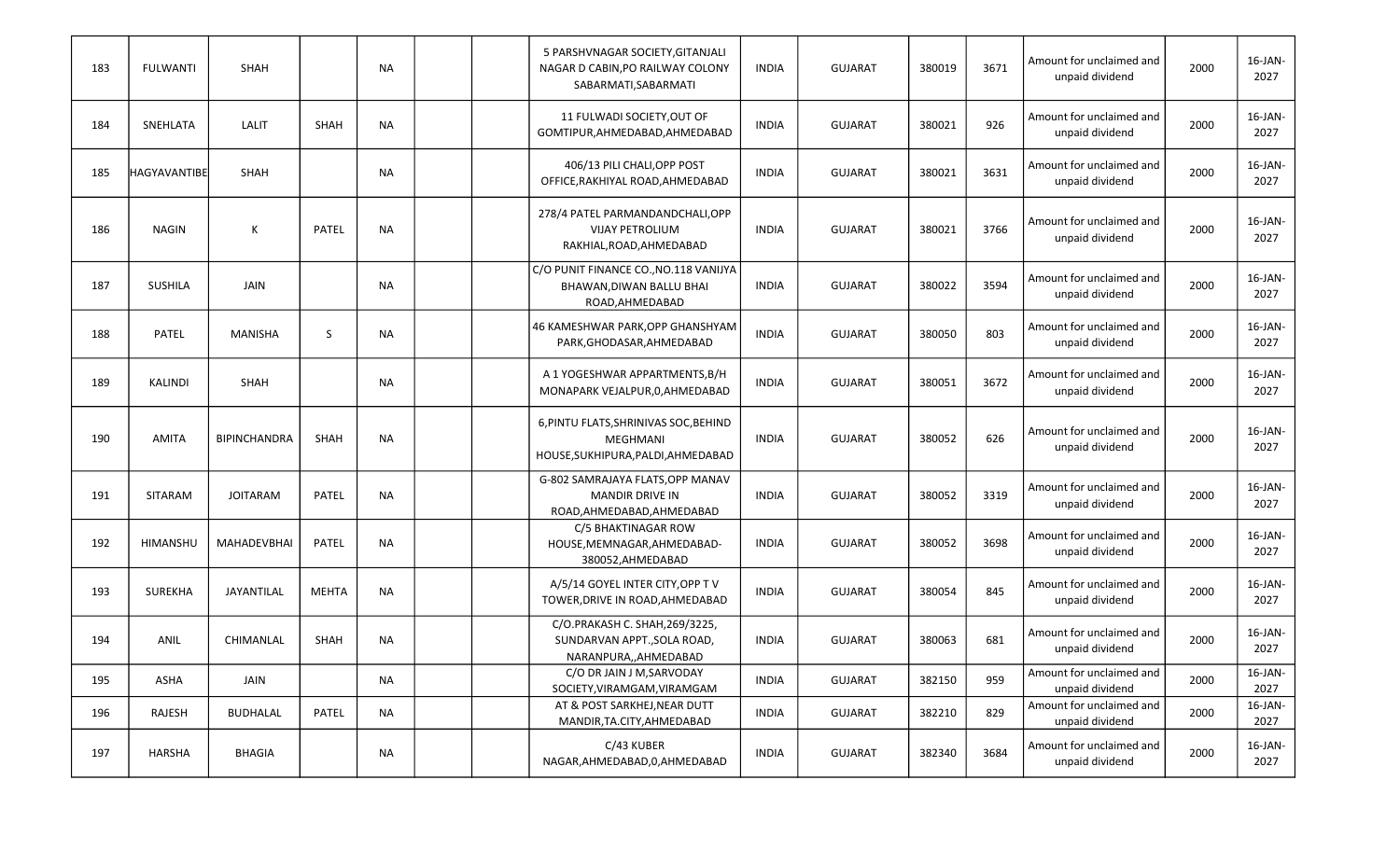| 198 | RAJU              | <b>TAHELANI</b>   |               | <b>NA</b> | 235/2 PRAKASH GALI, THAKKAR BAPA<br>NAGAR, AHMEDABAD, AHMEDABAD                        | <b>INDIA</b> | <b>GUJARAT</b> | 382350 | 660  | Amount for unclaimed and<br>unpaid dividend | 2000 | 16-JAN-<br>2027    |
|-----|-------------------|-------------------|---------------|-----------|----------------------------------------------------------------------------------------|--------------|----------------|--------|------|---------------------------------------------|------|--------------------|
| 199 | <b>DINESHBHAI</b> | PATEL             |               | NA        | 96 A HARBHOLANATH, NR GAURI<br>ODHAV, 0, AHMEDABAD                                     | <b>INDIA</b> | <b>GUJARAT</b> | 382415 | 5598 | Amount for unclaimed and<br>unpaid dividend | 2000 | 16-JAN-<br>2027    |
| 200 | RAJENDRA          | J                 | <b>PANDYA</b> | NA        | 14-A SHREEJI PRAKASH CO OP, HOUSING<br>SOCIETY, NIGAMNAGAR, CHANDKHEDA, A<br>HMEDABAD  | <b>INDIA</b> | <b>GUJARAT</b> | 382424 | 840  | Amount for unclaimed and<br>unpaid dividend | 2000 | 16-JAN-<br>2027    |
| 201 | RAJENDRA          | <b>VISHNUBHAI</b> | <b>PATEL</b>  | NA        | 16 MANGAL PARK CO OP SOC, OPP<br>SHYAM TALKIES, 0, BAREJA                              | <b>INDIA</b> | <b>GUJARAT</b> | 382425 | 5758 | Amount for unclaimed and<br>unpaid dividend | 2000 | 16-JAN-<br>2027    |
| 202 | <b>CHIMANBHAI</b> | RATNABHAI         | <b>RAJPUT</b> | <b>NA</b> | INDUSTRIAL OXYGEN CO LTD, A 1/15 GIDC<br>VATVA, AHMEDABAD, AHMEDABAD                   | <b>INDIA</b> | <b>GUJARAT</b> | 382445 | 489  | Amount for unclaimed and<br>unpaid dividend | 2000 | 16-JAN-<br>2027    |
| 203 | MANJU             | AGRAWAL           |               | NA        | C/O BASANT CHEMICAL, C-1/396 G I D C<br>PH II, VATVA, AHMEDABAD                        | <b>INDIA</b> | <b>GUJARAT</b> | 382445 | 3680 | Amount for unclaimed and<br>unpaid dividend | 2000 | 16-JAN-<br>2027    |
| 204 | <b>BHAGWANDAS</b> | <b>RAMDAS</b>     | PARYANI       | <b>NA</b> | 29 SUN SHINE SOCIETY, HANSOL<br>SHARDAR<br>NAGAR, AHMEDABD, AHMEDABAD                  | <b>INDIA</b> | <b>GUJARAT</b> | 382475 | 580  | Amount for unclaimed and<br>unpaid dividend | 2000 | 16-JAN-<br>2027    |
| 205 | TIKENDRA          | К                 | PATEL         | <b>NA</b> | 1 MANAN SOCIETY PART-<br>3, RANIP, AHMEDABAD-<br>382480, AHMEDABAD                     | <b>INDIA</b> | <b>GUJARAT</b> | 382480 | 8223 | Amount for unclaimed and<br>unpaid dividend | 2000 | 16-JAN-<br>2027    |
| 206 | RAMESHBHAI        | PATEL             |               | NA        | SOLAGAM, TA DASKROI, SONIVAS, DIST<br>AHMEDABAD.AHMEDABAD                              | <b>INDIA</b> | <b>GUJARAT</b> | 382481 | 3704 | Amount for unclaimed and<br>unpaid dividend | 2000 | 16-JAN-<br>2027    |
| 207 | SHABANABANU       | $\vee$            | LOHAR         | <b>NA</b> | NEAR ANAND PARK SOC, KALOL N<br>G,0, DIST MEHSANA                                      | <b>INDIA</b> | <b>GUJARAT</b> | 382721 | 6225 | Amount for unclaimed and<br>unpaid dividend | 2000 | $16$ -JAN-<br>2027 |
| 208 | <b>KETAN</b>      | JASVANTLAL        | SHAH          | <b>NA</b> | 43 VARDHMAN NAGAR, OPP. WATER<br>TANK, NEAR GARDEN, KALOL<br>382721, KALOL             | <b>INDIA</b> | <b>GUJARAT</b> | 382721 | 6776 | Amount for unclaimed and<br>unpaid dividend | 2000 | 16-JAN-<br>2027    |
| 209 | BHIKHALAL         | M                 | PATEL         | <b>NA</b> | AT - DINGUCHA OLD VILLAGE, TA - KALOL<br>POST - PANSAR, DIST MEHSANA (N<br>G), MEHSANA | <b>INDIA</b> | <b>GUJARAT</b> | 382740 | 3643 | Amount for unclaimed and<br>unpaid dividend | 2000 | 16-JAN-<br>2027    |
| 210 | SOHAM             | B                 | SONI          | NA        | C/O PANCHAL MACHINERY, PO<br>PATDI, DIST S NAGAR, AHMEDABAD                            | <b>INDIA</b> | <b>GUJARAT</b> | 382765 | 762  | Amount for unclaimed and<br>unpaid dividend | 2000 | 16-JAN-<br>2027    |
| 211 | <b>VISHNU</b>     | A                 | <b>PATEL</b>  | <b>NA</b> | TIRUPATI PAN CENTRE, PO MANSA N G, TA<br>VIJAPUR, MEHSANA                              | <b>INDIA</b> | GUJARAT        | 382845 | 3828 | Amount for unclaimed and<br>unpaid dividend | 2000 | 16-JAN-<br>2027    |
| 212 | ASHISH            | D                 | PATEL         | <b>NA</b> | MANGAL MURTI STORE, PO MANSA N G<br>BAZAR, TA VIJAPUR, MEHSANA                         | <b>INDIA</b> | <b>GUJARAT</b> | 382845 | 3829 | Amount for unclaimed and<br>unpaid dividend | 2000 | 16-JAN-<br>2027    |
| 213 | <b>HIMAT</b>      | M                 | <b>PATEL</b>  | <b>NA</b> | C/O.TALOD MOTORS PARTS<br>CENTRE, NEAR TOWER, , TALOD (SK)-<br>383215, TALOD           | <b>INDIA</b> | <b>GUJARAT</b> | 383215 | 7177 | Amount for unclaimed and<br>unpaid dividend | 4000 | $16$ -JAN-<br>2027 |
| 214 | SHAH              | <b>KAUSHIK</b>    | JAYANTILAL    | NA        | PANJARA POLE, MEHSANA, NORTH<br>GUJARAT, MEHSANA                                       | <b>INDIA</b> | <b>GUJARAT</b> | 384001 | 2275 | Amount for unclaimed and<br>unpaid dividend | 2000 | 16-JAN-<br>2027    |
| 215 | BHIKHABHAI        | SAMALDAS          | PATEL         | <b>NA</b> | 5 ABHAY PARK SOCIETY, GAYATRI<br>MANDIR ROAD, MEHSANA, MEHSANA                         | <b>INDIA</b> | GUJARAT        | 384002 | 3313 | Amount for unclaimed and<br>unpaid dividend | 2000 | $16$ -JAN-<br>2027 |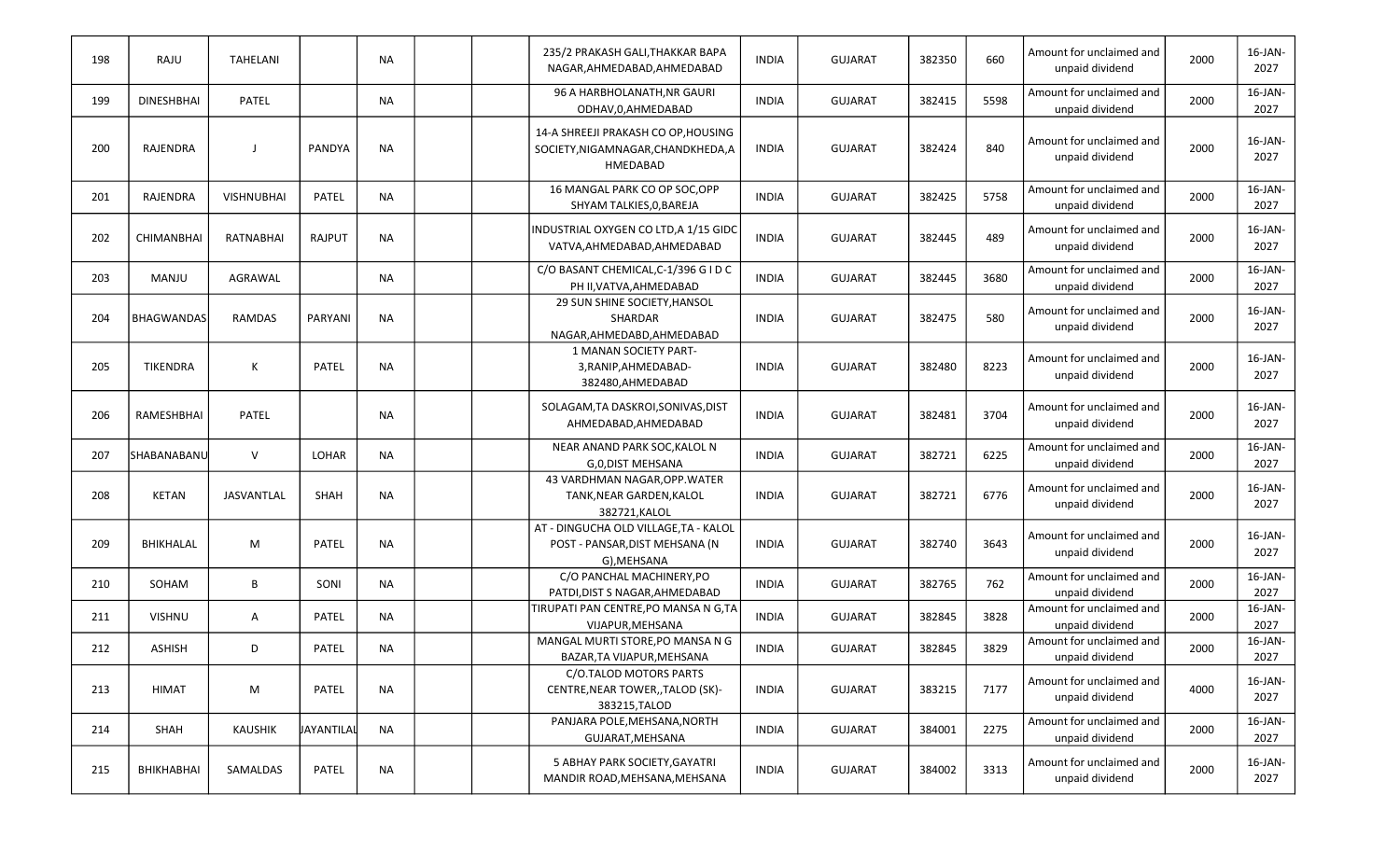| 216 | ARVIND              | <b>PARSHOTTAMDAS</b> | PATEL         | <b>NA</b> | <b>G E BOARD DIVISION OFFICE, HIGHWAY</b><br>ROAD, SIDHPUR, MEHSANA           | <b>INDIA</b> | <b>GUJARAT</b> | 384151 | 3342 | Amount for unclaimed and<br>unpaid dividend | 2000 | 16-JAN-<br>2027    |
|-----|---------------------|----------------------|---------------|-----------|-------------------------------------------------------------------------------|--------------|----------------|--------|------|---------------------------------------------|------|--------------------|
| 217 | <b>PATEL</b>        | <b>ASMITABEN</b>     | AYANTIBHA     | <b>NA</b> | SAMANINI BARI, AT/POST CHANASMA<br>MEHSANA, N G, MEHSANA                      | <b>INDIA</b> | <b>GUJARAT</b> | 384220 | 5738 | Amount for unclaimed and<br>unpaid dividend | 2000 | $16$ -JAN-<br>2027 |
| 218 | <b>MAMTABEN</b>     | PRABHUDAS            | PATEL         | <b>NA</b> | AT PO BHATSAR, TA<br>CHANASMA, BHATSAR, DT MEHSANA N<br>G.MEHSANA             | <b>INDIA</b> | <b>GUJARAT</b> | 384230 | 3178 | Amount for unclaimed and<br>unpaid dividend | 2000 | 16-JAN-<br>2027    |
| 219 | <b>HEMABHAI</b>     | <b>VITTHALDAS</b>    | PATEL         | <b>NA</b> | AT & PATAN C/O PATEL VAS, DIST<br>MEHSANA N GUJARAT, 0, MEHSANA               | <b>INDIA</b> | <b>GUJARAT</b> | 384255 | 5749 | Amount for unclaimed and<br>unpaid dividend | 2000 | 16-JAN-<br>2027    |
| 220 | HARGOVANBHA         | VELABHAI             | <b>PATEL</b>  | <b>NA</b> | JAL CHOWK LIMDAWALO<br>MADH, PATAN, DIST-MEHSANA, MEHSANA                     | <b>INDIA</b> | <b>GUJARAT</b> | 384265 | 5661 | Amount for unclaimed and<br>unpaid dividend | 2000 | 16-JAN-<br>2027    |
| 221 | ABBAS               | <b>JAMA</b>          | <b>MIR</b>    | <b>NA</b> | 3RD FLOOR PADHIYAR, CHAMBER CITY<br>LIGHT ROAD, PALANPUR B K, PALANPUR        | <b>INDIA</b> | <b>GUJARAT</b> | 385001 | 3616 | Amount for unclaimed and<br>unpaid dividend | 2000 | 16-JAN-<br>2027    |
| 222 | <b>DHIRENDRA</b>    | Κ                    | <b>GANDHI</b> | <b>NA</b> | DARKADHISH TEMPAL, NEAR<br>DWALWAS, MESRIWAS, PALANPUR                        | <b>INDIA</b> | <b>GUJARAT</b> | 385001 | 3889 | Amount for unclaimed and<br>unpaid dividend | 2000 | 16-JAN-<br>2027    |
| 223 | <b>PARSOTTAMBHA</b> | <b>BHAICHAND</b>     | BHAI          | <b>NA</b> | <b>B 4 SHITAL SHOPPING COMPLEX.CINEMA</b><br>ROAD, PALANPUR B K, PALANPUR B K | <b>INDIA</b> | <b>GUJARAT</b> | 385001 | 5844 | Amount for unclaimed and<br>unpaid dividend | 2000 | 16-JAN-<br>2027    |
| 224 | RAMESHBHAI          | <b>PATEL</b>         |               | <b>NA</b> | SOLAGAM, TA DASKROI, SONIVAS, DIST<br>AHMEDABAD, AHMEDABAD                    | <b>INDIA</b> | <b>GUJARAT</b> | 382481 | 3336 | Amount for unclaimed and<br>unpaid dividend | 2000 | 16-JAN-<br>2027    |
| 225 | KUNJAL              | <b>MHETA</b>         |               | <b>NA</b> | 13 PAVAPURI, THARA, B K GUJ, THARA                                            | <b>INDIA</b> | <b>GUJARAT</b> | 385555 | 3614 | Amount for unclaimed and<br>unpaid dividend | 2000 | $16$ -JAN-<br>2027 |
| 226 | RAMCHAND            | L                    | MANGNANI      | NA        | 23 MAYUL SOC NR JAWAHAR<br>NAGAR, NADIAD, O, NADIAD                           | <b>INDIA</b> | <b>GUJARAT</b> | 387001 | 5689 | Amount for unclaimed and<br>unpaid dividend | 2000 | 16-JAN-<br>2027    |
| 227 | ANIL                | MADHUSUDAN           | <b>PATIL</b>  | <b>NA</b> | 1 JYOTI SOCIETY, NEAR SOCIAL WELFARE<br>OFFICE, GODHRA DIST P M S, GODHRA     | <b>INDIA</b> | GUJARAT        | 389001 | 6196 | Amount for unclaimed and<br>unpaid dividend | 2000 | 16-JAN-<br>2027    |
| 228 | MANORMABEN          | <b>BACHCHE</b>       |               | <b>NA</b> | C-26 HARKASHI SOC, OPP HARNI<br>AERODRAM, HARNI ROAD, BARODA                  | <b>INDIA</b> | <b>GUJARAT</b> | 390001 | 4670 | Amount for unclaimed and<br>unpaid dividend | 2000 | $16$ -JAN-<br>2027 |
| 229 | <b>VINA</b>         | <b>CHINUBHAI</b>     | <b>PARIKH</b> | <b>NA</b> | 39 GANESH SOC, R V DESAI<br>ROAD, 0, BARODA                                   | <b>INDIA</b> | <b>GUJARAT</b> | 390001 | 6174 | Amount for unclaimed and<br>unpaid dividend | 2000 | 16-JAN-<br>2027    |
| 230 | <b>HARIOM</b>       | SHUKLA               |               | <b>NA</b> | 22/1 UTKANTH SOCIETY, BEHIND<br>ALKAPURI CLUB, OPP HOTEL<br>EXPRESS, BARODA   | <b>INDIA</b> | <b>GUJARAT</b> | 390005 | 440  | Amount for unclaimed and<br>unpaid dividend | 2000 | 16-JAN-<br>2027    |
| 231 | <b>DIPY</b>         | <b>FINSTOCK</b>      | PVT LTD       | NA        | 204/5 GARDEN VIEW.2ND FLOOR.OPP<br>KALA GHODA.SAYAJIGUNJ.BARODA               | <b>INDIA</b> | <b>GUJARAT</b> | 390005 | 6408 | Amount for unclaimed and<br>unpaid dividend | 2000 | 16-JAN-<br>2027    |
| 232 | RAVJIBHAI           | R                    | PATEL         | <b>NA</b> | B-33, MANJIT NAGAR, OPP. TULSIDHAM<br>APARTMENT, MANJALPUR, BARODA            | <b>INDIA</b> | <b>GUJARAT</b> | 390011 | 7951 | Amount for unclaimed and<br>unpaid dividend | 2000 | $16$ -JAN-<br>2027 |
| 233 | AMRITLAL            | Κ                    | SHAH          | <b>NA</b> | 25/13 NARMDANUGUR, OPP<br>RAJNIGANDHA<br>APARTMENT, DIWALIPURA, BARODA        | <b>INDIA</b> | <b>GUJARAT</b> | 390015 | 2950 | Amount for unclaimed and<br>unpaid dividend | 2000 | 16-JAN-<br>2027    |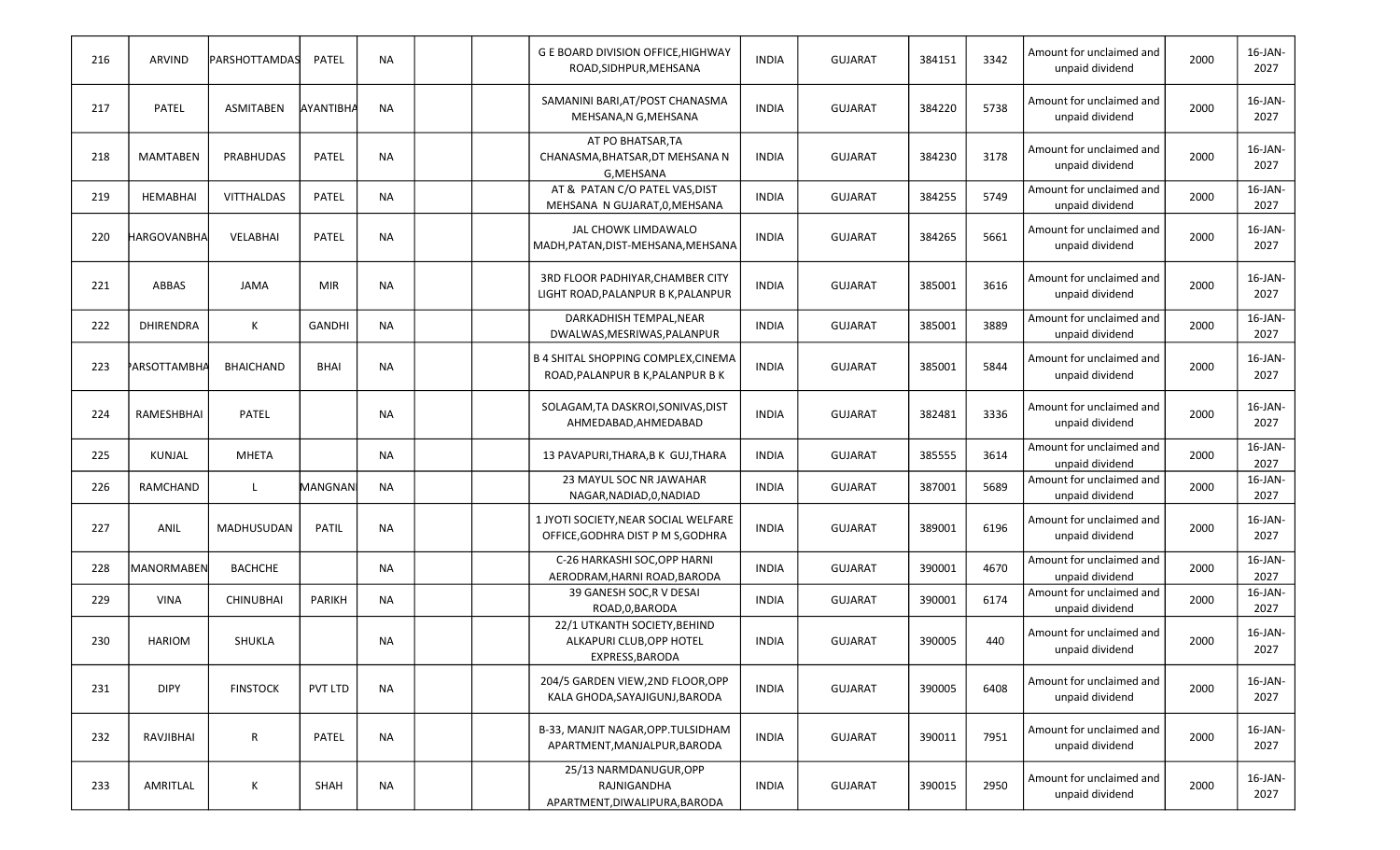| 234 | <b>HIREN</b>       | К                | <b>SHAH</b>     | <b>NA</b> | 7-A TRILOK NAGAR SOCIETY, NR<br>AYURVEDIC COLLEGE, O/S<br>PANIGATE, BARODA                                     | <b>INDIA</b> | <b>GUJARAT</b> | 390019 | 6133 | Amount for unclaimed and<br>unpaid dividend | 2000 | $16$ -JAN-<br>2027 |
|-----|--------------------|------------------|-----------------|-----------|----------------------------------------------------------------------------------------------------------------|--------------|----------------|--------|------|---------------------------------------------|------|--------------------|
| 235 | KANAIYALAL         | SHRIMALE         |                 | NA        | SECTOR NO 27, BLOCK NO 522, GUJARAT<br>HOUSING BOARD, YELLOW<br>BOARDER, GANDHI NAGAR                          | <b>INDIA</b> | <b>GUJARAT</b> | 390027 | 2983 | Amount for unclaimed and<br>unpaid dividend | 2000 | 16-JAN-<br>2027    |
| 236 | JAYESHBHAI         | V                | <b>SHAH</b>     | NA        | C/O VITTHAL RICE MILL, OPP RAILWAY<br>STATION, POST BODELI, BARODA                                             | <b>INDIA</b> | <b>GUJARAT</b> | 391135 | 3046 | Amount for unclaimed and<br>unpaid dividend | 2000 | $16$ -JAN-<br>2027 |
| 237 | <b>SANDIPKUMAR</b> | SURESHBHAI       | PATEL           | NA        | C/O C P PATEL, MOCHI BAZZAR, POST<br>PADRA, DIST BARODA                                                        | <b>INDIA</b> | <b>GUJARAT</b> | 391440 | 4663 | Amount for unclaimed and<br>unpaid dividend | 2000 | 16-JAN-<br>2027    |
| 238 | BHARATKUMAR        | <b>MODI</b>      |                 | NA        | 1/730 NANPURA CIVILCOURT<br>RD,0,SURAT,SURAT                                                                   | <b>INDIA</b> | <b>GUJARAT</b> | 395001 | 2820 | Amount for unclaimed and<br>unpaid dividend | 2000 | 16-JAN-<br>2027    |
| 239 | <b>MAHESH</b>      | <b>TAHILIANI</b> |                 | NA        | 303 CITY TEXTILE MARKET, RING<br>ROAD, SURAT, SURAT                                                            | <b>INDIA</b> | GUJARAT        | 395001 | 2840 | Amount for unclaimed and<br>unpaid dividend | 2000 | 16-JAN-<br>2027    |
| 240 | <b>HEMANT</b>      | D                | <b>PATEL</b>    | <b>NA</b> | 4/4469 BEGUMPURA, KHANGHAD<br>SHARE, SURAT, SURAT                                                              | <b>INDIA</b> | <b>GUJARAT</b> | 395001 | 5972 | Amount for unclaimed and<br>unpaid dividend | 2000 | 16-JAN-<br>2027    |
| 241 | <b>TARABEN</b>     | <b>MORKER</b>    |                 | NA        | 10 AMI APT, KALAPESI<br>MOHLLO, NANPURA, SURAT                                                                 | <b>INDIA</b> | <b>GUJARAT</b> | 395001 | 6081 | Amount for unclaimed and<br>unpaid dividend | 2000 | 16-JAN-<br>2027    |
| 242 | <b>BHARAT</b>      | VENILAL          | LOTWALA         | NA        | 12/2690 SAYADPURA, DR KAVINA<br>ST, SURAT, SURAT                                                               | <b>INDIA</b> | <b>GUJARAT</b> | 395001 | 6326 | Amount for unclaimed and<br>unpaid dividend | 2000 | 16-JAN-<br>2027    |
| 243 | <b>JITENDRA</b>    | D                | <b>PATEL</b>    | NA        | 4/4469 BEGUM PURA, KHANGHAD<br>SHERI, SURAT 395001, SURAT                                                      | <b>INDIA</b> | <b>GUJARAT</b> | 395001 | 6699 | Amount for unclaimed and<br>unpaid dividend | 2000 | 16-JAN-<br>2027    |
| 244 | <b>BINITA</b>      | C                | <b>DOSHI</b>    | NA        | 302 SIDDHI NAGAR, NEAR RADIO<br>STATION., BHATAR ROAD,, SURAT                                                  | <b>INDIA</b> | <b>GUJARAT</b> | 395001 | 6940 | Amount for unclaimed and<br>unpaid dividend | 2000 | 16-JAN-<br>2027    |
| 245 | RAMESH             | <b>KUMAR</b>     | JAIN            | NA        | Z-3181 SECOND FLOOR, SURAT TEXTILE<br>MARKET, RING ROAD, SURAT                                                 | <b>INDIA</b> | <b>GUJARAT</b> | 395002 | 2782 | Amount for unclaimed and<br>unpaid dividend | 2000 | $16$ -JAN-<br>2027 |
| 246 | MANJULA            | SURENDRA         | REVAWALA        | <b>NA</b> | 015 ACARYA PARK, HIRA MODI<br>ST, SAGRAM PURA, SURAT                                                           | <b>INDIA</b> | <b>GUJARAT</b> | 395002 | 2788 | Amount for unclaimed and<br>unpaid dividend | 2000 | $16$ -JAN-<br>2027 |
| 247 | SATYA              | PRAKASH          | GARG            | NA        | 2015 J J AC MARKET, RING<br>ROAD, SURAT, SURAT                                                                 | <b>INDIA</b> | <b>GUJARAT</b> | 395002 | 2903 | Amount for unclaimed and<br>unpaid dividend | 2000 | $16$ -JAN-<br>2027 |
| 248 | JAYESH             | D                | <b>SHAH</b>     | NA        | C/O.JOLLY MOTOR ACESSORIES,4<br>MAHADEV NAGAR SHOPPING<br><b>CENTR, NEAR MAJURA</b><br>GATE, SAGRAMPURA, SURAT | INDIA        | <b>GUJARAT</b> | 395002 | 7248 | Amount for unclaimed and<br>unpaid dividend | 2000 | 16-JAN-<br>2027    |
| 249 | JAYESH             | D                | <b>SHAH</b>     | NA        | C/O.JOLLY MOTOR ACESSORIES,4<br>MAHADEV NAGAR SHOPPING<br>CENTR, NEAR MAJURA<br>GATE, SAGRAMPURA, SURAT        | <b>INDIA</b> | <b>GUJARAT</b> | 395002 | 7324 | Amount for unclaimed and<br>unpaid dividend | 4000 | 16-JAN-<br>2027    |
| 250 | RANJAN             | MEHTA            |                 | NA        | 3001, A-TOWER, TURNING POINT<br>COM, GHOD DOD ROAD, SURAT -<br>395002, SURAT                                   | <b>INDIA</b> | <b>GUJARAT</b> | 395002 | 8256 | Amount for unclaimed and<br>unpaid dividend | 2000 | $16$ -JAN-<br>2027 |
| 251 | MANHARLAL          | DUMASWALA        |                 | NA        | 12/2937 PARSISHERI<br>NAKA, RANITALAO, SURAT, SURAT                                                            | <b>INDIA</b> | <b>GUJARAT</b> | 395003 | 2826 | Amount for unclaimed and<br>unpaid dividend | 2000 | 16-JAN-<br>2027    |
| 252 | <b>JITESHKUMAR</b> | VENILAL          | <b>KHARAMWA</b> | NA        | 4/90 HARIPURA, MALIFALIA, SURAT, SURAT                                                                         | <b>INDIA</b> | <b>GUJARAT</b> | 395003 | 2846 | Amount for unclaimed and<br>unpaid dividend | 2000 | 16-JAN-<br>2027    |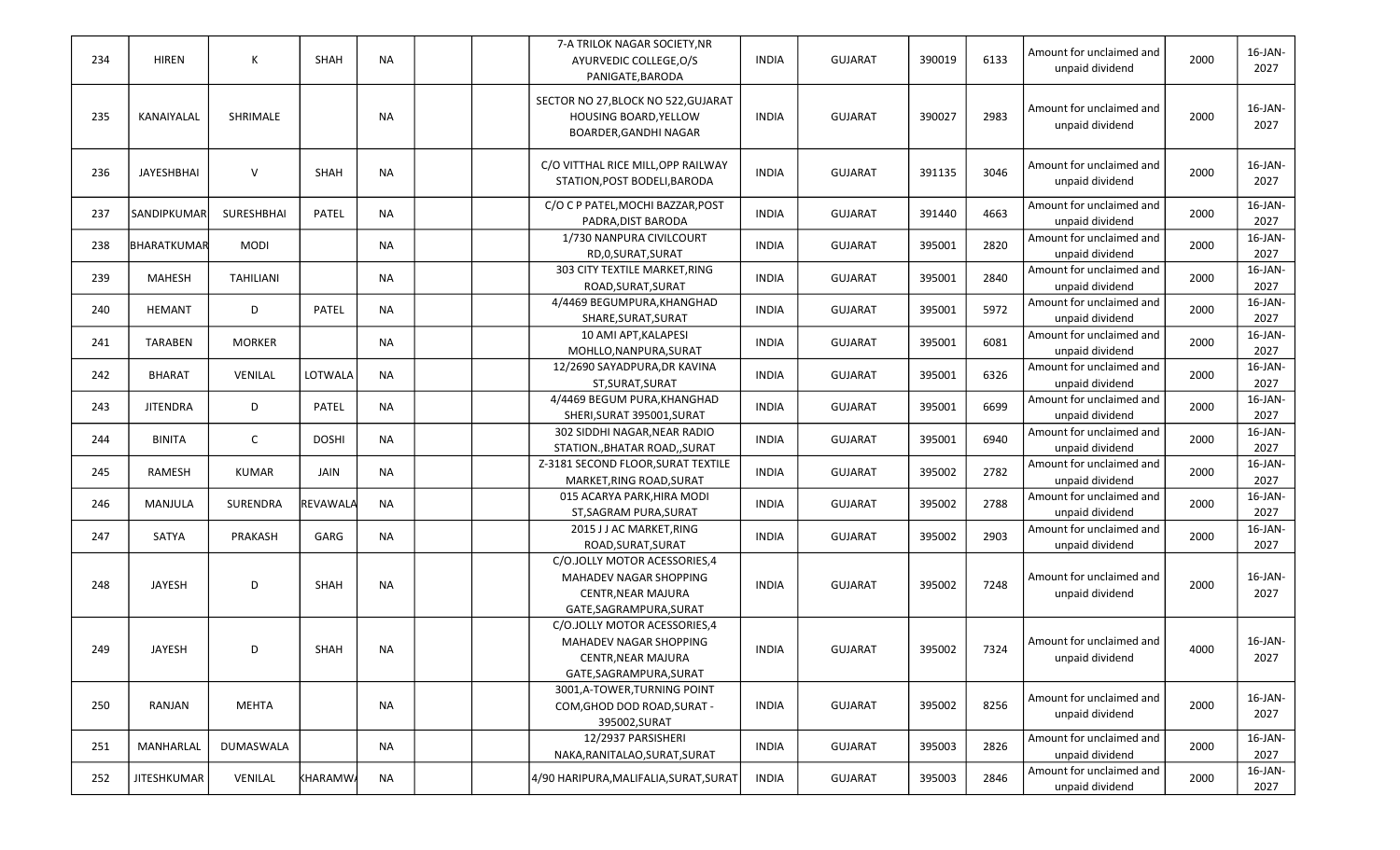| 253 | PADAMABEN     | JARIWALA         |               | <b>NA</b> | VISHNU APPT, MALIFALIA               | <b>INDIA</b> | <b>GUJARAT</b>     | 395003 | 2848 | Amount for unclaimed and | 2000 | $16$ -JAN- |
|-----|---------------|------------------|---------------|-----------|--------------------------------------|--------------|--------------------|--------|------|--------------------------|------|------------|
|     |               |                  |               |           | ALLAYAWADI, SURAT, SURAT             |              |                    |        |      | unpaid dividend          |      | 2027       |
| 254 | <b>CHETNA</b> | <b>DHANESH</b>   | <b>SHAH</b>   | NA        | H NO 11/1335 NANAVAT, MAIN           | <b>INDIA</b> | <b>GUJARAT</b>     | 395003 | 2859 | Amount for unclaimed and | 2000 | 16-JAN-    |
|     |               |                  |               |           | ROAD, MANIBHADRA KRUPA, SURAT        |              |                    |        |      | unpaid dividend          |      | 2027       |
|     |               |                  |               |           | 204 PRATIBHA APPT, PATEL FALIA       |              |                    |        |      | Amount for unclaimed and |      | 16-JAN-    |
| 255 | ANUPCHAND     | M                | <b>SHETH</b>  | NA        | KATARGAM, 0, SURAT                   | <b>INDIA</b> | <b>GUJARAT</b>     | 395004 | 6478 | unpaid dividend          | 2000 | 2027       |
|     |               |                  |               |           | C/O HOME DECOR CERAMIC,11 KALPANA    |              |                    |        |      |                          |      |            |
| 256 | PRAVINKUMAR   | PATEL            |               | NA        | SHOPPING CENTRE, PALANPUR PATIA      | <b>INDIA</b> | <b>GUJARAT</b>     | 395005 | 2814 | Amount for unclaimed and | 2000 | 16-JAN-    |
|     |               |                  |               |           | <b>RANDER ROAD, SURAT</b>            |              |                    |        |      | unpaid dividend          |      | 2027       |
|     |               |                  |               |           |                                      |              |                    |        |      |                          |      |            |
|     |               |                  |               |           | C/O S K SHUKLA, TYPE 4/6, CENTRAL    |              |                    |        |      | Amount for unclaimed and |      | 16-JAN-    |
| 257 | <b>SUDHA</b>  | SHUKLA           |               | NA        | REVENUE COLON, ATHWALINES, SURAT     | <b>INDIA</b> | <b>GUJARAT</b>     | 395007 | 165  | unpaid dividend          | 4000 | 2027       |
|     |               |                  |               |           |                                      |              |                    |        |      |                          |      |            |
| 258 | POOJA         | $\mathsf R$      | <b>SHAH</b>   | <b>NA</b> | 102 POOJA ABHISHEK, LAL BUNGLA       | <b>INDIA</b> | <b>GUJARAT</b>     | 395007 | 2786 | Amount for unclaimed and | 2000 | 16-JAN-    |
|     |               |                  |               |           | ATHWALINES, SURAT, SURAT             |              |                    |        |      | unpaid dividend          |      | 2027       |
|     |               |                  |               |           | 801 NILKANTH HEIGHTS, NR OLD UMRA    |              |                    |        |      | Amount for unclaimed and |      | 16-JAN-    |
| 259 | SAROJBEN      | <b>INDULAL</b>   | <b>SHAH</b>   | <b>NA</b> | OCTROI NAKA, ATHWALINES, SURAT       | <b>INDIA</b> | <b>GUJARAT</b>     | 395007 | 2790 | unpaid dividend          | 2000 | 2027       |
|     |               |                  |               |           |                                      |              |                    |        |      |                          |      |            |
| 260 | <b>SURESH</b> | PATEL            |               | <b>NA</b> | 23 SURYA NAGAR SOCY, A K             | <b>INDIA</b> | <b>GUJARAT</b>     | 395008 | 2787 | Amount for unclaimed and | 2000 | 16-JAN-    |
|     |               |                  |               |           | ROAD, SURAT, SURAT                   |              |                    |        |      | unpaid dividend          |      | 2027       |
|     |               |                  |               |           | 13, AYODHYA NAGRI, HANI PARK RD, OPP |              |                    |        |      | Amount for unclaimed and |      | 16-JAN-    |
| 261 | AMALESHKUMA   | ZINZALA          |               | NA        | PATEL PRAGATI MANDAL.ADAJAN.SURAT    | <b>INDIA</b> | <b>GUJARAT</b>     | 395009 | 3031 | unpaid dividend          | 2000 | 2027       |
|     |               |                  |               |           | 410 SANGHAVI TOWERS, NEAR NEW        |              |                    |        |      | Amount for unclaimed and |      | 16-JAN-    |
| 262 | <b>DALPAT</b> | RASHIKLAL        | SHAH          | NA        | BRIDGE, ADAJAN ROAD, SURAT           | <b>INDIA</b> | <b>GUJARAT</b>     | 395009 | 5907 | unpaid dividend          | 4000 | 2027       |
|     |               |                  |               |           | AT GHEKTI VANKAL, TA-CHIKHLI         |              |                    |        |      | Amount for unclaimed and |      | 16-JAN-    |
| 263 | KETANKUMAR    | G                | <b>PATEL</b>  | NA        | VALSAD, 0, VALSAD                    | <b>INDIA</b> | <b>GUJARAT</b>     | 396321 | 2877 | unpaid dividend          | 2000 | 2027       |
|     |               |                  |               |           | CHANDNI CHOWK, 302 III FLOOR, YATIN  |              |                    |        |      | Amount for unclaimed and |      | $16$ -JAN- |
| 264 | BHAICHANDBHA  | B                | <b>THAKAR</b> | <b>NA</b> | APPT, NAVSARI                        | <b>INDIA</b> | <b>GUJARAT</b>     | 396445 | 2816 | unpaid dividend          | 2000 | 2027       |
|     |               |                  |               |           | 6/26 PARFALIA, DODHIA                |              |                    |        |      | Amount for unclaimed and |      | 16-JAN-    |
| 265 | PARESHBHAI    | <b>NAIK</b>      |               | NA        | TALAV, NAVSARI, NAVSARI              | <b>INDIA</b> | <b>GUJARAT</b>     | 396445 | 4845 | unpaid dividend          | 2000 | 2027       |
|     |               |                  |               |           |                                      |              |                    |        |      |                          |      |            |
|     |               |                  |               |           | KANCHAN JEWELLERS, 2ND FLR, CHANDRA  |              |                    |        |      | Amount for unclaimed and |      | 16-JAN-    |
| 266 | VINODKUMAR    | T                | <b>JAIN</b>   | NA        | MAHAL, ZAVERI BAZAR, 130-132 SHEIKH  | <b>INDIA</b> | MAHARASHTRA        | 400002 | 3436 | unpaid dividend          | 2000 | 2027       |
|     |               |                  |               |           | <b>MEMON ST, MUMBAI</b>              |              |                    |        |      |                          |      |            |
|     |               |                  |               |           | 39 POPATWADI,1ST FLOOR, ROOM NO.9    |              |                    |        |      |                          |      |            |
| 267 | <b>BHARAT</b> | <b>BHABUTMAL</b> | JAIN          | <b>NA</b> | KALBADEVI ROAD, MUMBAI-400           | <b>INDIA</b> | MAHARASHTRA        | 400002 | 6768 | Amount for unclaimed and | 2000 | 16-JAN-    |
|     |               |                  |               |           | 002, MUMBAI                          |              |                    |        |      | unpaid dividend          |      | 2027       |
|     |               |                  |               |           |                                      |              |                    |        |      |                          |      |            |
| 268 | <b>MAMTA</b>  | JAIN             |               | NA        | 102 BANIAN ST, TANKIWALA BUILDING R  | <b>INDIA</b> | MAHARASHTRA        | 400003 | 1183 | Amount for unclaimed and | 2000 | 16-JAN-    |
|     |               |                  |               |           | NO 17,3RD FLOOR, MUMBAI              |              |                    |        |      | unpaid dividend          |      | 2027       |
|     |               |                  |               |           | IST FLR D COR HOUSE, 212/216 SHERIFF |              |                    | 400003 |      | Amount for unclaimed and | 2000 | 16-JAN-    |
| 269 | DAMYANTI      | N                | DALAL         | NA        | DEVJI ST, MUMBAI, MUMBAI             | <b>INDIA</b> | MAHARASHTRA        |        | 1445 | unpaid dividend          |      | 2027       |
| 270 | ILA           | ARUN             | <b>SHAH</b>   | NA        | ARUN KANTILAL & CO,206 SAMUEL        | <b>INDIA</b> | <b>MAHARASHTRA</b> | 400003 | 5571 | Amount for unclaimed and | 4000 | 16-JAN-    |
|     |               |                  |               |           | STREET, MANDVI, MUMBAI               |              |                    |        |      | unpaid dividend          |      | 2027       |
|     |               |                  |               |           | 3001, A-TOWER, TURNING POINT         |              |                    |        |      | Amount for unclaimed and |      | $16$ -JAN- |
| 271 | RANJAN        | MEHTA            |               | <b>NA</b> | COM, GHOD DOD ROAD, SURAT -          | <b>INDIA</b> | <b>GUJARAT</b>     | 395002 | 1186 | unpaid dividend          | 2000 | 2027       |
|     |               |                  |               |           | 395002, SURAT                        |              |                    |        |      |                          |      |            |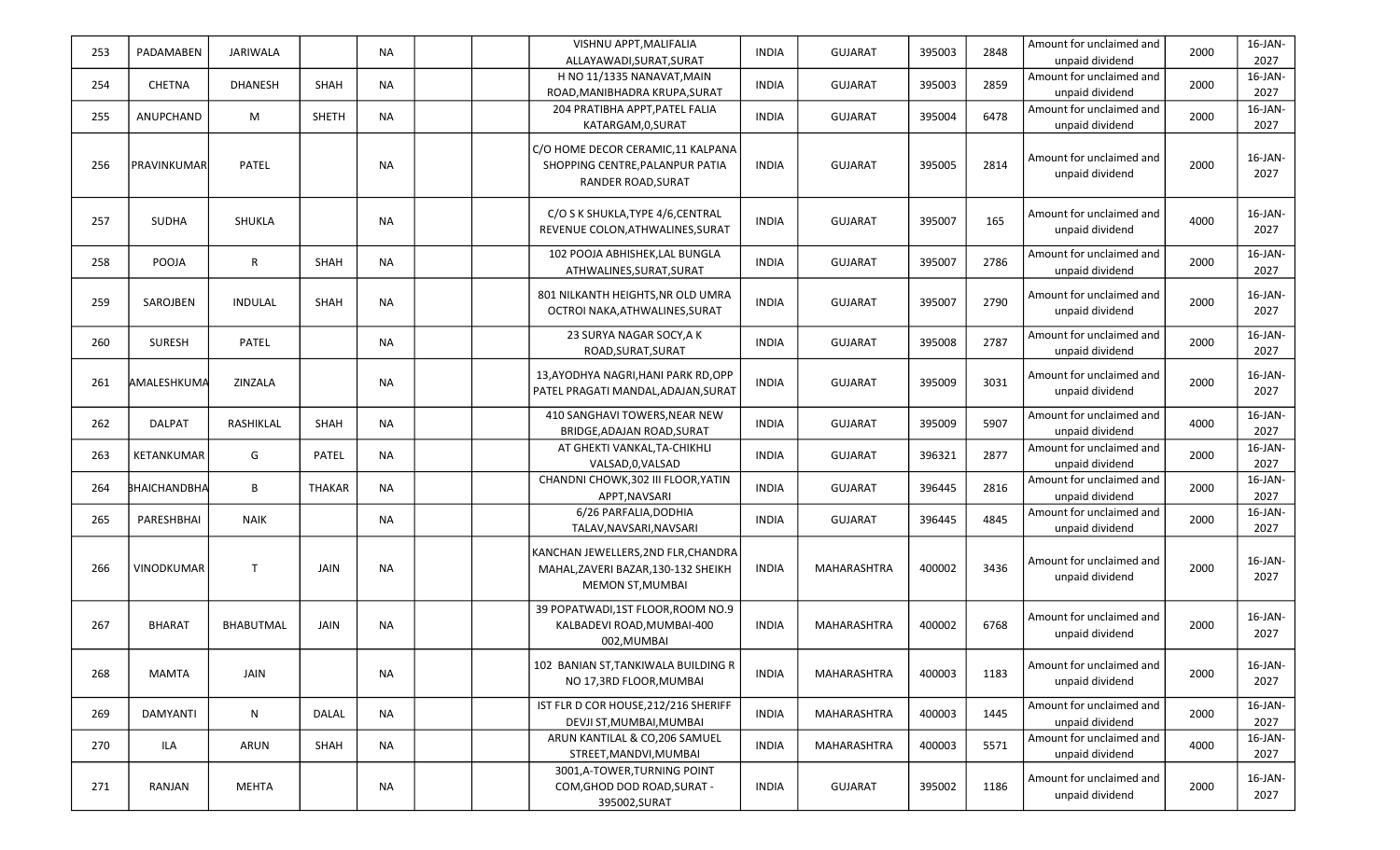| 272 | <b>SURESH</b>   | <b>MEHTA</b>   |                | <b>NA</b> | 805 PANCHRATNA, OPERA                 | <b>INDIA</b> | MAHARASHTRA | 400004 | 1188 | Amount for unclaimed and | 2000  | 16-JAN-    |
|-----|-----------------|----------------|----------------|-----------|---------------------------------------|--------------|-------------|--------|------|--------------------------|-------|------------|
|     |                 |                |                |           | HOUSE, MUMBAI, MUMBAI                 |              |             |        |      | unpaid dividend          |       | 2027       |
|     |                 |                |                |           | C/O DEEPAK STEEL INDIA, SHREE         |              |             |        |      |                          |       |            |
|     |                 |                |                |           | TALDWAJ BHAWAN, 7/3RD                 |              |             |        |      | Amount for unclaimed and |       | 16-JAN-    |
| 273 | <b>BADAMI</b>   | M              | KANNUNGQ       | <b>NA</b> | RD, PANJARAPOLE LANE, 1ST             | <b>INDIA</b> | MAHARASHTRA | 400004 | 6110 | unpaid dividend          | 2000  | 2027       |
|     |                 |                |                |           | FLR, NO.4, MUMBAI                     |              |             |        |      |                          |       |            |
|     |                 |                |                |           | C/O. DEEPAK STEEL (INDIA), SHREE      |              |             |        |      |                          |       |            |
| 274 | <b>MOTILAL</b>  | C              | <b>KANUNGO</b> | <b>NA</b> | TALDWAJ BHAWAN,, 7/3, RD PANJRAPOLE   | <b>INDIA</b> | MAHARASHTRA | 400004 | 7227 | Amount for unclaimed and | 2000  | 16-JAN-    |
|     |                 |                |                |           | LANE, 1ST FLR, MUMBAI                 |              |             |        |      | unpaid dividend          |       | 2027       |
|     |                 |                |                |           |                                       |              |             |        |      |                          |       |            |
| 275 | JAYESH          | <b>JHAVERI</b> |                | <b>NA</b> | 92 PATEL TERRACE, IST FLR, OLD WHITE  | <b>INDIA</b> | MAHARASHTRA | 400006 | 4070 | Amount for unclaimed and | 2000  | 16-JAN-    |
|     |                 |                |                |           | HOUSE WALKESHWAR, MUMBAI              |              |             |        |      | unpaid dividend          |       | 2027       |
|     |                 |                |                |           |                                       |              |             |        |      |                          |       |            |
| 276 | <b>MATABONU</b> | RAMULU         |                | <b>NA</b> | 264 LAXMI VIHAR BUILDING, GROUND      | <b>INDIA</b> | MAHARASHTRA | 400006 | 5171 | Amount for unclaimed and | 2000  | 16-JAN-    |
|     |                 |                |                |           | FLOOR WALKESHWAR RD, 0, MUMBAI        |              |             |        |      | unpaid dividend          |       | 2027       |
|     |                 |                |                |           |                                       |              |             |        |      |                          |       | $16$ -JAN- |
| 277 | JAYANTILAL      | MALUKCHAND     | SHAH           | <b>NA</b> | 301 CHANDRALOK B,12 MANAV MANDIR      | <b>INDIA</b> | MAHARASHTRA | 400006 | 6574 | Amount for unclaimed and | 2000  |            |
|     |                 |                |                |           | ROAD, 0, MUMBAI                       |              |             |        |      | unpaid dividend          |       | 2027       |
| 278 | RAMA            | <b>MURARKA</b> |                | <b>NA</b> | A/3 POONAM PARK #504,LALBAUG IND      | <b>INDIA</b> | MAHARASHTRA | 400012 | 4039 | Amount for unclaimed and | 2000  | $16$ -JAN- |
|     |                 |                |                |           | EST ROAD, LALBAUG, MUMBAI             |              |             |        |      | unpaid dividend          |       | 2027       |
|     |                 |                |                |           | BHEDWAR BLDG, 3RD FR, FLAT-12, KHAN   |              |             |        |      | Amount for unclaimed and |       | $16$ -JAN- |
| 279 | <b>PERCY</b>    | ADI            | <b>DOCTOR</b>  | <b>NA</b> | ESTATE, M M CHOTANI RD, MAHIM         | <b>INDIA</b> | MAHARASHTRA | 400016 | 6423 | unpaid dividend          | 2000  | 2027       |
|     |                 |                |                |           | WEST, MUMBAI                          |              |             |        |      |                          |       |            |
|     |                 |                |                |           | 701, SUNFLOWER APT, OM                |              |             |        |      |                          |       |            |
| 280 | SANJAY          | PRABHULAL      | SHAH           | <b>NA</b> | SIDDHIVINAYAK CHS, SAKHARAMKHEER      | <b>INDIA</b> | MAHARASHTRA | 400016 | 6854 | Amount for unclaimed and | 2000  | 16-JAN-    |
|     |                 |                |                |           | RD, SHIVAJI PARK, , MUMBAI            |              |             |        |      | unpaid dividend          |       | 2027       |
|     |                 |                |                |           |                                       |              |             |        |      |                          |       |            |
| 281 | SHANTIBEN       | <b>NEEMA</b>   |                | NA        | 501-B, POONAM APTS, DR ANNIE BESANT   | <b>INDIA</b> | MAHARASHTRA | 400018 | 1294 | Amount for unclaimed and | 2000  | 16-JAN-    |
|     |                 |                |                |           | ROAD, WORLI, MUMBAI                   |              |             |        |      | unpaid dividend          |       | 2027       |
| 282 | MELANIE         | CHANDRASHEKAR  |                | NA        | F-49 FLAT NO.2 1ST FLOOR, VENUS       | INDIA        | MAHARASHTRA | 400018 | 3402 | Amount for unclaimed and | 2000  | $16$ -JAN- |
|     |                 |                |                |           | APTS., WORLI, MUMBAI                  |              |             |        |      | unpaid dividend          |       | 2027       |
| 283 | RATANSHI        | DEDHIA         |                | <b>NA</b> | B M C BLD NO 12/9,, RAOLI CAMP SION   | <b>INDIA</b> | MAHARASHTRA | 400022 | 5218 | Amount for unclaimed and | 2000  | $16$ -JAN- |
|     |                 |                |                |           | KOLIWADA, 0, MUMBAI                   |              |             |        |      | unpaid dividend          |       | 2027       |
|     |                 |                |                |           | MANNUBHAI BHAGWANDAS CHAWL,1ST        |              |             |        |      |                          |       |            |
| 284 | <b>PURNIMA</b>  | M              | JAIN           | <b>NA</b> | FLOOR ROOM NO 4 J B                   | <b>INDIA</b> | MAHARASHTRA | 400025 | 5226 | Amount for unclaimed and | 2000  | 16-JAN-    |
|     |                 |                |                |           | MARG, ELPHINSTONE ROAD, MUMBAI        |              |             |        |      | unpaid dividend          |       | 2027       |
|     |                 |                |                |           | P-7, PRATHAMESH, VEER SAVARKAR        |              |             |        |      | Amount for unclaimed and |       | $16$ -JAN- |
| 285 | PRASHANT        | SWADI          |                | NA        | MARG, PRABHADEVI,, MUMBAI             | <b>INDIA</b> | MAHARASHTRA | 400025 | 7255 | unpaid dividend          | 2000  | 2027       |
|     |                 |                |                |           | 81 DEEPAK BUILDING, 755 PEDDAR        |              |             |        |      | Amount for unclaimed and |       | 16-JAN-    |
| 286 | SANGITA         | JAIN           |                | <b>NA</b> | ROAD, MUMBAI - 400 026, MUMBAI        | <b>INDIA</b> | MAHARASHTRA | 400026 | 7903 | unpaid dividend          | 18000 | 2027       |
|     |                 |                |                |           |                                       |              |             |        |      |                          |       |            |
| 287 | <b>USHA</b>     | AMRITLAL       | JAIN           | <b>NA</b> | 180 BYCULLA LOVE LANE, A 501          | <b>INDIA</b> | MAHARASHTRA | 400027 | 4046 | Amount for unclaimed and | 2000  | $16$ -JAN- |
|     |                 |                |                |           | MOTISHAH JAIN PARK, BYCULLA, MUMBAI   |              |             |        |      | unpaid dividend          |       | 2027       |
|     |                 |                |                |           |                                       |              |             |        |      |                          |       |            |
| 288 | <b>JITENDRA</b> | <b>KAPADIA</b> |                | <b>NA</b> | PLOT NO 287/7 N S ROAD NO 1, OPP IRLA | <b>INDIA</b> | MAHARASHTRA | 400049 | 4008 | Amount for unclaimed and | 2000  | 16-JAN-    |
|     |                 |                |                |           | MASJID, J V P D SCHEME, MUMBAI        |              |             |        |      | unpaid dividend          |       | 2027       |
|     |                 |                |                |           | SATNAM BUILDING, FLAT NO10 3RD        |              |             |        |      |                          |       |            |
| 289 | HANDRAPRAKAS    | GULWANI        |                | $\sf NA$  | FLOOR 29TH RD, BANDRA                 | <b>INDIA</b> | MAHARASHTRA | 400050 | 1227 | Amount for unclaimed and | 2000  | 16-JAN-    |
|     |                 |                |                |           | (WEST), MUMBAI                        |              |             |        |      | unpaid dividend          |       | 2027       |
|     |                 |                |                |           |                                       |              |             |        |      |                          |       |            |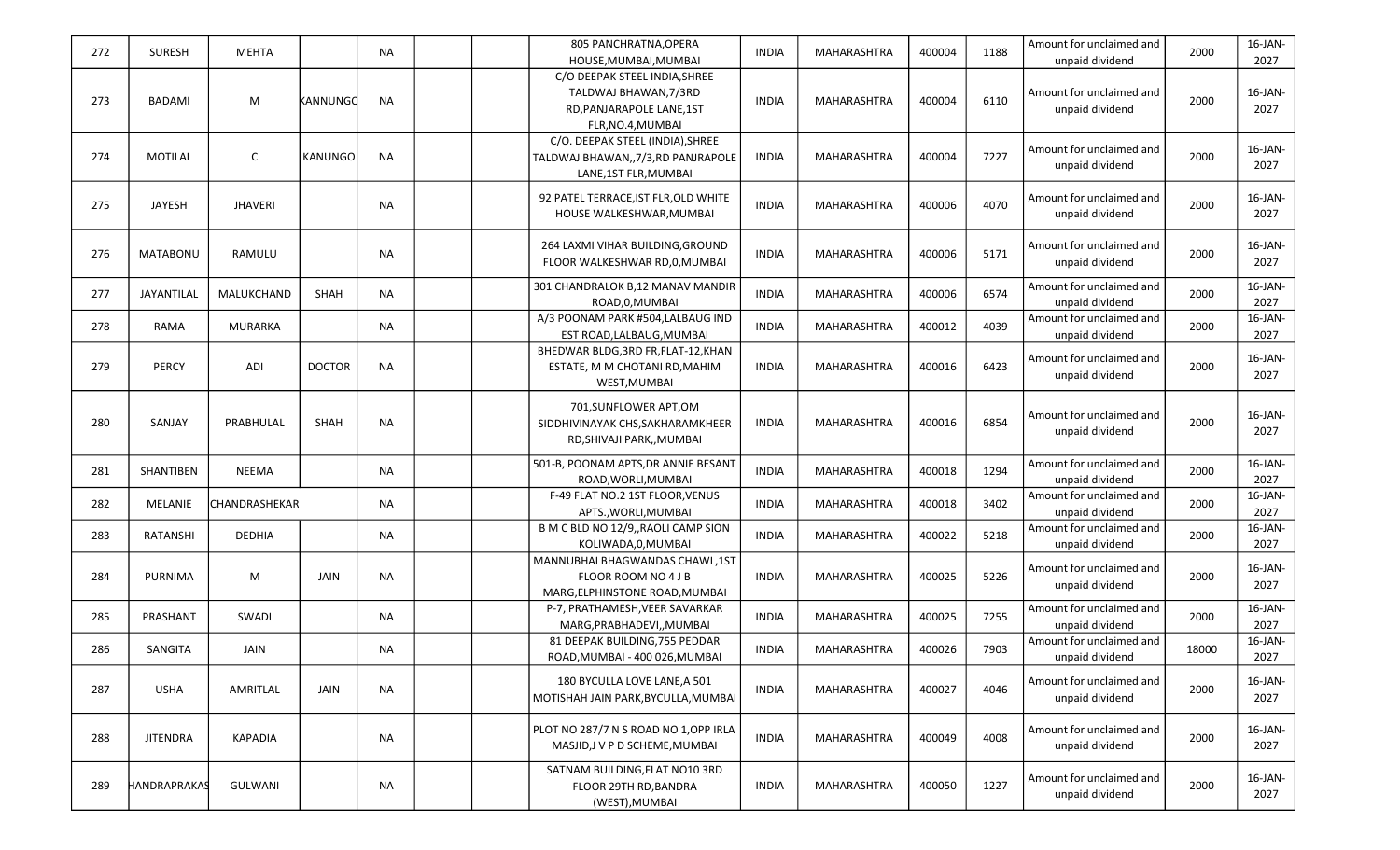|     |                  |                  |                 |           | AISHA MANZIL, 1ST FLOOR, PERRY CROSS  |              |                    |        |      |                          |      |            |
|-----|------------------|------------------|-----------------|-----------|---------------------------------------|--------------|--------------------|--------|------|--------------------------|------|------------|
| 290 | AZIZ             | <b>MERCHANT</b>  |                 | <b>NA</b> | ROAD, NEAR SACHIN'S                   | <b>INDIA</b> | MAHARASHTRA        | 400050 | 5174 | Amount for unclaimed and | 2000 | 16-JAN-    |
|     |                  |                  |                 |           | BUNGLOW, BANDRA, MUMBAI               |              |                    |        |      | unpaid dividend          |      | 2027       |
|     |                  |                  |                 |           | 17 PRAGATI, 60, J K MEHTA             |              |                    |        |      | Amount for unclaimed and |      | $16$ -JAN- |
| 291 | <b>ACHRATLAL</b> | BHANSALI         |                 | <b>NA</b> | MARG, SANTACRUZ, MUMBAI               | <b>INDIA</b> | MAHARASHTRA        | 400054 | 1389 | unpaid dividend          | 2000 | 2027       |
|     |                  |                  |                 |           | 22 AUROVILLE, 26 B ST ANDREWS         |              |                    |        |      | Amount for unclaimed and |      | 16-JAN-    |
| 292 | <b>MIMIDEVI</b>  | M                | MAHESWAR        | <b>NA</b> | RD, SANTACRUZ (W), MUMBAI             | <b>INDIA</b> | MAHARASHTRA        | 400054 | 4896 | unpaid dividend          | 2000 | 2027       |
|     |                  |                  |                 |           | D 19 KUMAR SOCIETY, NEHRU             |              |                    |        |      | Amount for unclaimed and |      | $16$ -JAN- |
| 293 | AMOL             | <b>UBHAYAKAR</b> |                 | NA        |                                       | <b>INDIA</b> | MAHARASHTRA        | 400055 | 133  |                          | 4000 |            |
|     |                  |                  |                 |           | RD, VAKOLA, MUMBAI                    |              |                    |        |      | unpaid dividend          |      | 2027       |
| 294 | PRATIBHA         | <b>UBHAYAKAR</b> |                 | NA        | D 19 KUMAR SOCIETY.NEHRU              | <b>INDIA</b> | <b>MAHARASHTRA</b> | 400055 | 134  | Amount for unclaimed and | 4000 | 16-JAN-    |
|     |                  |                  |                 |           | ROAD, VAKOLA, MUMBAI                  |              |                    |        |      | unpaid dividend          |      | 2027       |
| 295 | <b>TARUNA</b>    | <b>HINDUJA</b>   |                 | NA        | C 14 JOSHI APPT, LALLUBHAI PARK       | <b>INDIA</b> | MAHARASHTRA        | 400058 | 4016 | Amount for unclaimed and | 2000 | 16-JAN-    |
|     |                  |                  |                 |           | ROAD, ANDHERI WEST, MUMBAI            |              |                    |        |      | unpaid dividend          |      | 2027       |
|     |                  |                  |                 | <b>NA</b> | 402 RASHMI TOWER,, KANTI NAGAR, J B   | <b>INDIA</b> |                    |        | 6993 | Amount for unclaimed and | 2000 | 16-JAN-    |
| 296 | RAVINDRA         | SINGHVI          |                 |           | NAGAR,, ANDHERI (E), MUMBAI           |              | MAHARASHTRA        | 400059 |      | unpaid dividend          |      | 2027       |
|     |                  |                  |                 |           | 7 KANCHAN, 30 PANDURANG               |              |                    |        |      | Amount for unclaimed and |      | 16-JAN-    |
| 297 | <b>VIVEK</b>     | <b>VIJAY</b>     | <b>PANDIT</b>   | <b>NA</b> | WADI,, GOREGAON (E), MUMBAI           | <b>INDIA</b> | MAHARASHTRA        | 400063 | 6805 | unpaid dividend          | 2000 | 2027       |
|     |                  |                  |                 |           |                                       |              |                    |        |      |                          |      |            |
| 298 | AMIT             | KIRTILAL         | SHAH            | <b>NA</b> | 6 ZAVERI NIWAS, RAMACHANDRA LANE, S   | <b>INDIA</b> | MAHARASHTRA        | 400064 | 1245 | Amount for unclaimed and | 2000 | $16$ -JAN- |
|     |                  |                  |                 |           | V ROAD MALAD (WEST), MUMBAI           |              |                    |        |      | unpaid dividend          |      | 2027       |
|     |                  |                  |                 |           |                                       |              |                    |        |      |                          |      |            |
| 299 | <b>BHUPENDRA</b> | P                | PATEL           | <b>NA</b> | 7 A NEEL APPT, MAMLETDARWADI RD NO    | <b>INDIA</b> | MAHARASHTRA        | 400064 | 5223 | Amount for unclaimed and | 2000 | $16$ -JAN- |
|     |                  |                  |                 |           | 6, MALAD WEST, MUMBAI                 |              |                    |        |      | unpaid dividend          |      | 2027       |
|     |                  |                  |                 |           | 14 SHIV KRIPA, OPP MUNICIPAL          |              |                    |        |      | Amount for unclaimed and |      | $16$ -JAN- |
| 300 | <b>HITENDRA</b>  | M                | SHAH            | <b>NA</b> | <b>GARDEN,S V P ROAD KANDIVALI</b>    | <b>INDIA</b> | MAHARASHTRA        | 400067 | 6567 | unpaid dividend          | 2000 | 2027       |
|     |                  |                  |                 |           | W, MUMBAI                             |              |                    |        |      |                          |      |            |
|     |                  |                  |                 |           | 204 VAIKUNTH, SINDHI                  |              |                    | 400071 | 4902 | Amount for unclaimed and | 2000 | $16$ -JAN- |
| 301 | MANOJ            | <b>OBHAN</b>     |                 | NA        | SOC, CHEMBUR, MUMBAI                  | <b>INDIA</b> | MAHARASHTRA        |        |      | unpaid dividend          |      | 2027       |
|     |                  |                  |                 |           | 184 5026 PANTNAGAR, GHATKOPAR         |              |                    |        |      | Amount for unclaimed and |      | $16$ -JAN- |
| 302 | RAJEN            | LAXMAN           | <b>PARTHE</b>   | NA        | EAST, 0, MUMBAI                       | <b>INDIA</b> | MAHARASHTRA        | 400075 | 6357 | unpaid dividend          | 2000 | 2027       |
|     |                  |                  |                 |           | FULLY NAGAR, IIT MARTKET, ROOM        |              |                    |        |      | Amount for unclaimed and |      | $16$ -JAN- |
| 303 | KAMALA           | PRASAD           | PRAJAPAT        | <b>NA</b> | NO.675-S, POWAI, MUMBAI               | <b>INDIA</b> | MAHARASHTRA        | 400076 | 7135 | unpaid dividend          | 2000 | 2027       |
|     |                  |                  |                 |           |                                       |              |                    |        |      |                          |      |            |
|     |                  |                  |                 |           | 3 C 1204 SWAGAT CO-OP SOC, DAMODAR    |              |                    |        |      | Amount for unclaimed and |      | 16-JAN-    |
| 304 | CHANDRAKANT      | SANGHAVI         |                 | <b>NA</b> | PARK,L B S MARG GHATKOPAR, BOMBAY     | <b>INDIA</b> | MAHARASHTRA        | 400077 | 4849 | unpaid dividend          | 2000 | 2027       |
|     |                  |                  |                 |           |                                       |              |                    |        |      |                          |      |            |
|     |                  |                  |                 |           | 14 ANANT CHHAYA R B MEHTA, ROAD       |              |                    |        |      | Amount for unclaimed and |      | 16-JAN-    |
| 305 | <b>DHANJI</b>    | <b>KUNVERJI</b>  | MEPANI          | <b>NA</b> | GHATKOPAR(EAST), 0, MUMBAI            | <b>INDIA</b> | <b>MAHARASHTRA</b> | 400077 | 5573 | unpaid dividend          | 2000 | 2027       |
|     |                  |                  |                 |           |                                       |              |                    |        |      |                          |      |            |
|     |                  |                  |                 |           |                                       |              |                    |        |      |                          |      |            |
|     |                  |                  |                 |           | C/5 SATYA VIJAY SOCIETY, J M ROAD OPP |              |                    |        |      | Amount for unclaimed and |      | 16-JAN-    |
| 306 | <b>NAIR</b>      | UDAYAN           | <b>REEDHARA</b> | <b>NA</b> | SARVODAYANAGAR, BHANDUP, MUMBAI       | <b>INDIA</b> | MAHARASHTRA        | 400078 | 257  | unpaid dividend          | 2000 | 2027       |
|     |                  |                  |                 |           |                                       |              |                    |        |      |                          |      |            |
|     |                  |                  |                 |           | 1/7 PUNJABI CHAWL, BHATTIPADA CROSS   |              |                    |        |      | Amount for unclaimed and |      | 16-JAN-    |
| 307 | <b>KIRITASH</b>  | AMRATLAL         | <b>NAGDA</b>    | NA        | RD, BHANDUP, MUMBAI                   | <b>INDIA</b> | MAHARASHTRA        | 400078 | 5210 | unpaid dividend          | 2000 | 2027       |
|     |                  |                  |                 |           |                                       |              |                    |        |      |                          |      |            |
| 308 | KISHORKUMAR      | C                | DESAI           | NA        | 13 SHANKAR KRUPA, MITHAGAR            | <b>INDIA</b> | MAHARASHTRA        | 400081 | 3400 | Amount for unclaimed and | 2000 | 16-JAN-    |
|     |                  |                  |                 |           | ROAD, MULUND E, MUMBAI                |              |                    |        |      | unpaid dividend          |      | 2027       |
|     |                  |                  |                 |           | 7 NITYASHREE HIMALAYA SOC, ASALPHE    |              |                    |        |      | Amount for unclaimed and |      | $16$ -JAN- |
| 309 | SAROJ            | MAHADEVAN        |                 | <b>NA</b> | GHATKOPAR, 0, MUMBAI                  | <b>INDIA</b> | MAHARASHTRA        | 400084 | 4879 | unpaid dividend          | 2000 | 2027       |
|     |                  |                  |                 |           |                                       |              |                    |        |      |                          |      |            |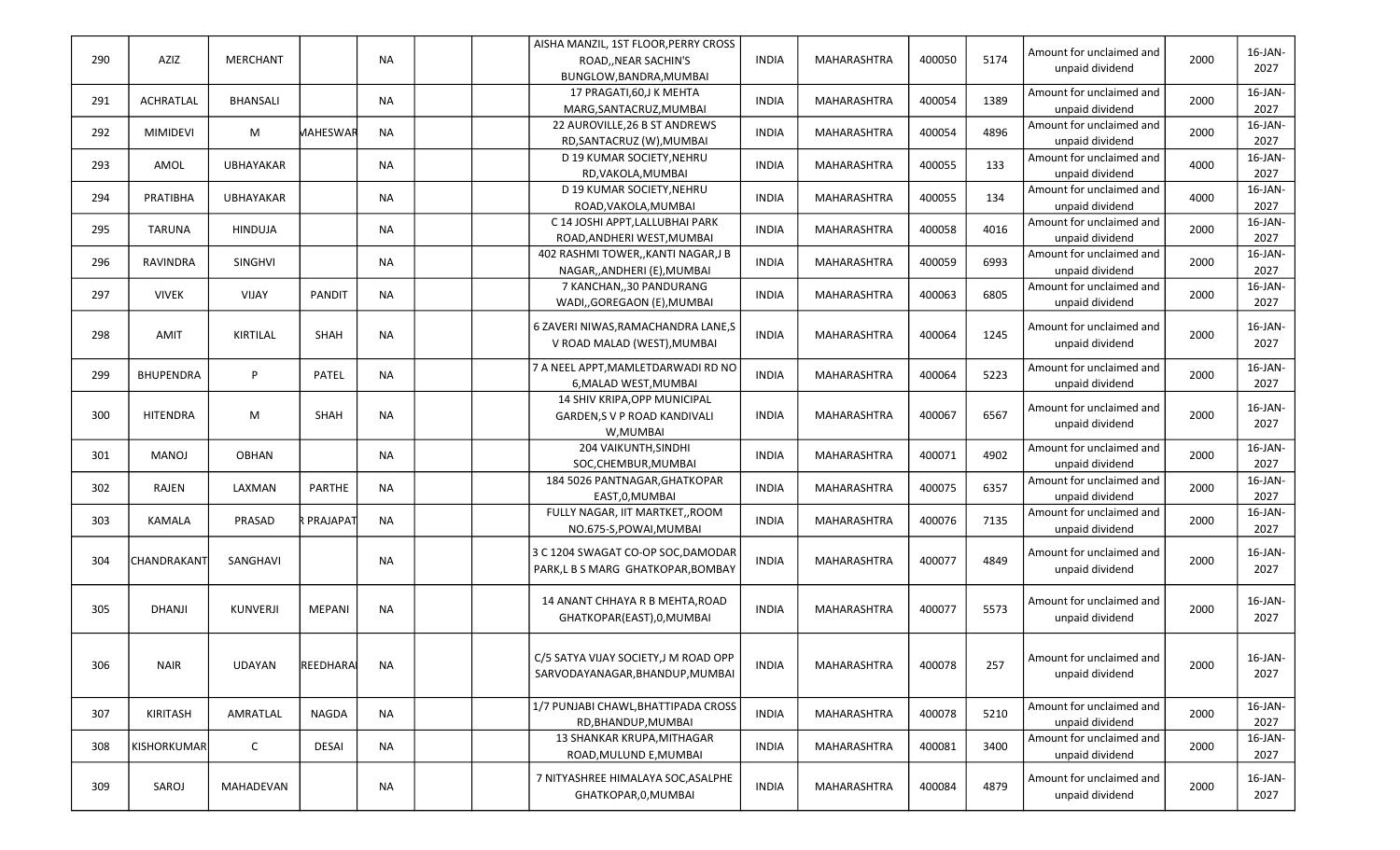| 310 | <b>ISHWARI</b>   | <b>DATT</b>              | <b>NAILWAL</b>  | NA        | C-3 HIMALAYA HSG SOC., ASALFA,<br>GHATKOPAR, 0, MUMBAI                                          | INDIA        | MAHARASHTRA | 400084 | 7073 | Amount for unclaimed and<br>unpaid dividend | 2000 | 16-JAN-<br>2027    |
|-----|------------------|--------------------------|-----------------|-----------|-------------------------------------------------------------------------------------------------|--------------|-------------|--------|------|---------------------------------------------|------|--------------------|
| 311 | SHARMILA         | <b>AJIT</b>              | <b>JAIN</b>     | <b>NA</b> | K.K.MEDICAL & GEN.STORES,, SHOP<br>NO.14, NEAR RAILWAY CROSSI, TILAK<br>NAGAR, CHEMBUR,, MUMBAI | <b>INDIA</b> | MAHARASHTRA | 400089 | 7056 | Amount for unclaimed and<br>unpaid dividend | 2000 | 16-JAN-<br>2027    |
| 312 | <b>BHAVANA</b>   | M                        | <b>DADHANIA</b> | NA        | 301 MANGAL APARTMENT, AKURLI CROSS<br>ROAD NO 2, KANDIVLI EAST, MUMBAI                          | <b>INDIA</b> | MAHARASHTRA | 400101 | 6240 | Amount for unclaimed and<br>unpaid dividend | 2000 | 16-JAN-<br>2027    |
| 313 | <b>FAROOQ</b>    | N                        | <b>BASATHIA</b> | <b>NA</b> | SUGREEBAI HAG CHAWL, ROOM NO<br>24/11 KEVANI PADA, JOGESHWARI WEST<br>AMBOLI.MUMBAI             | <b>INDIA</b> | MAHARASHTRA | 400107 | 3495 | Amount for unclaimed and<br>unpaid dividend | 2000 | 16-JAN-<br>2027    |
| 314 | <b>SUNIL</b>     | <b>VILAS</b>             | APARAJ          | NA        | 12/107 MIDC COLONY, WAGLE<br>ESTATE, THANE, THANE                                               | <b>INDIA</b> | MAHARASHTRA | 400601 | 184  | Amount for unclaimed and<br>unpaid dividend | 4000 | 16-JAN-<br>2027    |
| 315 | <b>SUDHIR</b>    | S                        | VAIDYA          | NA        | VAIDYA WADA,, OPP.BAZAR P.O., STATION<br>ROAD, THANA (W), THANA                                 | <b>INDIA</b> | MAHARASHTRA | 400601 | 7125 | Amount for unclaimed and<br>unpaid dividend | 2000 | 16-JAN-<br>2027    |
| 316 | RAJ              | <b>KANWAR</b>            | <b>MUNDRA</b>   | <b>NA</b> | 6 SANKET APARTMENTS, UDAY NAGAR<br>PANCH PAKHADI, 0, THANE                                      | <b>INDIA</b> | MAHARASHTRA | 400602 | 5998 | Amount for unclaimed and<br>unpaid dividend | 2000 | 16-JAN-<br>2027    |
| 317 | <b>DHAYABHAI</b> | $\mathsf{R}$             | <b>PATEL</b>    | <b>NA</b> | 303, ALPA BLDG, NEAR JAIN TEMPLE, DN<br>ROAD, BHAYENDER WEST, DIST THANE                        | <b>INDIA</b> | MAHARASHTRA | 401101 | 6090 | Amount for unclaimed and<br>unpaid dividend | 2000 | 16-JAN-<br>2027    |
| 318 | PADMABEN         | D                        | <b>PATEL</b>    | <b>NA</b> | 303 ALPA BUILDING, NEAR JAIN TEMPLE, D<br>N ROAD BHAYANDER WEST, DIST THANE                     | <b>INDIA</b> | MAHARASHTRA | 401101 | 6091 | Amount for unclaimed and<br>unpaid dividend | 2000 | 16-JAN-<br>2027    |
| 319 | PADMABEN         | D                        | PATEL           | <b>NA</b> | 303 ALPA BUILDING, NEAR JAIN TEMPLE, D<br>N ROAD BHAYANDER WEST, DIST THANE                     | <b>INDIA</b> | MAHARASHTRA | 401101 | 6093 | Amount for unclaimed and<br>unpaid dividend | 2000 | 16-JAN-<br>2027    |
| 320 | PANKAJ           | HARBANSRAI               | <b>GHUMRA</b>   | NA        | G 2 RAGHUKUL APTS, MAITREE<br>PARK, DEEWANMAN AMBADI<br>ROAD, VASAI, DIST. THANE                | <b>INDIA</b> | MAHARASHTRA | 401202 | 3404 | Amount for unclaimed and<br>unpaid dividend | 2000 | $16$ -JAN-<br>2027 |
| 321 | <b>PUKHRAJ</b>   | GUMANAJI                 | JAIN            | NA        | 270/12 MAHAVIR NAGAR SOC, TIMBER<br>MARKET, BHAWANJI PETH, PUNE                                 | <b>INDIA</b> | MAHARASHTRA | 411000 | 6397 | Amount for unclaimed and<br>unpaid dividend | 4000 | $16$ -JAN-<br>2027 |
| 322 | <b>AVINASH</b>   | <b>NIVRUTTI</b>          | <b>BHOSALE</b>  | NA        | 1195/5 BHOSALE HEIGHTS, FERGUSSON<br><b>COLLEGE RD, PUNE, PUNE</b>                              | <b>INDIA</b> | MAHARASHTRA | 411005 | 4488 | Amount for unclaimed and<br>unpaid dividend | 8000 | 16-JAN-<br>2027    |
| 323 | SHANTARAM        | RAGHUNATHRAO             | <b>DEOKAR</b>   | NA        | 270/2, NEW KIRKEE, YERWADA, PUNE                                                                | <b>INDIA</b> | MAHARASHTRA | 411006 | 6641 | Amount for unclaimed and<br>unpaid dividend | 2000 | 16-JAN-<br>2027    |
| 324 |                  | SAMPATRAO   RAGHUNATHRAO | DEOKAR          | NA.       | 264 NEW KIRKEE,, YERAWADA PUNE-<br>411006,0,PUNE                                                | <b>INDIA</b> | MAHARASHTRA | 411006 | 6754 | Amount for unclaimed and<br>unpaid dividend | 6000 | $16$ -JAN-<br>2027 |
| 325 | SHANTARAM        | <b>RAGHUNATHRAO</b>      | <b>DEOKAR</b>   | NA.       | 270/2.NEW KIRKEE.YERWADA.PUNE                                                                   | <b>INDIA</b> | MAHARASHTRA | 411006 | 6755 | Amount for unclaimed and<br>unpaid dividend | 4000 | $16$ -JAN-<br>2027 |
| 326 | RAJKUMAR         | <b>BHIKAMDAS</b>         | <b>GADIYA</b>   | NA.       | 210/1 RASTA PETH, SHIRAL SHETH<br>CHOWK, 0, PUNE                                                | <b>INDIA</b> | MAHARASHTRA | 411011 | 6501 | Amount for unclaimed and<br>unpaid dividend | 2000 | 16-JAN-<br>2027    |
| 327 | DEVIBAI          | KANMAL                   | <b>UNECHA</b>   | NA.       | 428/4 GULTEKDI RANG, TARUNG<br>BLDG, PUNE, PUNE                                                 | <b>INDIA</b> | MAHARASHTRA | 411037 | 2554 | Amount for unclaimed and<br>unpaid dividend | 2000 | 16-JAN-<br>2027    |
| 328 | <b>SUREKHA</b>   | <b>KARMARKAR</b>         |                 | NA        | VASANTIKA HOSG SOCIETY, 47/6B PAUD<br>ROAD, PUNE, PUNE                                          | <b>INDIA</b> | MAHARASHTRA | 411038 | 4470 | Amount for unclaimed and<br>unpaid dividend | 2000 | 16-JAN-<br>2027    |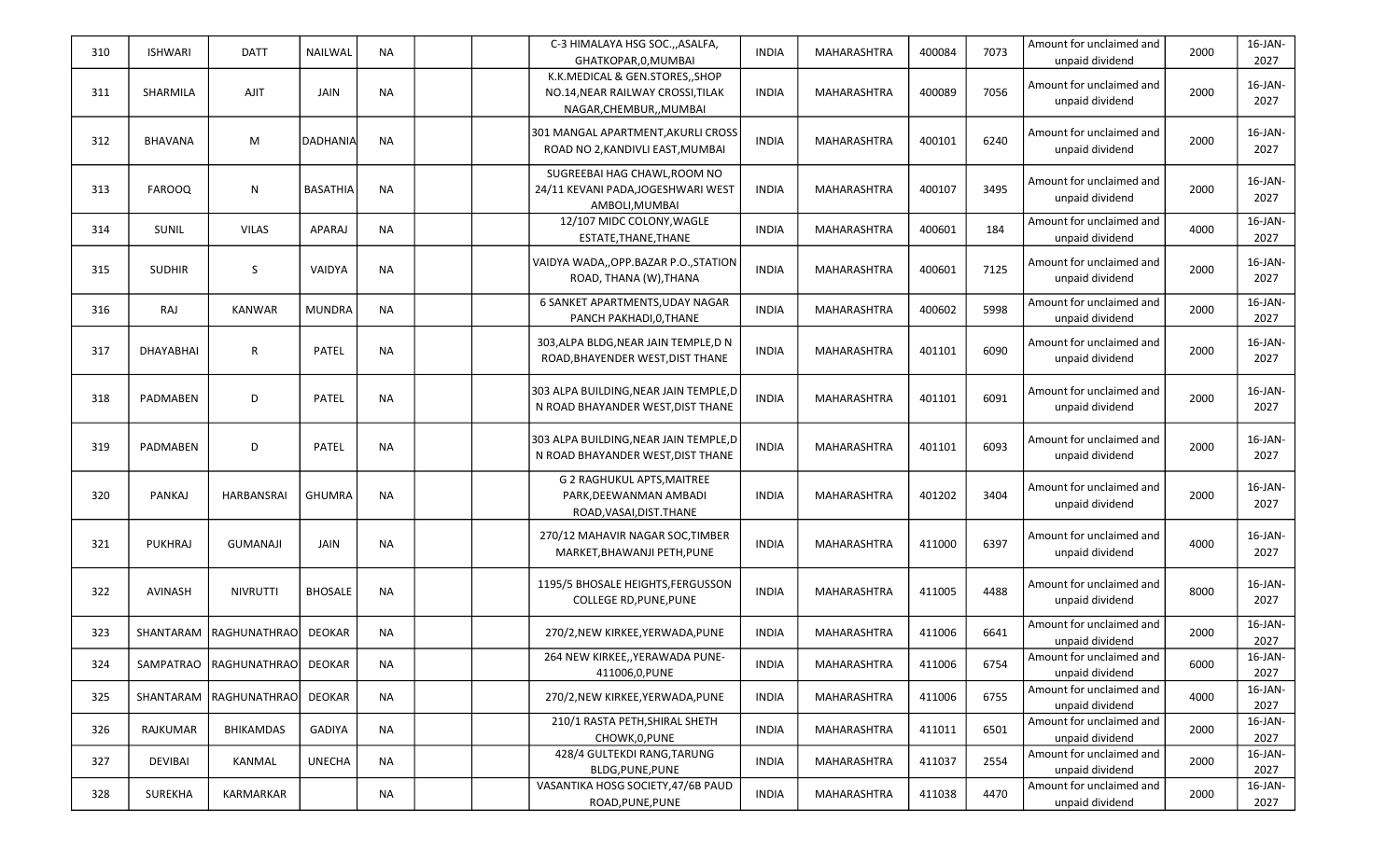| 329 | <b>USHA</b>      | <b>GUNDECHA</b> |                | <b>NA</b> | C/O S T GUNDECHA, 270/11 MAHATMA<br>PHULE PETH, MAHAVIR SOCIETY, PUNE                     | <b>INDIA</b> | MAHARASHTRA           | 411042 | 2566 | Amount for unclaimed and<br>unpaid dividend | 2000 | $16$ -JAN-<br>2027 |
|-----|------------------|-----------------|----------------|-----------|-------------------------------------------------------------------------------------------|--------------|-----------------------|--------|------|---------------------------------------------|------|--------------------|
| 330 | <b>KARL</b>      | <b>VICTOR</b>   | D'COSTA        | <b>NA</b> | "FATIMA NIWAS, SANGAMNER<br>ROAD, SHRIRAMPUR, SHRIRAMPUR                                  | <b>INDIA</b> | MAHARASHTRA           | 413709 | 2548 | Amount for unclaimed and<br>unpaid dividend | 2000 | 16-JAN-<br>2027    |
| 331 | <b>KIRAN</b>     | <b>SURENDRA</b> | <b>AGARWAL</b> | <b>NA</b> | 1 MANIK NAGAR, NR AKSHAY NURSING<br>HOME, AHMEDNAGAR, AHMEDNAGAR                          | <b>INDIA</b> | <b>MAHARASHTRA</b>    | 414001 | 3415 | Amount for unclaimed and<br>unpaid dividend | 2000 | 16-JAN-<br>2027    |
| 332 | <b>MOHAN</b>     | LAL             | <b>GUPTA</b>   | <b>NA</b> | KAMPOO BRIGADE,, NEAR TAKSAL<br>SCHOOL, LASHKAR, GWALIOR-<br>414001, GWALIOR              | <b>INDIA</b> | <b>MADHYA PRADESH</b> | 414001 | 6819 | Amount for unclaimed and<br>unpaid dividend | 2000 | 16-JAN-<br>2027    |
| 333 | MITHALAL         | <b>BAFNA</b>    |                | <b>NA</b> | 10/453 R P ROAD<br>CROSS, ICHALKARANJI, 0, ICHALKARANJI                                   | <b>INDIA</b> | MAHARASHTRA           | 416115 | 3523 | Amount for unclaimed and<br>unpaid dividend | 2000 | 16-JAN-<br>2027    |
| 334 | LACHUMAL         | LOHANA          |                | <b>NA</b> | BHAI GANGARAM MARKET, IST FLOOR<br>SHOP NO 11, ULHASNAGAR, THANA                          | <b>INDIA</b> | MAHARASHTRA           | 421005 | 3490 | Amount for unclaimed and<br>unpaid dividend | 2000 | 16-JAN-<br>2027    |
| 335 | RABHAKARUTTA     | KULKARNE        |                | <b>NA</b> | 101 NEW MANORAMA SOCIETY, DR<br>MUKHARAJI ROAD, NEHRU MAIDAN,<br>DOMBIVILI(E), DIST THANE | <b>INDIA</b> | MAHARASHTRA           | 421201 | 5220 | Amount for unclaimed and<br>unpaid dividend | 2000 | 16-JAN-<br>2027    |
| 336 | <b>INDERJEET</b> | <b>KAUR</b>     | <b>GANDH</b>   | <b>NA</b> | JAGMIT INDUSTRIES A 29, ADDITIONAL<br>AMBERNATH MIDC, AMBERNATH, DIST<br><b>THANE</b>     | <b>INDIA</b> | <b>MAHARASHTRA</b>    | 421506 | 5237 | Amount for unclaimed and<br>unpaid dividend | 2000 | 16-JAN-<br>2027    |
| 337 | VIJAY            | LAXMINARAYAN    | <b>BHUTADA</b> | <b>NA</b> | 3 MAYA BUILDING, LOKSAHAKAR<br>NAGAR, PANCHAVATI, NASIK                                   | <b>INDIA</b> | MAHARASHTRA           | 422003 | 3534 | Amount for unclaimed and<br>unpaid dividend | 2000 | 16-JAN-<br>2027    |
| 338 | SURESH           | <b>BHAT</b>     |                | <b>NA</b> | HOTEL PURNIMA, KAKANI SHOPPING<br>CENTER, MALEGAON, MALEGAON                              | <b>INDIA</b> | MAHARASHTRA           | 423203 | 3464 | Amount for unclaimed and<br>unpaid dividend | 2000 | 16-JAN-<br>2027    |
| 339 | HIRALAL          | D               | MALI           | <b>NA</b> | C/O CHANDRAKANT PARASMAL, NR<br>AHILYABAI<br>VIHIR, NANDURBAR, NANDURBAR                  | <b>INDIA</b> | MAHARASHTRA           | 425412 | 4007 | Amount for unclaimed and<br>unpaid dividend | 2000 | 16-JAN-<br>2027    |
| 340 | <b>VISHAL</b>    | KOTECHA         |                | <b>NA</b> | C/O SHREE AUTO AGENCY, JALNA<br>ROAD, BEED, BEED                                          | <b>INDIA</b> | MAHARASHTRA           | 431122 | 3588 | Amount for unclaimed and<br>unpaid dividend | 2000 | 16-JAN-<br>2027    |
| 341 | MEELU            | JAIN            |                | <b>NA</b> | C/O CHANDRA CHEMICALS, RESHAM<br>BAZAR, BUDHWARI, NAGPUR                                  | <b>INDIA</b> | MAHARASHTRA           | 440002 | 94   | Amount for unclaimed and<br>unpaid dividend | 4000 | 16-JAN-<br>2027    |
| 342 | SANGITA          | JAIN            |                | NA        | 81 DEEPAK BUILDING, 755 PEDDAR<br>ROAD, MUMBAI - 400 026, MUMBAI                          | <b>INDIA</b> | MAHARASHTRA           | 400026 | 97   | Amount for unclaimed and<br>unpaid dividend | 4000 | 16-JAN-<br>2027    |
| 343 | SAROJ            | <b>BHATTAD</b>  |                | NA        | C/O PURUSHOTTAM BHATTAD &<br>CO, BEHIND AMARDEEP<br>TALKIES, ITWARI, ANAJ BAZAR, NAGPUR   | <b>INDIA</b> | MAHARASHTRA           | 440002 | 3550 | Amount for unclaimed and<br>unpaid dividend | 2000 | 16-JAN-<br>2027    |
| 344 | <b>DEEPAK</b>    | <b>DAGA</b>     |                | <b>NA</b> | II FLR SHANKAR BHAWAN, NEAR SOOT<br>MKT, GANDHI BAGH, NAGPUR                              | <b>INDIA</b> | MAHARASHTRA           | 440002 | 6691 | Amount for unclaimed and<br>unpaid dividend | 2000 | 16-JAN-<br>2027    |
| 345 | RAJESH           | MEHTA           |                | NA        | C/O.SANJAY & CO., MASKASATH,<br>ITWARI, NAGPUR-440002, NAGPUR                             | <b>INDIA</b> | MAHARASHTRA           | 440002 | 7067 | Amount for unclaimed and<br>unpaid dividend | 2000 | 16-JAN-<br>2027    |
| 346 | SUNIL            | <b>PATODI</b>   |                | NA        | C/O NEW INDORE SAREE HOUSE, FREE<br>GANG, M T CLOTH MARKET, INDORE                        | <b>INDIA</b> | MADHYA PRADESH        | 452001 | 1709 | Amount for unclaimed and<br>unpaid dividend | 2000 | $16$ -JAN-<br>2027 |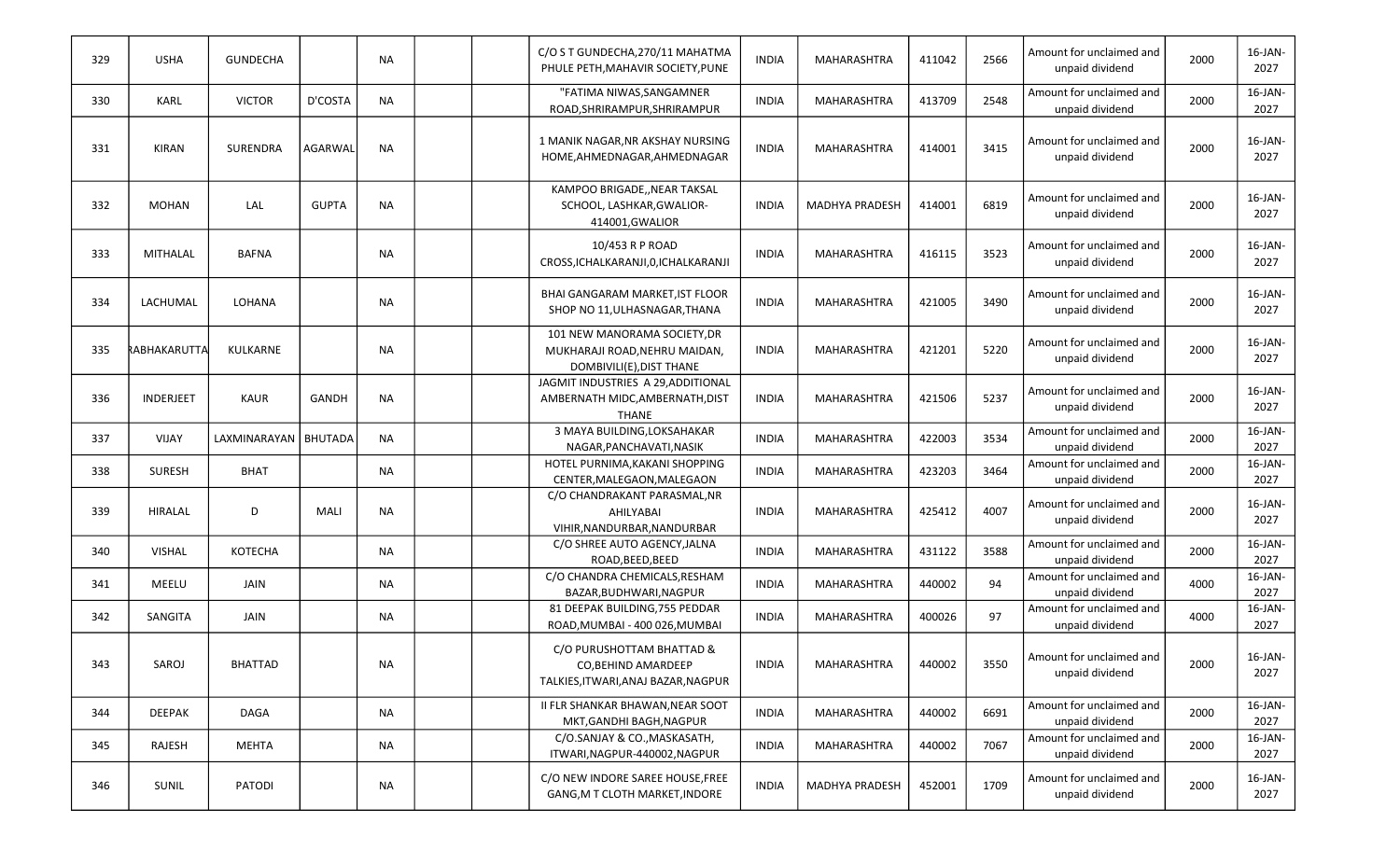| 347 | RANI             | MITTAL           |            | <b>NA</b> | C/O PAWAN INDUSTRIES, 7B           | <b>INDIA</b> | MADHYA PRADESH        | 452001 | 1730 | Amount for unclaimed and | 2000 | 16-JAN-    |
|-----|------------------|------------------|------------|-----------|------------------------------------|--------------|-----------------------|--------|------|--------------------------|------|------------|
|     |                  |                  |            |           | NAVLAKHA, INDORE, INDORE           |              |                       |        |      | unpaid dividend          |      | 2027       |
| 348 | SAURABH          | GARG             |            | <b>NA</b> | 20, ANAND BAGICHI, AGRAWAL         | <b>INDIA</b> | <b>MADHYA PRADESH</b> | 452001 | 8348 | Amount for unclaimed and | 2000 | 16-JAN-    |
|     |                  |                  |            |           | NAGAR, INDORE, INDORE              |              |                       |        |      | unpaid dividend          |      | 2027       |
| 349 | <b>DEVENDRA</b>  | <b>PATHAK</b>    |            | <b>NA</b> | C/O AZAD JAIN, 1812 NORTH          | <b>INDIA</b> | <b>MADHYA PRADESH</b> | 452002 | 1703 | Amount for unclaimed and | 2000 | 16-JAN-    |
|     |                  |                  |            |           | RAJMOHALLA, INDORE, INDORE         |              |                       |        |      | unpaid dividend          |      | 2027       |
|     |                  |                  |            |           | 104 SHIVAM APPARTMENT              |              |                       |        |      | Amount for unclaimed and |      | 16-JAN-    |
| 350 | BABULAL          | <b>KOTHARI</b>   |            | NA        | VIDH, KAHAYALIRAM MARG, BIYA       | <b>INDIA</b> | <b>MADHYA PRADESH</b> | 452002 | 1728 | unpaid dividend          | 2000 | 2027       |
|     |                  |                  |            |           | <b>BANI.INDORE</b>                 |              |                       |        |      |                          |      |            |
| 351 | ATUL             | <b>TIWARI</b>    |            | NA        | C/O AZAD JAIN, 18/2 NORTH RAJ      | <b>INDIA</b> | <b>MADHYA PRADESH</b> | 452006 | 1718 | Amount for unclaimed and | 2000 | 16-JAN-    |
|     |                  |                  |            |           | MOHALLA, M P, RAJ MOHALLA          |              |                       |        |      | unpaid dividend          |      | 2027       |
| 352 | DHANRAJ          | CHIMNANI         |            | NA        | C/O FASHIONS, 46 M T H             | <b>INDIA</b> | MADHYA PRADESH        | 452007 | 1692 | Amount for unclaimed and | 2000 | 16-JAN-    |
|     |                  |                  |            |           | COMPOUND, INDORE, INDORE           |              |                       |        |      | unpaid dividend          |      | 2027       |
| 353 | MADAN            | PRAKASH          | JAIN       | <b>NA</b> | <b>BINA TYRE HOUSE, STATION</b>    | <b>INDIA</b> | <b>MADHYA PRADESH</b> | 470113 | 1168 | Amount for unclaimed and | 2000 | 16-JAN-    |
|     |                  |                  |            |           | ROAD, BINA, BINA                   |              |                       |        |      | unpaid dividend          |      | 2027       |
|     |                  |                  |            |           | VISHNU MED AGENCIES P LTD,26       |              |                       |        |      | Amount for unclaimed and |      | 16-JAN-    |
| 354 | <b>POONAM</b>    | DEWNANI          |            | <b>NA</b> | NARAINDAS MARKET, CHITNIS KI       | INDIA        | MADHYA PRADESH        | 474001 | 1565 | unpaid dividend          | 2000 | 2027       |
|     |                  |                  |            |           | GOTH, GWALIOR                      |              |                       |        |      |                          |      |            |
|     |                  |                  |            |           | C/O DR M M DUBEY, SHRADHA DEEP     |              |                       |        |      | Amount for unclaimed and |      | 16-JAN-    |
| 355 | YOGITA           | <b>CHAWDA</b>    |            | <b>NA</b> | SHANKAR NAGAR, MAIN ROAD, RAIPUR   | <b>INDIA</b> | <b>CHHATISGARH</b>    | 492007 | 3568 | unpaid dividend          | 2000 | 2027       |
|     |                  |                  |            |           |                                    |              |                       |        |      |                          |      |            |
|     |                  |                  |            |           | C/O DR M M DUBEY, SHRADHA DEEP     |              |                       |        |      | Amount for unclaimed and |      | 16-JAN-    |
| 356 | SEEMA            | CHAWDA           |            | NA        | SHANKAR NAGAR, MAIN ROAD, RAIPUR   | <b>INDIA</b> | <b>CHHATISGARH</b>    | 492007 | 3569 | unpaid dividend          | 2000 | 2027       |
|     |                  |                  |            |           |                                    |              |                       |        |      |                          |      |            |
|     |                  |                  |            |           | NATIONAL INSTT OF NUTRITION, JAMAI |              |                       |        |      | Amount for unclaimed and |      | 16-JAN-    |
| 357 | <b>MUSALAIAH</b> | <b>MORAMPUDI</b> |            | NA        | OSMANIA, HYDERABAD, HYDERABAD      | <b>INDIA</b> | <b>ANDHRA PRADESH</b> | 500007 | 1600 | unpaid dividend          | 2000 | 2027       |
|     |                  |                  |            |           |                                    |              |                       |        |      |                          |      |            |
| 358 | PANNALA          | SARADA           | KALYANI    | <b>NA</b> | 1-1-380/38, ASHOK NAGAR            | INDIA        | <b>ANDHRA PRADESH</b> | 500020 | 1624 | Amount for unclaimed and | 2000 | 16-JAN-    |
|     |                  |                  |            |           | EXTN, HYDERABAD, HYDERABAD         |              |                       |        |      | unpaid dividend          |      | 2027       |
|     |                  |                  |            |           | STATE BANK OF INDIA, NARAYANGUDA   |              |                       |        |      | Amount for unclaimed and |      | 16-JAN-    |
| 359 | <b>VENKAT</b>    | LAKSHMI          | PEESAPATI  | <b>NA</b> | BRANCH, HYDERABAD, HYDERABAD       | <b>INDIA</b> | <b>ANDHRA PRADESH</b> | 500029 | 1621 | unpaid dividend          | 2000 | 2027       |
|     |                  |                  |            |           |                                    |              |                       |        |      |                          |      |            |
| 360 | <b>NARESH</b>    | RAJAN            |            | NA        | 43, BHASKER RAO                    | <b>INDIA</b> | <b>ANDHRA PRADESH</b> | 500094 | 6098 | Amount for unclaimed and | 6000 | 16-JAN-    |
|     |                  |                  |            |           | NAGAR, SANIKPURI, 0, SECUNDRABAD   |              |                       |        |      | unpaid dividend          |      | 2027       |
| 361 | MANORAMADEV      | UGGIRALA         |            | NA        | PREMISES DEPARTMENT, STATE BANK OF | <b>INDIA</b> | <b>ANDHRA PRADESH</b> | 500482 | 1594 | Amount for unclaimed and | 2000 | 16-JAN-    |
|     |                  |                  |            |           | INDIA, 0, HYDERABAD                |              |                       |        |      | unpaid dividend          |      | 2027       |
| 362 | RAJU             | CHIDARA          |            | <b>NA</b> | 12-1-104, PINNA VARI               | <b>INDIA</b> | <b>ANDHRA PRADESH</b> | 506002 | 1647 | Amount for unclaimed and | 2000 | 16-JAN-    |
|     |                  |                  |            |           | STREET, WARANGAL, WARANGAL         |              |                       |        |      | unpaid dividend          |      | 2027       |
|     |                  |                  |            |           | <b>TIRUMALA SUPER</b>              |              |                       |        |      |                          |      |            |
| 363 | В                | <b>CHANDRA</b>   | IEKAR REDI | NA        | MARKET, VENKATESHWARA              | <b>INDIA</b> | <b>ANDHRA PRADESH</b> | 509002 | 1662 | Amount for unclaimed and | 2000 | $16$ -JAN- |
|     |                  |                  |            |           | COLONY, MAHABUBNAGAR, MAHABUBNA    |              |                       |        |      | unpaid dividend          |      | 2027       |
|     |                  |                  |            |           | GAR                                |              |                       |        |      |                          |      |            |
| 364 | К                | M                | RADHA      | NA        | D NO 7-2-118, D L ROAD             | <b>INDIA</b> | KARNATAKA             | 515201 | 3961 | Amount for unclaimed and | 2000 | 16-JAN-    |
|     |                  |                  |            |           | HINDUPUR, 0, HINDUPUR              |              |                       |        |      | unpaid dividend          |      | 2027       |
|     |                  |                  |            |           | MERCHANT DOOR NO 11-271, MAIN      |              |                       |        |      | Amount for unclaimed and |      | 16-JAN-    |
| 365 | BADARINATH       | EJARLA           |            | <b>NA</b> | BAZAR PAMIDI PO, ANANTAPUR DIST    | <b>INDIA</b> | <b>ANDHRA PRADESH</b> | 515775 | 4807 | unpaid dividend          | 2000 | 2027       |
|     |                  |                  |            |           | AP, ANANTPUR DIST.                 |              |                       |        |      |                          |      |            |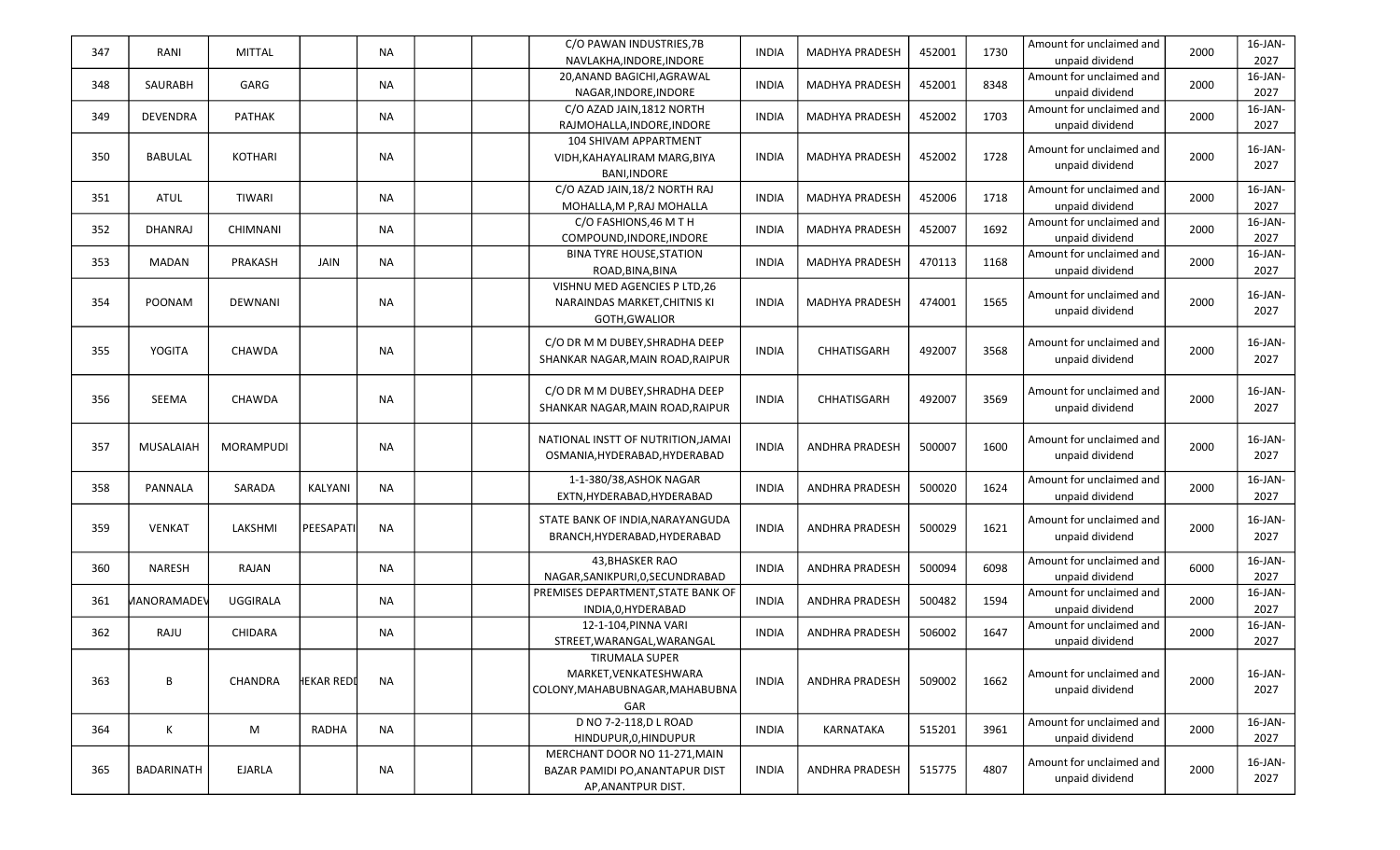| 366 | MAHENDRA       | <b>KUMAR</b>        | P.               | <b>NA</b> | 278 NEW STREET, TIRUPATHI, ANDHRA<br>PRADESH, TIRUPATHI                                                 | <b>INDIA</b> | <b>ANDHRA PRADESH</b> | 517501 | 5514 | Amount for unclaimed and<br>unpaid dividend | 2000 | 16-JAN-<br>2027    |
|-----|----------------|---------------------|------------------|-----------|---------------------------------------------------------------------------------------------------------|--------------|-----------------------|--------|------|---------------------------------------------|------|--------------------|
| 367 | BABJI          | <b>PARIMI</b>       |                  | <b>NA</b> | H NO 4-9 NEAR<br>RAMALAYAM, NIDAMANURU<br>POST, VIJAYAWADA RURAL<br>MANDAL, KRISHNA DIST                | <b>INDIA</b> | <b>ANDHRA PRADESH</b> | 521104 | 4710 | Amount for unclaimed and<br>unpaid dividend | 2000 | 16-JAN-<br>2027    |
| 368 | <b>SURESH</b>  | <b>KUMAR</b>        | PARRIPATI        | <b>NA</b> | 16/1, ARUNDEL PET, GUNTUR DT, A<br>P,GUNTUR                                                             | <b>INDIA</b> | <b>ANDHRA PRADESH</b> | 522002 | 4740 | Amount for unclaimed and<br>unpaid dividend | 2000 | 16-JAN-<br>2027    |
| 369 | SREENIVASULU   | <b>MADA</b>         |                  | <b>NA</b> | C/O YESESREE VASTRALAYAH, PERALA PO<br>CHIRALA, PRAKASAM DT, PRAKASM DIST.                              | <b>INDIA</b> | <b>ANDHRA PRADESH</b> | 523157 | 4723 | Amount for unclaimed and<br>unpaid dividend | 2000 | 16-JAN-<br>2027    |
| 370 | <b>VENKATA</b> | RAMANAIAH           | <b>DARISI</b>    | <b>NA</b> | 15/26 BRINDAVANAM, NELLORE, A<br>P,NELLORE                                                              | <b>INDIA</b> | ANDHRA PRADESH        | 524001 | 4282 | Amount for unclaimed and<br>unpaid dividend | 2000 | 16-JAN-<br>2027    |
| 371 | <b>BEENA</b>   | <b>DEVI</b>         |                  | <b>NA</b> | DOOR NO 12-1-84, SANGHVI<br>ELECTRICALS, MAIN ROAD, ANAKAPALLE                                          | <b>INDIA</b> | <b>ANDHRA PRADESH</b> | 531001 | 4763 | Amount for unclaimed and<br>unpaid dividend | 2000 | 16-JAN-<br>2027    |
| 372 | RAMESH         | <b>BABU</b>         | DMMATHUI         | <b>NA</b> | 59-1-8, P&T<br>COLONY, RAJAHMUNDRY, RAJAMUNDHRY                                                         | <b>INDIA</b> | <b>ANDHRA PRADESH</b> | 533101 | 4762 | Amount for unclaimed and<br>unpaid dividend | 2000 | 16-JAN-<br>2027    |
| 373 | <b>VPS</b>     | <b>CHAKRAVARTHI</b> | ARUMILLI         | <b>NA</b> | <b>BALLARPUR INDUSTRIES</b><br>LTD, JEGURUPADU, EAST GODAWARI, EAST<br>GODAVARI                         | <b>INDIA</b> | <b>ANDHRA PRADESH</b> | 533132 | 5009 | Amount for unclaimed and<br>unpaid dividend | 2000 | 16-JAN-<br>2027    |
| 374 | PADMA          | TANGATURU           |                  | <b>NA</b> | W/O DR T S GUPTA(CHILD SP), S M V R M<br>HOSPITAL, VENKATARAYA<br>PURAM, TANUKU                         | <b>INDIA</b> | <b>ANDHRA PRADESH</b> | 534215 | 1643 | Amount for unclaimed and<br>unpaid dividend | 2000 | 16-JAN-<br>2027    |
| 375 | S              | N                   | AKSHMI NO        | <b>NA</b> | W/ON S A S RAMACHANDRA RAO, D NO 3-<br>51 MAIN<br>ROAD, PENUGONDA, PENUGONDA                            | <b>INDIA</b> | <b>ANDHRA PRADESH</b> | 534320 | 4743 | Amount for unclaimed and<br>unpaid dividend | 2000 | 16-JAN-<br>2027    |
| 376 | SAYEEDA        | ZAHIDA              | <b>BATOOL</b>    | <b>NA</b> | C/74 JEEVAN BIMA<br>NAGAR, BANGALORE, 0, BANGALORE                                                      | <b>INDIA</b> | KARNATAKA             | 560001 | 1051 | Amount for unclaimed and<br>unpaid dividend | 2000 | 16-JAN-<br>2027    |
| 377 | <b>BHAGWAN</b> | RAMCHAND            |                  | <b>NA</b> | C/O LAXMAN RAMCHANDANI, SMS<br>ARCADE B, BLOCK 404 4TH<br>FLOOR, BANGALORE                              | <b>INDIA</b> | KARNATAKA             | 560001 | 4040 | Amount for unclaimed and<br>unpaid dividend | 2000 | 16-JAN-<br>2027    |
| 378 | N              | RAJA                | <b>RAJESHWAR</b> | <b>NA</b> | D/N 241 IST CROSS, 2ND MAIN<br>ROAD, HANUMANTHA<br>NAGAR, BANGALORE                                     | <b>INDIA</b> | KARNATAKA             | 560019 | 1068 | Amount for unclaimed and<br>unpaid dividend | 2000 | 16-JAN-<br>2027    |
| 379 | VIMALA         | <b>BARLOTA</b>      |                  | <b>NA</b> | J-7 L N PURAM, S R PURAM, BANGALORE-<br>560021, BANGALORE                                               | <b>INDIA</b> | KARNATAKA             | 560021 | 6723 | Amount for unclaimed and<br>unpaid dividend | 2000 | $16$ -JAN-<br>2027 |
| 380 | <b>NANDITA</b> | <b>BOSE</b>         |                  | <b>NA</b> | G-13.KRISTAL AGATE-<br>2, KASAVANAHALLI, NEAR AMRITA<br>ENGG, COLLEGE, OFF. SARJAPUR<br>ROAD, BENGALURU | <b>INDIA</b> | KARNATAKA             | 560035 | 3439 | Amount for unclaimed and<br>unpaid dividend | 2000 | 16-JAN-<br>2027    |
| 381 | PHANIRAJ       | HUNSURGURU          | RAJARAO          | <b>NA</b> | NO 174 SRINIDHI LAYOUT, VIJAY<br>NAGAR, MARENAHALLY, BANGALORE                                          | <b>INDIA</b> | ANDHRA PRADESH        | 560040 | 1060 | Amount for unclaimed and<br>unpaid dividend | 2000 | 16-JAN-<br>2027    |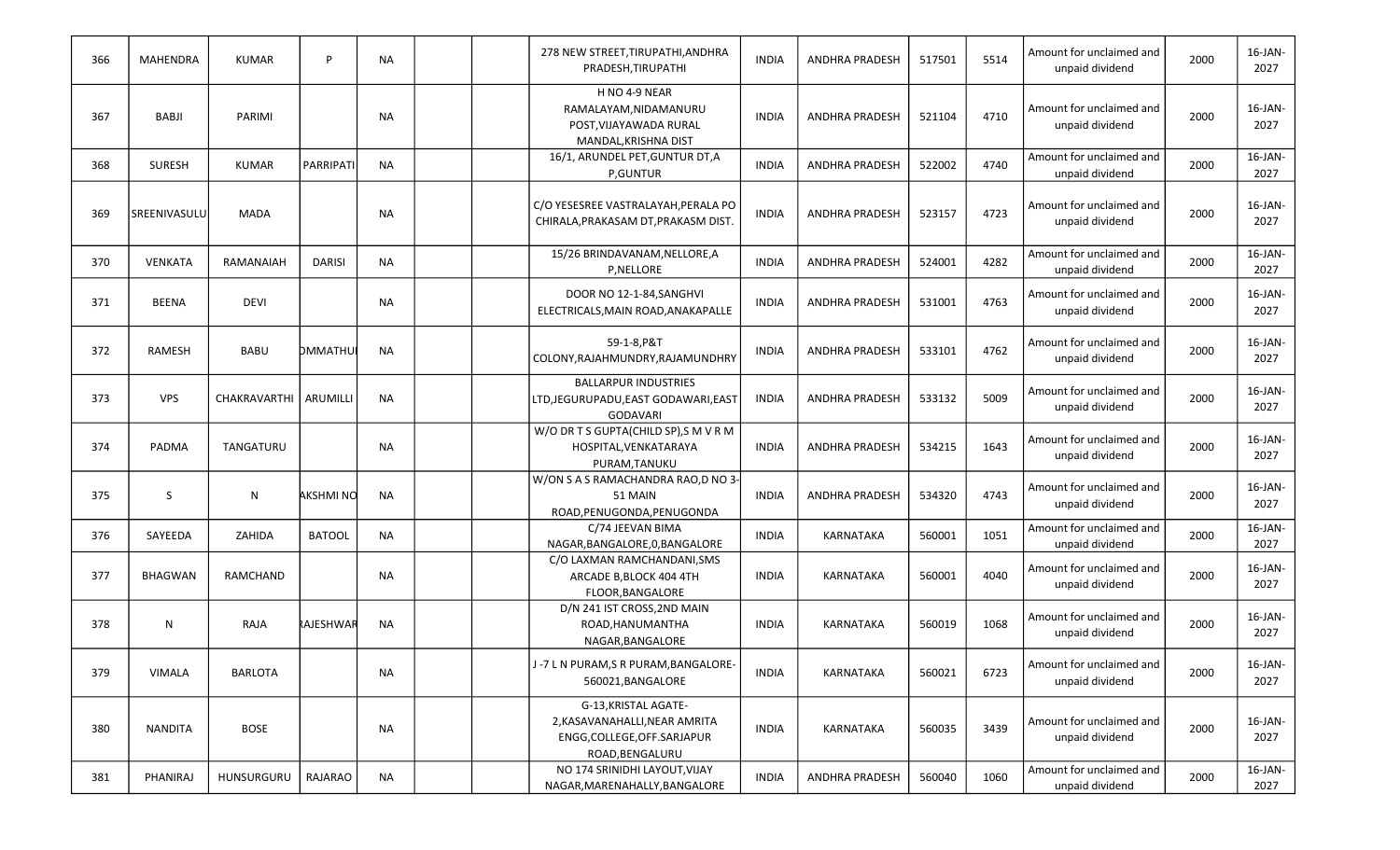| 382 | <b>CHANDRA</b> | <b>KUMAR</b> |             | <b>NA</b> | BHERAV PAPER AGENCIES, NO 164<br>SULTANPET, BANGALORE, BANGALORE                                       | <b>INDIA</b> | KARNATAKA         | 560053 | 1048 | Amount for unclaimed and<br>unpaid dividend | 2000 | 16-JAN-<br>2027    |
|-----|----------------|--------------|-------------|-----------|--------------------------------------------------------------------------------------------------------|--------------|-------------------|--------|------|---------------------------------------------|------|--------------------|
| 383 | <b>SUKHI</b>   | <b>DEVI</b>  |             | <b>NA</b> | MAHENDRA RIBBONS, 71<br>MAMULPET, BANGALORE, BANGALORE                                                 | <b>INDIA</b> | KARNATAKA         | 560053 | 1055 | Amount for unclaimed and<br>unpaid dividend | 2000 | 16-JAN-<br>2027    |
| 384 | SANTOSH        | PARAKH       |             | <b>NA</b> | C/O SUSHIL ELECTRICAL, 3/5 R R<br>BUILDING 3RD FLOOR, B V K IYENGAR<br>ROAD, BANGALORE                 | <b>INDIA</b> | KARNATAKA         | 560053 | 3920 | Amount for unclaimed and<br>unpaid dividend | 2000 | 16-JAN-<br>2027    |
| 385 | В              | N            | ANTHAKUN    | <b>NA</b> | SRI BHAVANI TEXTILES, 231 KRISHNA<br>MARKET, CHICKPET, BANGALORE                                       | <b>INDIA</b> | KARNATAKA         | 560053 | 3943 | Amount for unclaimed and<br>unpaid dividend | 2000 | 16-JAN-<br>2027    |
| 386 | В              | MANGILAL     |             | <b>NA</b> | C/O M B ELECTRIC CO,80/3 A M LANE<br>BASSETYPET, B V K IYENGAR ROAD<br>CROSS, BANGALORE                | <b>INDIA</b> | KARNATAKA         | 560053 | 3947 | Amount for unclaimed and<br>unpaid dividend | 2000 | 16-JAN-<br>2027    |
| 387 | <b>UMESH</b>   | <b>RAO</b>   | M           | <b>NA</b> | 2/192 4TH CROSS, 1ST STAGE KIRLOSKAR<br>COLONY, WEST OF CHORD<br>ROAD, BANGALORE                       | <b>INDIA</b> | KARNATAKA         | 560079 | 3965 | Amount for unclaimed and<br>unpaid dividend | 2000 | $16$ -JAN-<br>2027 |
| 388 | AHENDRAKUMA    | $\vee$       |             | <b>NA</b> | 1545 AMMAVARPET, KOLAR, O, KOLAR                                                                       | <b>INDIA</b> | KARNATAKA         | 563101 | 4794 | Amount for unclaimed and<br>unpaid dividend | 2000 | 16-JAN-<br>2027    |
| 389 | В              | MADHUSUDHAN  | JAIN        | <b>NA</b> | 15/2, II FLOOR, COORG MANSION, KR<br>CIRCLE, MYSORE, MYSORE                                            | <b>INDIA</b> | KARNATAKA         | 570001 | 3971 | Amount for unclaimed and<br>unpaid dividend | 2000 | 16-JAN-<br>2027    |
| 390 | OMALINGAMM     | <b>KODLI</b> |             | <b>NA</b> | G M P S SCHOOL, CHITAGUPPA, TQ<br>HUMNABAD, DIST BIDAR                                                 | <b>INDIA</b> | KARNATAKA         | 585412 | 6540 | Amount for unclaimed and<br>unpaid dividend | 2000 | 16-JAN-<br>2027    |
| 391 | <b>BINOD</b>   | <b>KUMAR</b> | AGRAWAL     | <b>NA</b> | FLAT NO.5A, 5TH FLOOR, PALACE<br>REGENCY APTS, KELLY'S, 80-<br>93, PURASAIWAKKAM HIGH<br>ROAD, CHENNAI | <b>INDIA</b> | <b>TAMIL NADU</b> | 600010 | 5374 | Amount for unclaimed and<br>unpaid dividend | 2000 | 16-JAN-<br>2027    |
| 392 | <b>SHILPA</b>  | M            | <b>SHAH</b> | <b>NA</b> | C/O SHAH & SHAH, FLAT<br>NO,B/104, PRINCE<br>MANOR, 114, PURASAWALKAM HIGH<br>RD, KELLY, CHENNAI       | <b>INDIA</b> | TAMILNADU         | 600010 | 5477 | Amount for unclaimed and<br>unpaid dividend | 2000 | 16-JAN-<br>2027    |
| 393 | S              | THANMAL      |             | <b>NA</b> | 191, V M STREET, ROYAPETTAH, MADRAS                                                                    | <b>INDIA</b> | <b>TAMIL NADU</b> | 600014 | 4997 | Amount for unclaimed and<br>unpaid dividend | 2000 | $16$ -JAN-<br>2027 |
| 394 | PONNURAJ       | PERUMAL      |             | <b>NA</b> | INDUSTRIAL OXYGEN CO LTD.,, MANALI<br><b>EXPRESS ROAD, MANALI</b><br>MADRAS, MADRAS                    | <b>INDIA</b> | <b>TAMIL NADU</b> | 600068 | 312  | Amount for unclaimed and<br>unpaid dividend | 2000 | 16-JAN-<br>2027    |
| 395 | BHAWARLAL      |              |             | <b>NA</b> | 33/B, PEDDU NAICKEN STREET, KRISHNA<br>MANSION FLAT, KONDITHOPE, CHENNAI                               | <b>INDIA</b> | TAMILNADU         | 600079 | 5481 | Amount for unclaimed and<br>unpaid dividend | 2000 | 16-JAN-<br>2027    |
| 396 | S              | LALITA       |             | NA        | 105 MAIN RD CHATARAM, PUTHUR PO<br>SIRKALI TK, TANJORE, TANJORE                                        | <b>INDIA</b> | TAMILNADU         | 613001 | 2241 | Amount for unclaimed and<br>unpaid dividend | 2000 | $16$ -JAN-<br>2027 |
| 397 | RAMESH         | P            |             | NA        | S/O.M.P.KUNHIRAMAN,P.O.MORAZHA,<br>VIA-MOTTAMMAL, DIST-<br>CANNANORE, CANNANORE                        | <b>INDIA</b> | KERALA            | 670331 | 361  | Amount for unclaimed and<br>unpaid dividend | 2000 | 16-JAN-<br>2027    |
| 398 | C              | V            | JOSE        | <b>NA</b> | CHITTILAPPILLY KUNJAPPN, HOUSE<br>LALOOR ELTHURUTH PO, TRICHUR<br>DIST, TRICHUR                        | <b>INDIA</b> | KERALA            | 680611 | 5065 | Amount for unclaimed and<br>unpaid dividend | 2000 | $16$ -JAN-<br>2027 |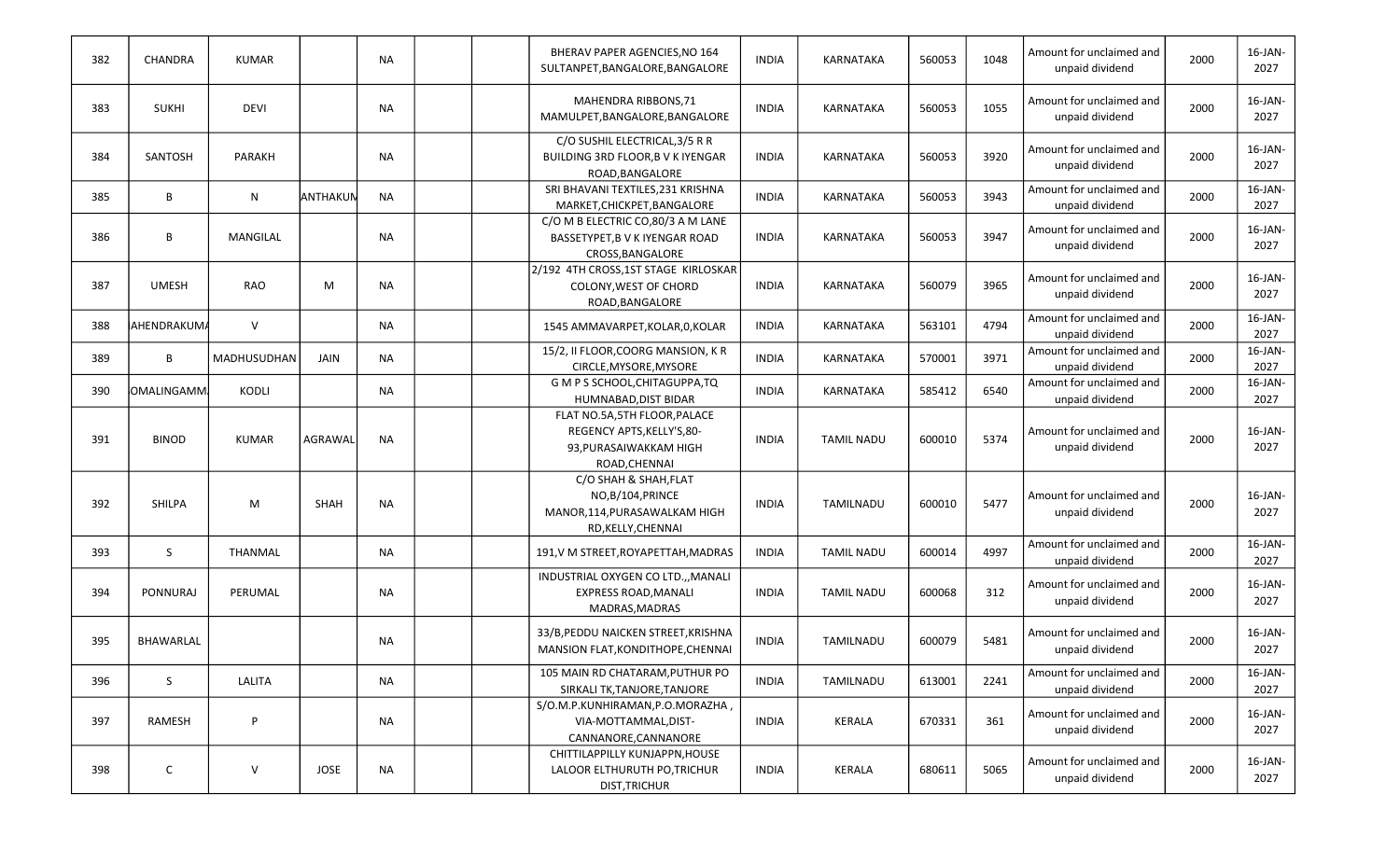| 399 | G             | VASUDEVAN      | <b>NAIR</b>    | <b>NA</b> | <b>GEETHA BHAVAN, PUTHAPPADY</b><br>PO, MUVATTU PUZHA, MUVATTU PUZHA                        | <b>INDIA</b> | <b>KERALA</b>      | 686673 | 2253 | Amount for unclaimed and<br>unpaid dividend | 2000 | $16$ -JAN-<br>2027 |
|-----|---------------|----------------|----------------|-----------|---------------------------------------------------------------------------------------------|--------------|--------------------|--------|------|---------------------------------------------|------|--------------------|
| 400 | <b>SURESH</b> | <b>KUMAR</b>   | SOMANI         | <b>NA</b> | C/O NEW COMMERCIAL AGENCIES,3<br><b>COMML BLDGS 23 NS</b><br>ROAD, CALCUTTA, CALCUTTA       | <b>INDIA</b> | <b>WEST BENGAL</b> | 700001 | 4130 | Amount for unclaimed and<br>unpaid dividend | 2000 | 16-JAN-<br>2027    |
| 401 | MRADULA       | <b>KOTAK</b>   |                | NA        | UNIVERSAL HARDWARE MART, 32 NETAJI<br>SUBHAS ROAD, CALCUTTA, CALCUTTA                       | <b>INDIA</b> | <b>WEST BENGAL</b> | 700001 | 4132 | Amount for unclaimed and<br>unpaid dividend | 2000 | 16-JAN-<br>2027    |
| 402 | JAI           | PRAKASH        | AGARWAL        | <b>NA</b> | C/O UNIVERSAL SUPPLY CO,135<br>CANNING ST, CALCUTTA, CALCUTTA                               | <b>INDIA</b> | <b>WEST BENGAL</b> | 700001 | 4175 | Amount for unclaimed and<br>unpaid dividend | 2000 | 16-JAN-<br>2027    |
| 403 | AMIT          | <b>KUMAR</b>   | <b>BAJORIA</b> | <b>NA</b> | C/O A K BAJORIA & CO, 216 OLD CHINA<br><b>BAZAR STREET, 5TH FLOOR,</b><br>R.NO.19, CALCUTTA | <b>INDIA</b> | <b>WEST BENGAL</b> | 700001 | 5265 | Amount for unclaimed and<br>unpaid dividend | 2000 | $16$ -JAN-<br>2027 |
| 404 | <b>NISHA</b>  | <b>SHAH</b>    |                | <b>NA</b> | C/O SUPARI TDG CORPN 25, AMARTALLA<br>STR., 0, CALCUTTA                                     | <b>INDIA</b> | <b>WEST BENGAL</b> | 700001 | 5269 | Amount for unclaimed and<br>unpaid dividend | 2000 | 16-JAN-<br>2027    |
| 405 | RAJENDRA      | <b>KUMAR</b>   | <b>SHROFF</b>  | <b>NA</b> | C/O RADHEY & CO., ROOM NO.B-135, 1ST<br>FLOOR, 71, B R B B ROAD BAGREE<br>MKT, CALCUTTA     | <b>INDIA</b> | <b>WEST BENGAL</b> | 700001 | 5273 | Amount for unclaimed and<br>unpaid dividend | 2000 | 16-JAN-<br>2027    |
| 406 | SAMPAT        | DAVI           | <b>SETHIA</b>  | <b>NA</b> | C/O CORONATION OPTICS, 71 CANNING<br>STREET, SHOP NO A-41, KOLKATA                          | <b>INDIA</b> | <b>WEST BENGAL</b> | 700001 | 5287 | Amount for unclaimed and<br>unpaid dividend | 2000 | 16-JAN-<br>2027    |
| 407 | RAMDULARI     | <b>GUPTA</b>   |                | <b>NA</b> | C/O HOOGHLY LAMINATING, INDUSTRIES<br>6 CLIVE ROW, GROUND FLOOR, CALCUTTA                   | <b>INDIA</b> | <b>WEST BENGAL</b> | 700001 | 5342 | Amount for unclaimed and<br>unpaid dividend | 2000 | 16-JAN-<br>2027    |
| 408 | SAJAN         | <b>KUMAR</b>   | <b>GUPTA</b>   | NA        | 2 MANSOOR LANE, CALCUTTA-<br>700001,0, CALCUTTA                                             | <b>INDIA</b> | <b>WEST BENGAL</b> | 700001 | 7773 | Amount for unclaimed and<br>unpaid dividend | 2000 | 16-JAN-<br>2027    |
| 409 | KASI          | <b>NATH</b>    | <b>DATTA</b>   | <b>NA</b> | 39/1 SHIB NARAYAN DAS<br>LANE, CALCUTTA, 0, CALCUTTA                                        | INDIA        | <b>WEST BENGAL</b> | 700006 | 5262 | Amount for unclaimed and<br>unpaid dividend | 2000 | 16-JAN-<br>2027    |
| 410 | <b>VIKRAM</b> | <b>BHATTER</b> |                | <b>NA</b> | 23 VIVEKANAND ROAD, 3RD<br>FLOOR, KOLKATA, KOLKATA                                          | <b>INDIA</b> | <b>WEST BENGAL</b> | 700007 | 1478 | Amount for unclaimed and<br>unpaid dividend | 2000 | 16-JAN-<br>2027    |
| 411 | RAJENDRA      | <b>KUMAR</b>   | KOTHARI        | <b>NA</b> | SHIW SHANKAR RAMESHWARLAL, 187<br>RABINDRA SARANI, 2ND FLOOR ROOM<br>NO 75, CALCUTTA        | <b>INDIA</b> | <b>WEST BENGAL</b> | 700007 | 4124 | Amount for unclaimed and<br>unpaid dividend | 2000 | $16$ -JAN-<br>2027 |
| 412 | BAJARANG      | <b>GUPTA</b>   |                | NA        | C/O SURESH TRADING CO,4 BALLAV DAS<br>STREET, 2ND FLOOR, CALCUTTA                           | <b>INDIA</b> | <b>WEST BENGAL</b> | 700007 | 4155 | Amount for unclaimed and<br>unpaid dividend | 2000 | 16-JAN-<br>2027    |
| 413 | SANJAY        | AGARWAL        |                | <b>NA</b> | C/O SURESH TRADING CO,4 BALLAV DAS<br>STREET, 2ND FLOOR, CALCUTTA                           | <b>INDIA</b> | <b>WEST BENGAL</b> | 700007 | 4156 | Amount for unclaimed and<br>unpaid dividend | 2000 | 16-JAN-<br>2027    |
| 414 | MOHAN         | LAL            | <b>DUGAR</b>   | NA        | C/O D S ENTERPRISES, 199/5 M G<br>ROAD, CALCUTTA, CALCUTTA                                  | <b>INDIA</b> | <b>WEST BENGAL</b> | 700007 | 5283 | Amount for unclaimed and<br>unpaid dividend | 2000 | $16$ -JAN-<br>2027 |
| 415 | BIMAL         | <b>KUMAR</b>   | SARAF          | <b>NA</b> | C/O KAUSHIK ENTERPRISES, 11A<br>MAHARSHI DEVENDRA ROAD, 5TH<br>FLOOR, CALCUTTA              | <b>INDIA</b> | <b>WEST BENGAL</b> | 700007 | 5293 | Amount for unclaimed and<br>unpaid dividend | 2000 | 16-JAN-<br>2027    |
| 416 | AMIT          | <b>KUMAR</b>   | AGARWAL        | <b>NA</b> | 31/A MULLICK STREET, AGARWAL<br>HARDWARE<br>SUPPLIERS, KOLKATA, KOLKATA                     | <b>INDIA</b> | <b>WEST BENGAL</b> | 700007 | 5308 | Amount for unclaimed and<br>unpaid dividend | 2000 | $16$ -JAN-<br>2027 |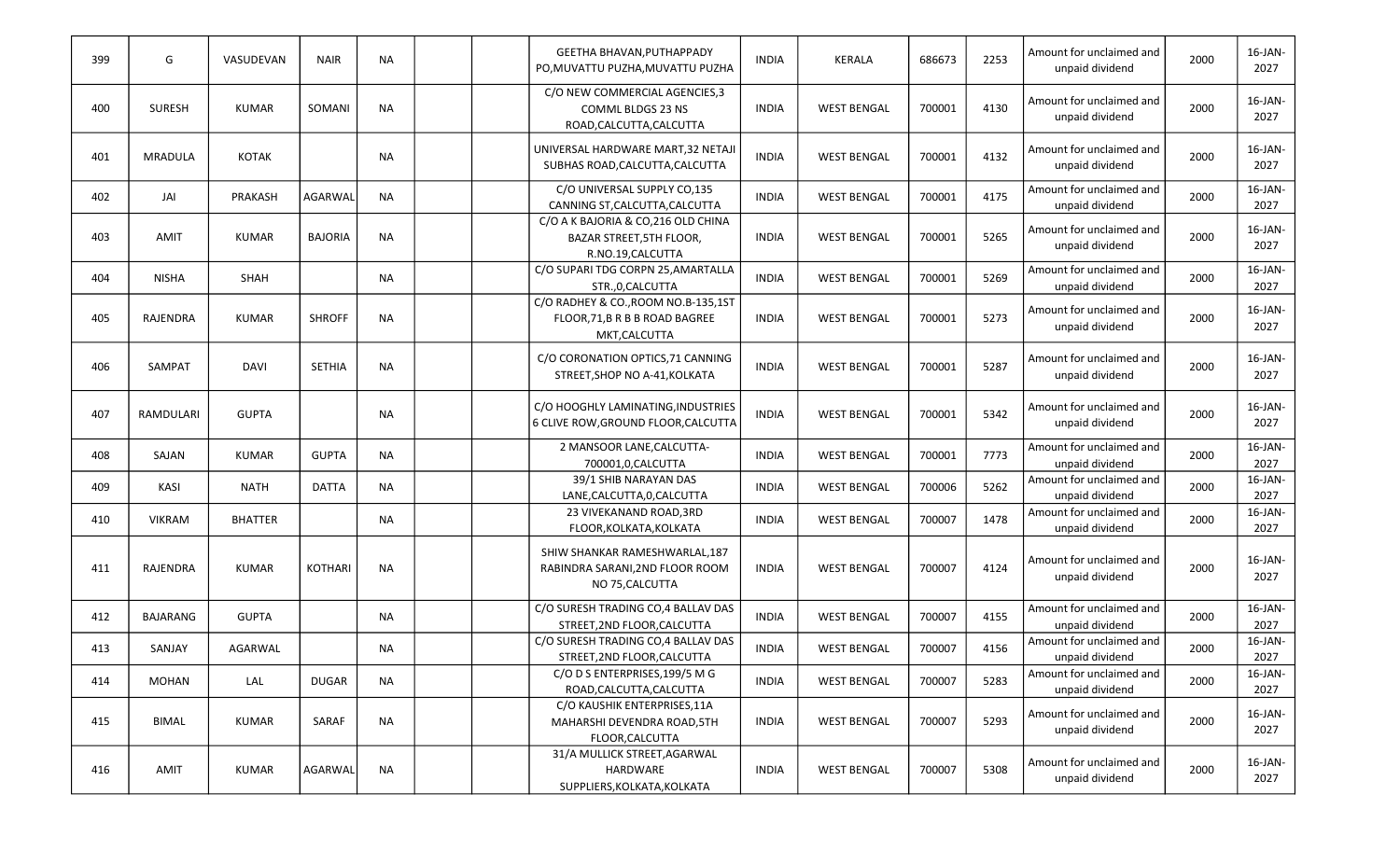| 417 | <b>BIKRAM</b>  | <b>CHAND</b>       | AGARWALA       | <b>NA</b> | C/O SHREE GANESH ROADWAYS,4<br>BALLAV DAS ST, 3RD FLOOR R NO<br>313, CALCUTTA       | <b>INDIA</b> | <b>WEST BENGAL</b> | 700007 | 5322 | Amount for unclaimed and<br>unpaid dividend | 2000 | 16-JAN-<br>2027    |
|-----|----------------|--------------------|----------------|-----------|-------------------------------------------------------------------------------------|--------------|--------------------|--------|------|---------------------------------------------|------|--------------------|
| 418 | <b>UMA</b>     | <b>GUPTA</b>       |                | <b>NA</b> | 8 MADAN MOHAN BURMAN ST, FIRST<br>FLOOR, CALCUTTA, CALCUTTA                         | <b>INDIA</b> | <b>WEST BENGAL</b> | 700007 | 5325 | Amount for unclaimed and<br>unpaid dividend | 2000 | 16-JAN-<br>2027    |
| 419 | <b>MURARI</b>  | LAL                | <b>SHAN</b>    | <b>NA</b> | C/O HEET TRADING CO,94 LOWER<br>CHITPUR ROAD, CALCUTTA, CALCUTTA                    | <b>INDIA</b> | <b>WEST BENGAL</b> | 700007 | 5337 | Amount for unclaimed and<br>unpaid dividend | 2000 | 16-JAN-<br>2027    |
| 420 | PRABHA         | SHAH               |                | NA        | C/O MURARI LAL SNIV KUMAR,94 LOWER<br>CHITPUR ROAD, CALCUTTA, CALCUTTA              | <b>INDIA</b> | <b>WEST BENGAL</b> | 700007 | 5338 | Amount for unclaimed and<br>unpaid dividend | 2000 | 16-JAN-<br>2027    |
| 421 | <b>ASHOK</b>   | <b>KUMAR</b>       | SODHANI        | <b>NA</b> | C/O SRI SHYAM STORE,1 NO.SAMBHU<br>MULLICK LANE, A V MARKET SHOP<br>NO.48, CALCUTTA | <b>INDIA</b> | <b>WEST BENGAL</b> | 700007 | 5340 | Amount for unclaimed and<br>unpaid dividend | 2000 | 16-JAN-<br>2027    |
| 422 | SAMIR          | CHANGOIWALA        |                | <b>NA</b> | NORTH TUKUAR TEA CO (P)LTD,17<br>GANESH CHANDRA AVENUE, 2ND<br>FLOOR, CALCUTTA      | <b>INDIA</b> | <b>WEST BENGAL</b> | 700013 | 5305 | Amount for unclaimed and<br>unpaid dividend | 2000 | 16-JAN-<br>2027    |
| 423 | SATYA          | <b>BRAT</b>        | AGARWAL        | <b>NA</b> | C/O SHIKHA AGARWAL, 1 MERLIN<br>PARK, BALLYGANJ FARI, CALCUTTA                      | <b>INDIA</b> | <b>WEST BENGAL</b> | 700019 | 1493 | Amount for unclaimed and<br>unpaid dividend | 2000 | 16-JAN-<br>2027    |
| 424 | SANJAY         | <b>SETHIA</b>      |                | NA        | VISION WORLD, 228/A A.J.C.BOSE<br>ROAD, 0, KOLKATA                                  | <b>INDIA</b> | <b>WEST BENGAL</b> | 700020 | 5617 | Amount for unclaimed and<br>unpaid dividend | 2000 | 16-JAN-<br>2027    |
| 425 | VIJAY          | <b>KUMAR</b>       | AGRAWAL        | <b>NA</b> | C/O AGRAWAL & AGRAWAL,82 SARAT<br>BOSE RD, CALCUTTA, KOLKATA                        | <b>INDIA</b> | <b>WEST BENGAL</b> | 700026 | 4969 | Amount for unclaimed and<br>unpaid dividend | 2000 | $16$ -JAN-<br>2027 |
| 426 | RANJANA        | <b>TALWAR</b>      |                | NA        | 5/1-C, BELVENDERE<br>ROAD,,ALIPORE,,CALCUTTA-<br>700027, CALCUTTA                   | <b>INDIA</b> | <b>WEST BENGAL</b> | 700027 | 7819 | Amount for unclaimed and<br>unpaid dividend | 2000 | 16-JAN-<br>2027    |
| 427 | PRITILATA      | <b>CHAKRABORTY</b> |                | <b>NA</b> | <b>142C KANKULIA</b><br>RD,CALCUTTA,0,CALCUTTA                                      | <b>INDIA</b> | <b>WEST BENGAL</b> | 700029 | 5084 | Amount for unclaimed and<br>unpaid dividend | 2000 | 16-JAN-<br>2027    |
| 428 | <b>CHANDRA</b> | PRAKASH            | <b>PATEL</b>   | <b>NA</b> | C/O DR K K DAWN, 19/4 NORTHERN<br>AVENUE, CALCUTTA, CALCUTTA                        | <b>INDIA</b> | <b>WEST BENGAL</b> | 700037 | 4136 | Amount for unclaimed and<br>unpaid dividend | 2000 | 16-JAN-<br>2027    |
| 429 | LAXMI          | JALAN              |                | <b>NA</b> | 1 BRITISH INDIAN STREET, IST<br>FLOOR, ROOM NO 103, CALCUTTA                        | <b>INDIA</b> | <b>WEST BENGAL</b> | 700069 | 5311 | Amount for unclaimed and<br>unpaid dividend | 2000 | $16$ -JAN-<br>2027 |
| 430 | <b>BIJAY</b>   | <b>MODI</b>        |                | <b>NA</b> | MAHASWETA APARTMENT, 179, BLOCK<br><b>B, LAKE TOWN, KOLKATA</b>                     | <b>INDIA</b> | <b>WEST BENGAL</b> | 700089 | 5282 | Amount for unclaimed and<br>unpaid dividend | 2000 | 16-JAN-<br>2027    |
| 431 | ANUP           | <b>CHAND</b>       | <b>BADALIA</b> | <b>NA</b> | 50A NETAJI AVENUE, SERAM<br>PORE, HOOGHLY, HOOGHLY                                  | <b>INDIA</b> | <b>WEST BENGAL</b> | 712201 | 4151 | Amount for unclaimed and<br>unpaid dividend | 2000 | 16-JAN-<br>2027    |
| 432 | ALKA           | <b>RUNGTA</b>      |                | ΝA        | HINDUSTAN MOTOR LTD, HINDMOTOR<br>COLONY, TH 97,0, HOOGHLY                          | <b>INDIA</b> | <b>WEST BENGAL</b> | 712233 | 5284 | Amount for unclaimed and<br>unpaid dividend | 2000 | 16-JAN-<br>2027    |
| 433 | KAMAL          | <b>KISHORE</b>     | JAIN           | NA        | C/O OSWAL PAINTS, FATAK<br>BAZAR, KHARAGPUR, KHARAGPUR                              | <b>INDIA</b> | <b>WEST BENGAL</b> | 721301 | 6470 | Amount for unclaimed and<br>unpaid dividend | 2000 | 16-JAN-<br>2027    |
| 434 | RAJKUMARI      | SALAMPURIA         |                | <b>NA</b> | BEPARIHAT,, BANKURA, PO & DIST.<br>BANKURA, BANKURA                                 | <b>INDIA</b> | <b>WEST BENGAL</b> | 722101 | 4153 | Amount for unclaimed and<br>unpaid dividend | 2000 | 16-JAN-<br>2027    |
| 435 | SUBHASH        | <b>KUMAR</b>       | AGARWALA       | <b>NA</b> | C/O SREE NARAYAN STORES, MAHABIR<br>STHAN, SILIGURI, DARJEELING                     | <b>INDIA</b> | <b>WEST BENGAL</b> | 734404 | 5319 | Amount for unclaimed and<br>unpaid dividend | 2000 | $16$ -JAN-<br>2027 |